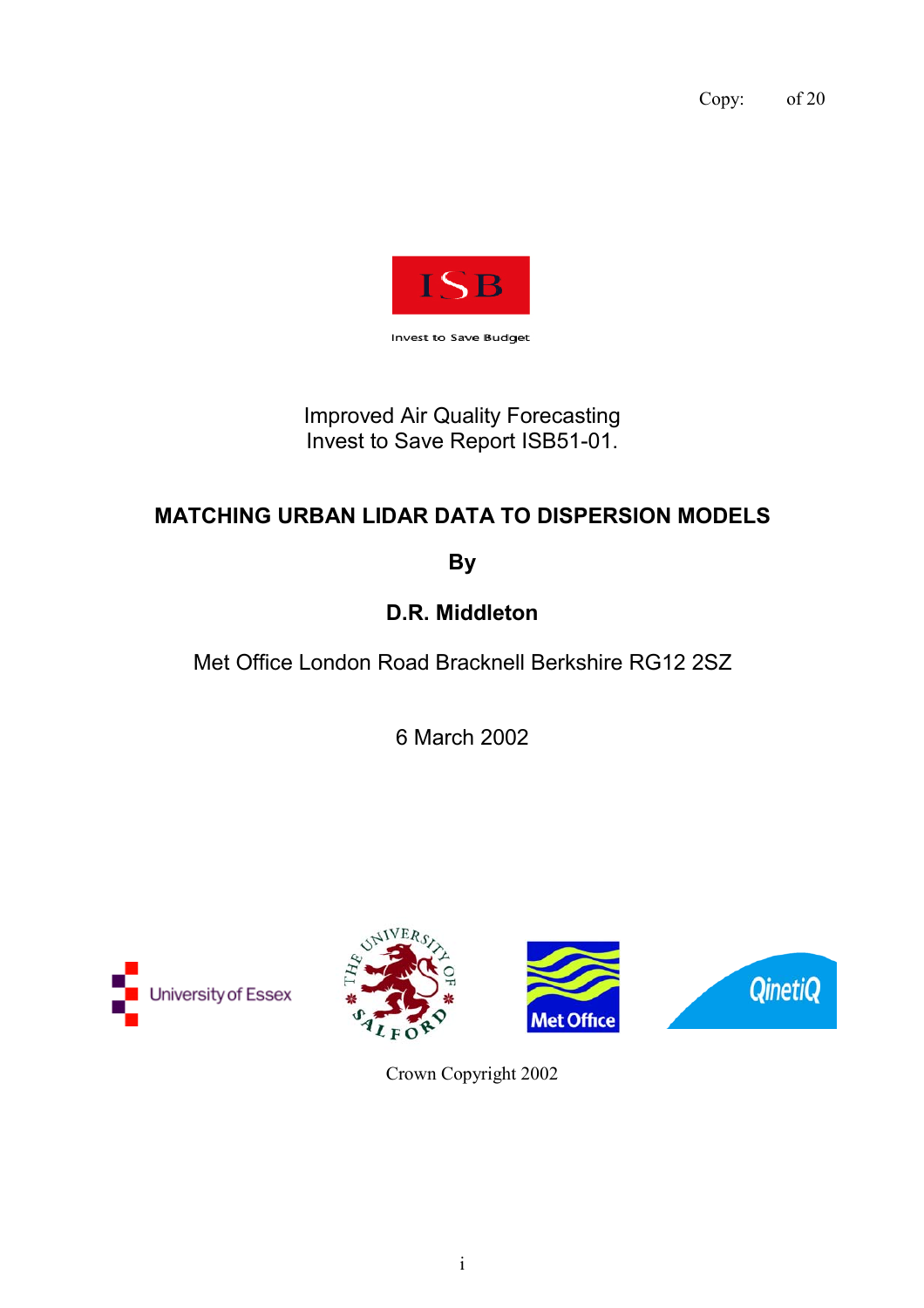## **Authorisation**

| <b>Prepared by</b>       | <b>Title</b>                                       | Dr R Young                                                   |
|--------------------------|----------------------------------------------------|--------------------------------------------------------------|
|                          | <b>Signature</b><br><b>Date</b><br><b>Location</b> | March 2002<br>QinetiQ Malvern                                |
| <b>Authorised by</b>     | <b>Title</b>                                       | Prof D V Willetts<br><b>Technical Leader, Remote Sensing</b> |
|                          | <b>Signature</b><br><b>Date</b>                    | March 2002                                                   |
| <b>Authorised by</b>     | <b>Title</b>                                       | Mr J J Rose<br>Business Group Manager, Remote Sensing        |
|                          | <b>Signature</b><br><b>Date</b>                    | March 2002                                                   |
| <b>Principal authors</b> | <b>Appointment</b>                                 | D R Middleton                                                |
|                          | Location                                           | Met Office, London                                           |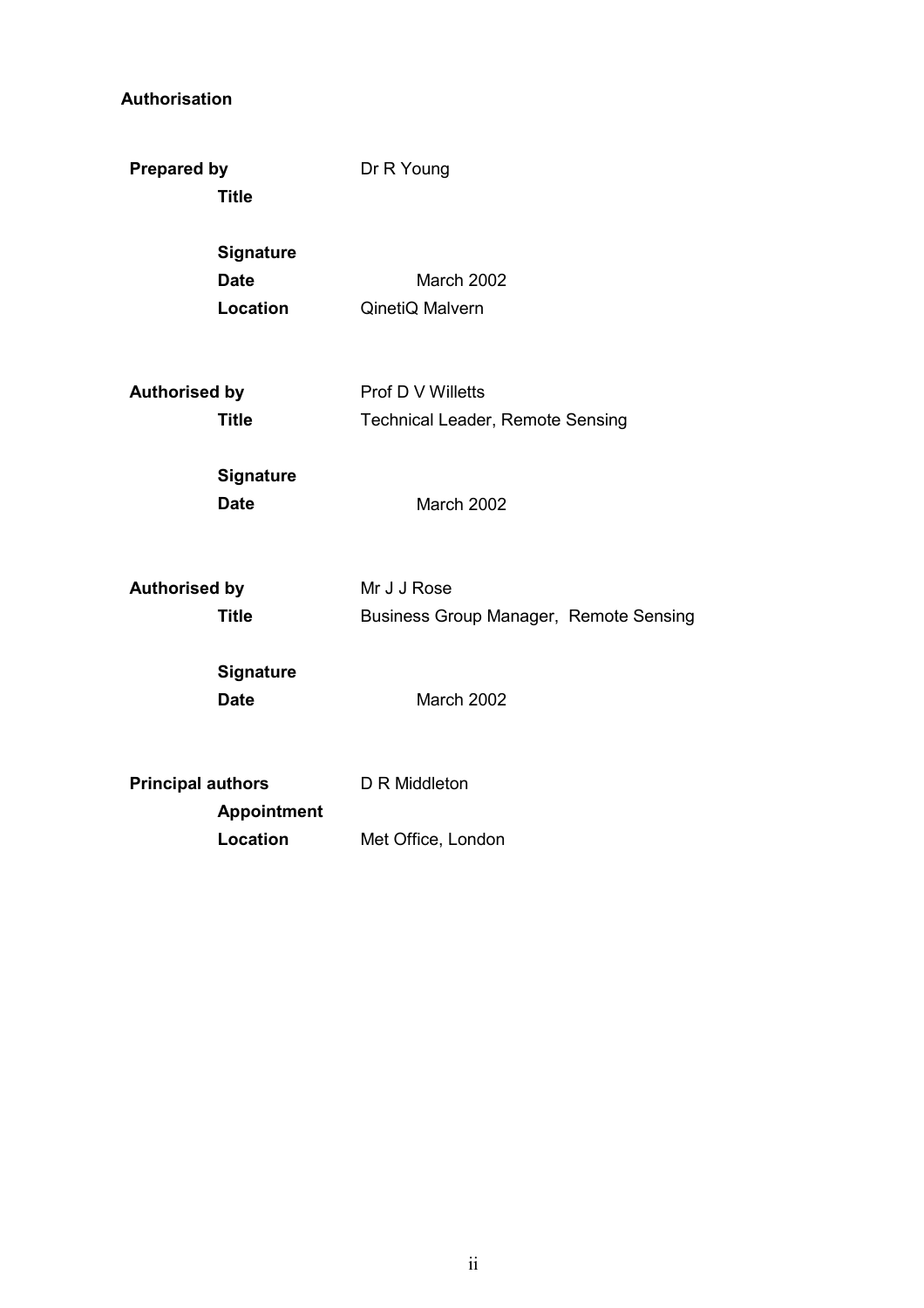## **Record of changes**

| Issue | Date        | Detail of Changes    |
|-------|-------------|----------------------|
| Draft | 14 Jan 2002 | Released for comment |
| 1.0   | 13 Mar 2002 | First issue          |
|       |             |                      |
|       |             |                      |
|       |             |                      |
|       |             |                      |
|       |             |                      |
|       |             |                      |
|       |             |                      |
|       |             |                      |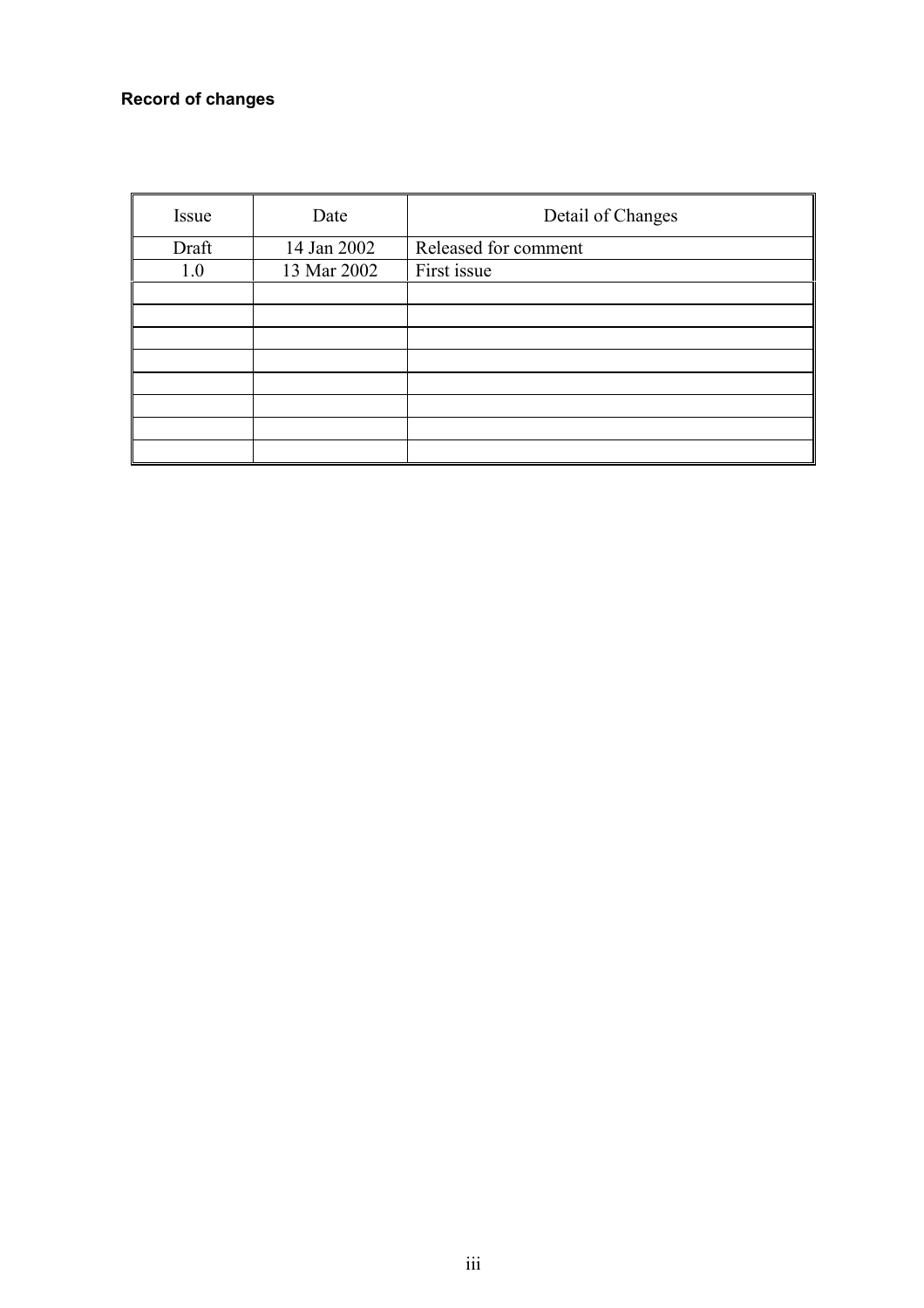### **ABSTRACT**

This report ISB51-01 was produced under Project 51 of the Invest to Save Scheme, or ISB. The aim of the study is to improve air quality forecasting through the use of lidar data with dispersion models that can be used to make such forecasts.

Air quality forecasts (i.e. a few days ahead) and Projections (i.e. for local air quality management, some years into the future) are essential tools in informing the public about poor imminent air quality, and in managing air quality. Air quality forecasting relies upon semi-empirical parameterisations within numerical models for the description of turbulent dispersion. Air quality Projections use the same models, together with information upon future emission control policies. There is scope to improve air quality forecasting through improved information about turbulence measured in an urban atmosphere. For example, turbulence is sensitive to the local stability and surface drag, yet current schemes for turbulence have very limited descriptors of urban effects on turbulence. This report describes the type of data required when turbulence parameters are calculated in a dispersion model. It describes the type of data flowing from a lidar in single mode, and a pair operating in dual mode. The report specifies how the lidar data should be processed to meet the objective of improving air quality forecasting through a better definition of urban turbulent flow fields. A new approach is presented that offers better air quality forecasts from using twin lidar, remote sensing technology to measure the atmosphere over an urban area. This report provides the information that will be used during the Project to define an optimum trade-off between the lidar scan dwell time and size of vertical steps.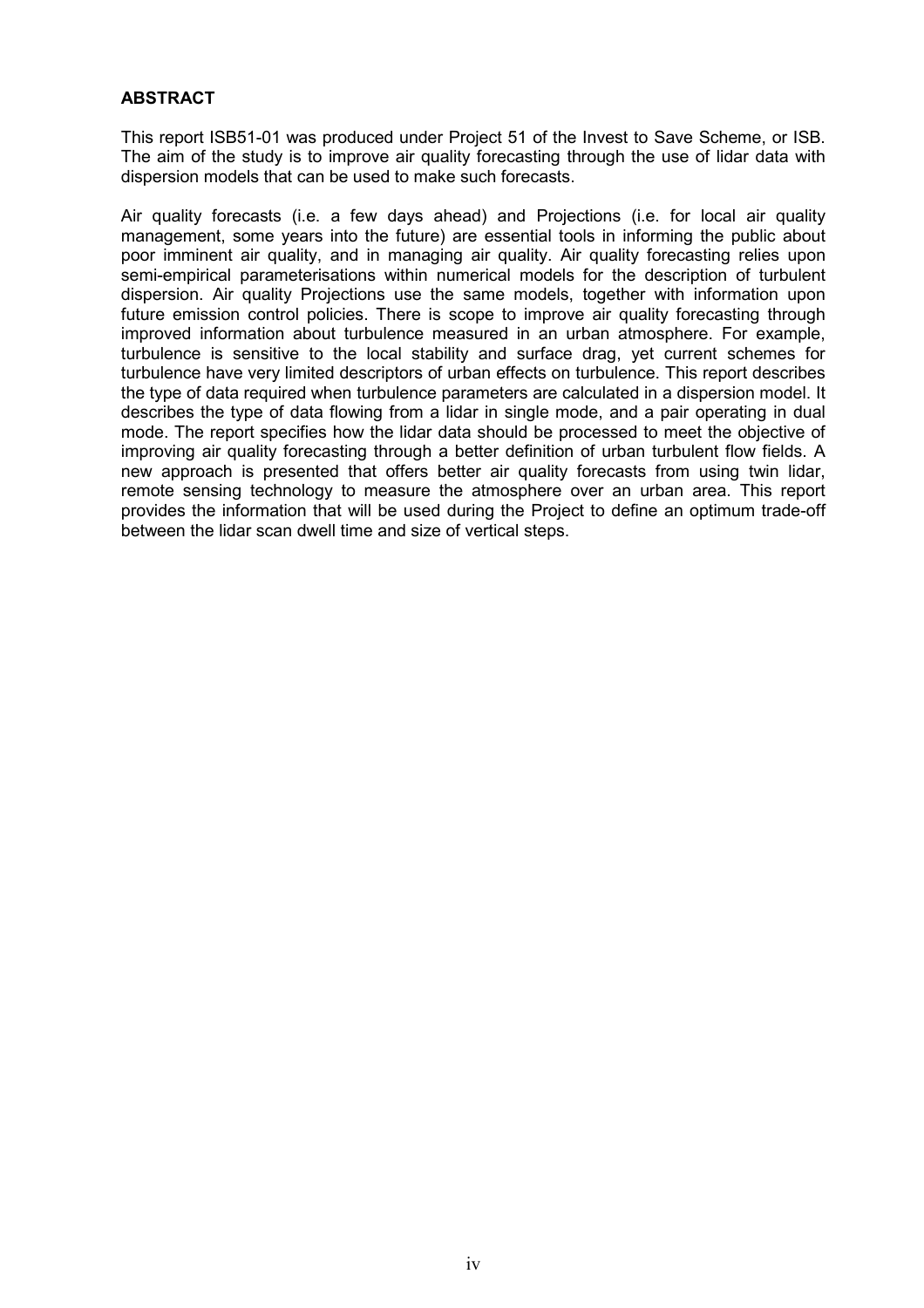**List of contents**

|                 | Authorisation                              | ij                      |
|-----------------|--------------------------------------------|-------------------------|
|                 | <b>Record of changes</b>                   | iii                     |
| <b>Abstract</b> |                                            | iv                      |
|                 | <b>List of contents</b>                    | $\mathbf v$             |
| 1               | <b>Introduction</b>                        | 1                       |
| $\mathbf{2}$    | <b>Dispersion Model Variables</b>          | 1                       |
| $\mathbf 3$     | <b>Urban Lidar Principles</b>              | $\overline{\mathbf{4}}$ |
| 4               | <b>Lidar Systems</b>                       | $\boldsymbol{9}$        |
| 5               | <b>Variables used in Dispersion Models</b> | 13                      |
| 6               | <b>Spectrum of Turbulence</b>              | 26                      |
| $\overline{7}$  | <b>Conclusions</b>                         | 38                      |
| 8               | <b>Acknowledgements</b>                    | 39                      |
| 9               | <b>Disclaimers</b>                         | 39                      |
| 10              | <b>References</b>                          | 40                      |
|                 | <b>Distribution list</b>                   | 42                      |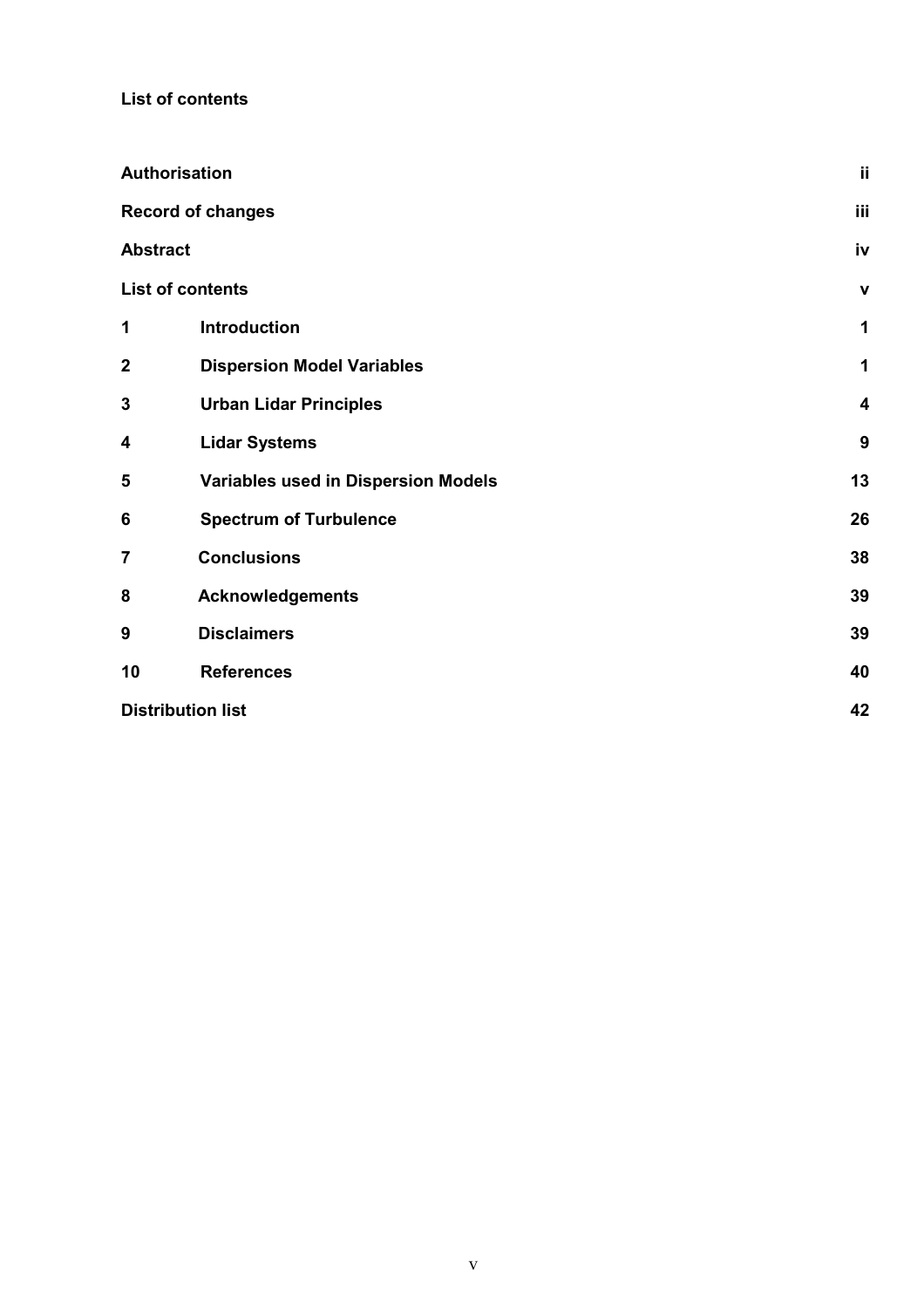### **1. INTRODUCTION**

Boundary layer measurements of turbulence are usually made using sonic anemometers. They act as rapidly responding point sensors of the three orthogonal components of velocity. By careful alignment of mast and sensor, disturbances to the flow are minimised. By processing the sonic data, turbulence quantities are derived. This Project explores the deployment of lidar systems in an urban environment. The present report investigates the requirements of the data processing software in order to meet the needs of the dispersion modelling community. Dispersion modellers and lidar operators have very different conceptual approaches to the same flow; a primary task in this work is to bring these conceptual models to a convergence of view. For example, a fast response on a sonic is very slow for lidar optics; spatial averaging along the lidar sample volume is quite different to temporal averaging applied to a sonic's time series record. This work is an essential first step in the Project. It defines the foundations for building consistency between lidar measurements and dispersion model met pre-processing. Software can then be developed to process the lidar signals for use with the dispersion modelling work.

### **2. DISPERSION MODEL VARIABLES**

The aim of this Project is the improvement of air quality forecasting through the use of lidar data. To achieve this goal it is necessary to test and improve the way dispersion models describe the atmospheric stability and mixing depth. It will also be necessary to test some of the equipment and ideas in single mode operation as a first step. This means considerable attention must be paid to the flow field as represented in dispersion models i.e. the descriptions of mean flow and turbulent fluctuations. The mean flow advects material away from the source; the fluctuations ensure the spreading and dilution of the pollutant.

Meteorological pre-processors in dispersion models have to represent the complexity of the dispersing atmosphere in simplified form; this Project will seek to improve these descriptions where indicated by lidar field data. In improving the modelling of the underlying physics, the lidar data will thus be potentially improving any relevant dispersion model, and will not be inherently biased towards any one model. This wider usefulness of the lidar data will meet a contractual requirement.

## **2.1 NAME Lagrangian Model**

The UK Met Office NAME model was developed as a long range model for radio-nuclides. It has been extended to the dispersion and chemistry of sulphur and nitrogen compounds, leading to aerosol formation via heterogeneous reactions. Currently its application to model the production of ozone is under development. Another version is being upgraded to handle dispersion at small scales, such as near buildings. An important application of NAME has been its use for air quality forecasting under the National Air Quality Bulletin System. Forecasts of air quality are released to public via the media such as the BBC.

The NAME model was described by two Met Office reports, by Ryall and Maryon (1996) and Maryon et al. (1999). Recently the plume rise scheme has been improved, as described in Webster and Thomson (2001). The model is a Lagrangian particle model. The particles are dispersed by advection and a random velocity, calculated according to the numerical weather prediction velocity field and the stability-dependent turbulence statistics respectively.

The key dispersion parameters are as follows:

Wind profile *u(p,t)*, *v(p,t)*, *w(p,t)* Potential temperature profile θ*(p,t)* Standard deviations of wind fluctuations σ*u(p,t)*, σ*v(p,t)*, σ*w(p,t)* Turbulent kinetic energy dissipation rate ε*(p,t)* Lagrangian integral time-scale τ<sub>ι</sub> (p, t)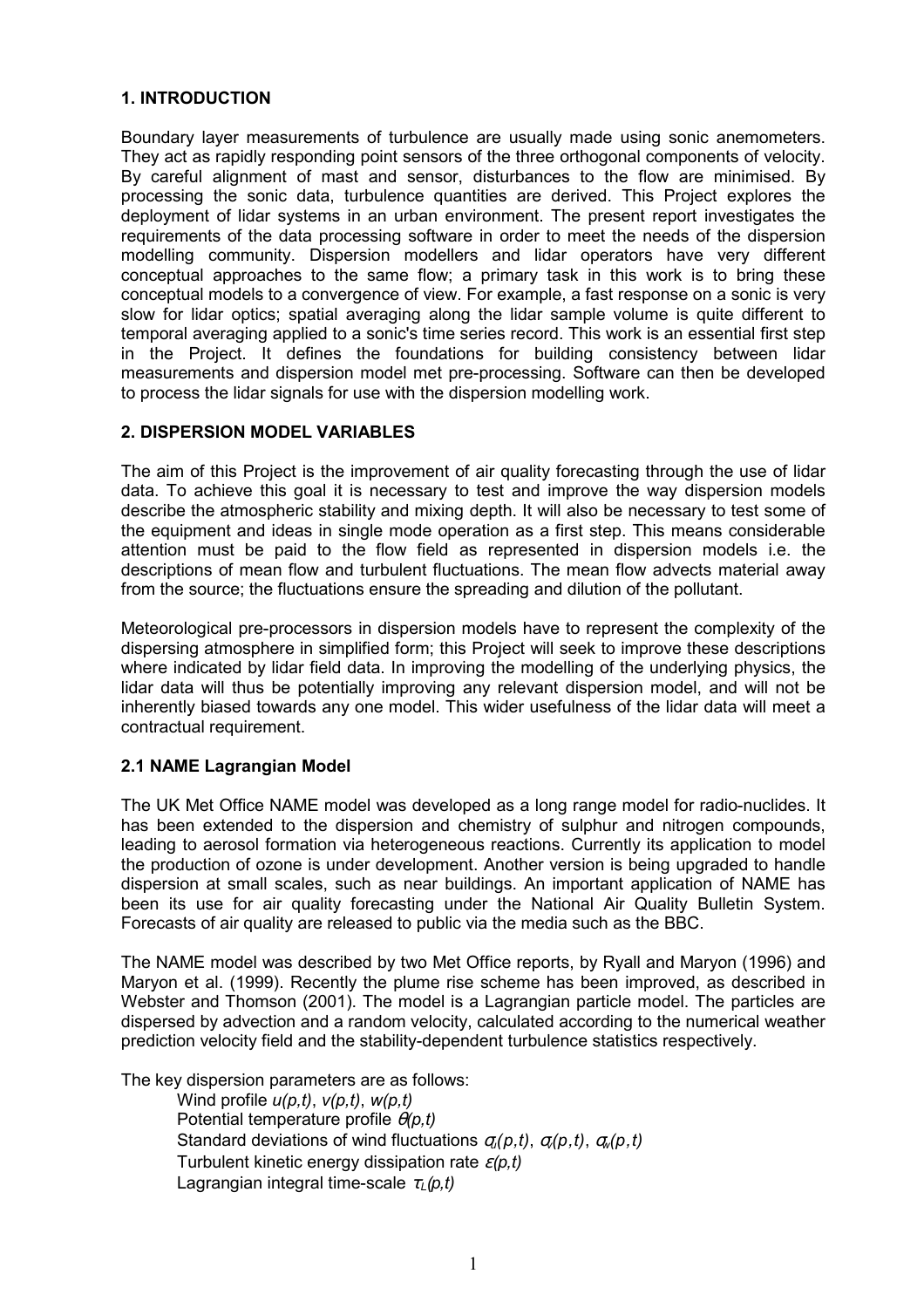Where each variable is a field of values at the grid-point *p* and time-step *t*.

The components *u*, *v*, and *w* may be defined in terms of the co-ordinate grid directions within the numerical weather prediction model, travelling east, north and vertically (earth's radius) respectively. The co-ordinates may be latitude, longitude, and a height co-ordinate. The latter can be terrain following and/or combining pressure relative to mean sea level pressure or surface pressure. Thus *eta* co-ordinates may be found, as well as the more conventional metres. See the NAME documentation (above).

(NB: These co-ordinates might change with the New Dynamics Unified Model.)

Within the model it is worth noting that the turbulent quantities near to a large point source are changed by a buoyant, momentum plume, and could be the subject of another lidar study, once the techniques are proven in the field.

NAME requires a full three dimensional field of meteorological variables, whereas plume models such as ADMS, AERMOD, ISC, AEOLIUS, BOXURB etc. require meteorological data from a single point.

### **2.2 ADMS Plume Model**

The key dispersion parameters are as follows (for further details see the ADMS Model Documentation from the CERC web site, or from D J Thomson at the Met Office):

Wind profile *u(p,t)*, *v(p,t)*, *w(p,t)*

Potential temperature profile  $\theta(p,t)$ : when not available the model assumes an overlying stable profile into which the convective layer grows as a function of solar heating of the ground during the day. Measurement of this growth of the convection would thus be valuable. Standard deviations of wind fluctuations  $q_i(p,t)$ ,  $q_i(p,t)$ ,  $q_{i}(p,t)$  are calculated from the diagnosed parameters including Monin Obukhov stability in the surface layer.

Turbulent kinetic energy dissipation rate ε*(p,t)*

Lagrangian integral time-scale  $\tau_L(p,t)$ .

Since the model can calculate a wind profile according to local stability and local surface roughness length, any measurements of differences in wind profile or turbulence profiles between smooth and rough sub-strates would be valuable.

The ADMS met pre-processor software was developed by Dr D J Thomson in the Met Office. ADMS is described by:

Carruthers D. J., McHugh C. A., Robins A. G., Davies B. M., Thomson D. J. and Montgomery M. (1994)

The UK Atmospheric Dispersion Modelling System: Comparison with data from Kincaid, Lillestrom and Copenhagen

Proceedings of the Workshop on Harmonisation within Atmospheric Dispersion Modelling for Regulatory Purposes, Manno, Switzerland, published by the European Commission. See also web site www.cerc.co.uk

### **2.3 AERMOD Plume Model**

The key dispersion parameters are as follows:

Wind profile *u(p,t)*, *v(p,t)*, *w(p,t)* Potential temperature profile θ*(p,t)* Standard deviations of wind fluctuations σ*u(p,t)*, σ*v(p,t)*, σ*w(p,t)* Turbulent kinetic energy dissipation rate ε*(p,t)* Lagrangian integral time-scale τ<sub>ι</sub> (p, t)

AERMOD requires these inputs: date & time, sensible heat flux, friction velocity, convective velocity scale, temperature profile above mixing layer (potential temperature gradient), mixing heights for convection & mechanical motions, Lonin Obukhov length, surface roughness length, Bowen ratio (ratio of heat carried by to that by ), albedo, wind speed and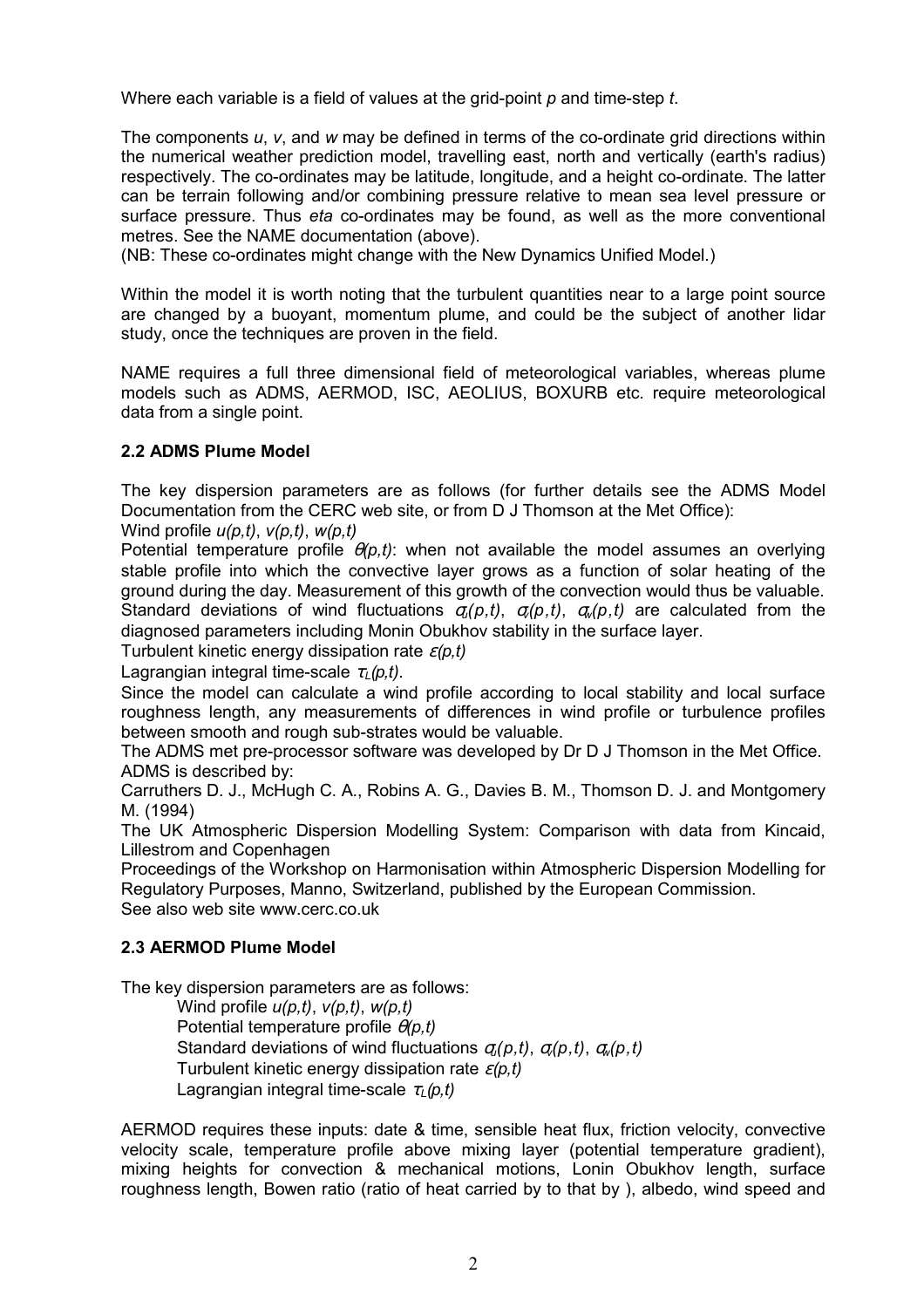direction at given height, ambient dry bulb temperature and its measured height. Upper air data are: date & time, height, direction, speed and temperature.

AERMOD is described under:

Cimorelli A. J., Perry S. G., Venkatram A., Weil J. C., Paine R. J., Wilson R. B., Lee R. F. and Peters W. D. (1998)

AERMOD: Description of model formulation

US EPA web site http://www.epa.gov/scram001/

## **2.4 US EPA Gaussian Models**

The key dispersion parameters in these older models are as follows (for further details see the user manual for PCRAMMET available from the US EPA web site):

Wind profile *u(p,t)*, *v(p,t)*, *w(p,t)* but expressed as mean velocity and direction measured at a well exposed anemometer at 10 m above level open ground (rather than as three orthogonal components over a range of heights). In the RAM model, a power law wind profile is calculated, with power selected by stability. Other variables in RAM are invariant with height.

Potential temperature profile θ*(p,t)* is only used within the model (using values set by stability class) for the Briggs' plume rise scheme.

Stability Class, according to Pasquill-Gifford-Turner approaches, diagnosed using latitude, time and date, sunrise/sunset, solar radiation or cloud cover, and mean 10 m wind speed. Then plume standard deviations are calculated according to stability class and distance downwind. The scheme in urban areas follows the Briggs' urban dispersion parameter curves, as described by Turner (1994).

Standard deviations of wind fluctuations  $\sigma_i(p,t)$ ,  $\sigma_i(p,t)$ ,  $\sigma_i(p,t)$  are not computed in these models, but could be used to check stability class diagnosis via derived standard deviations of elevation and azimuth angles.

Turbulent kinetic energy dissipation rate ε*(p,t)* is not used. Lagrangian integral time-scale  $\tau_l$ (*p,t*) is not used.

PCRAMMET

Using as inputs: date, time, lowest cloud ceiling height (hundreds of feet), wind direction (tens of degrees), wind speed (both at 10 m), dry bulb temperature (nearest  $\circ$  F), and cloud cover (tenths), precipitation (type & mm). Upper air data needed are local minimum mixing height (morning) and maximum (afternoon) mixing height.

Giving as outputs: date, time, wind speed (m  $s^{-1}$ ), temperature (K), Pasquill Gifford stability, and mixing height (m) for rural/urban cases; friction velocity, (m s<sup>1</sup>), Monin Obukhov length, roughness length, precipitation.

US EPA models are downloadable and described on: US EPA web site http://www.epa.gov/scram001/

## **2.5 VDI Puff Lagrangian Model**

The key dispersion parameters are as follows:

Wind profile *u(p,t)*, *v(p,t)*, *w(p,t)* Potential temperature profile θ*(p,t)* Standard deviations of wind fluctuations σ*u(p,t)*, σ*v(p,t)*, σ*w(p,t)* Turbulent kinetic energy dissipation rate ε*(p,t)* Lagrangian integral time-scale  $τ<sub>1</sub>(p,t)$ 

## **2.6 Boxurb Model**

The model uses a stability scheme after F B Smith, requiring:

Mean 10 m wind speed and direction. Low, medium, high, and total cloud cover (oktas). Sunrise/sunset, time and date.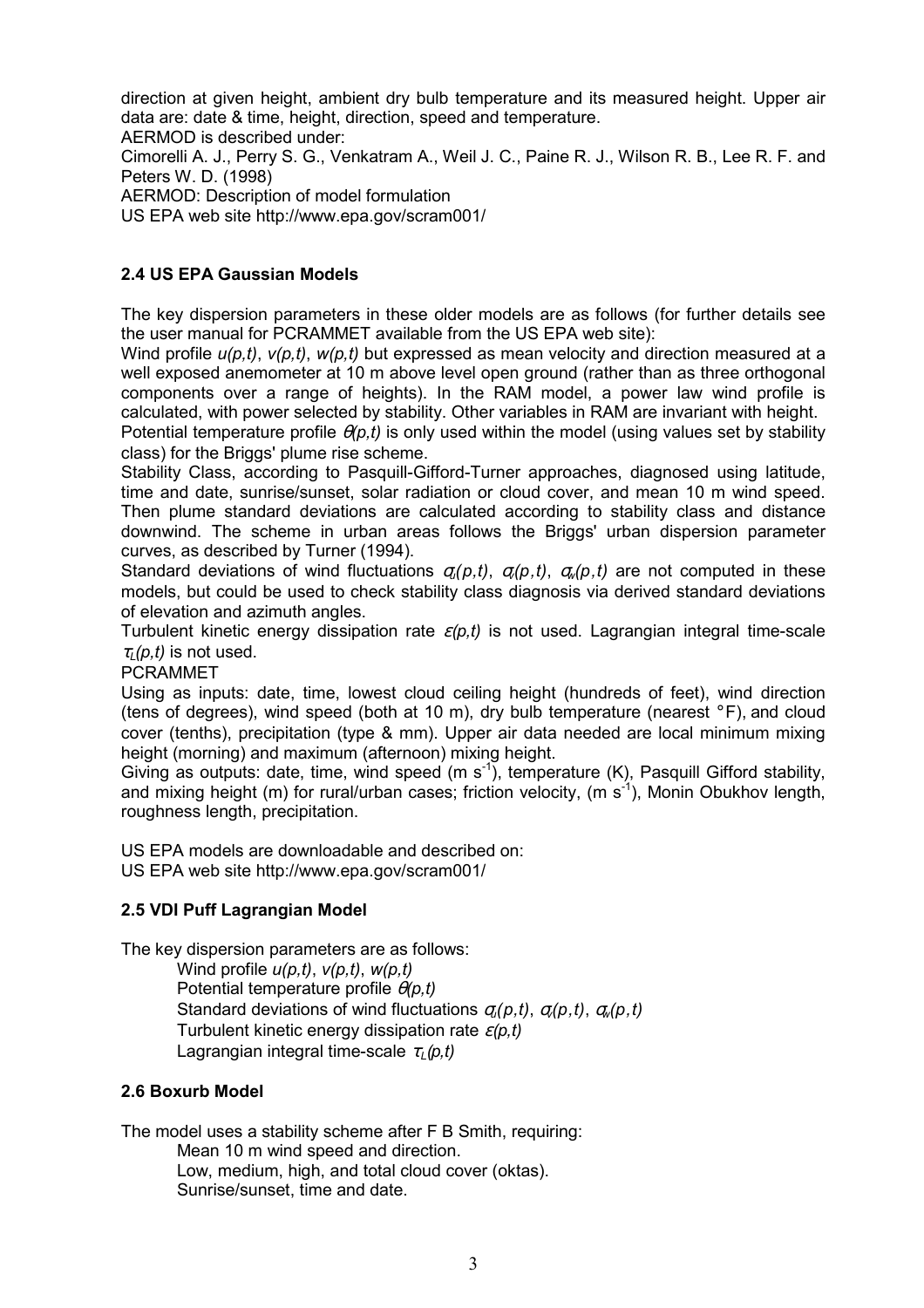It estimates an urban heat store, the urban sensible heat flux and diagnoses friction velocity and Monin Obukhov length. It also requires the urban mixing depth, or boundary layer, whichever is lower.

## **2.7 Aeolius Model**

Model inputs are wind speed, wind direction, temperature and pressure.

The model assumes a neutral logarithmic wind profile to extrapolate 10 m well exposed wind speed and direction to the nominal roof height, and down to street level. Data to better define the wind speed profile down near and amongst buildings are needed.

The model also uses a simple horizontal vortex flow within the street aligned along the street axis; this also requires study.

AEOLIUS is documented and downloadable from met office web site: www.metoffice.com/environment

## **3. URBAN LIDAR PRINCIPLES**

We now review the data products produced from pulsed lidars and the specification of typical lidar outputs. Signals are obtained in back-scatter from naturally occurring atmospheric aerosols whose particle size distribution (up to a few microns) is such that they faithfully follow the local flow-field. The systems produce sight-line Doppler, and incidentally backscatter strength, with a range resolution determined by the laser pulse-length. In the TEA laser upgraded system this sight-line range gate will be of order 100-200m in length. The equivalent transverse dimension is much smaller, typically less than a metre, since the system is designed to emit a diffraction-limited collimated beam from its 15cm aperture. The laser pulse repetition frequency will be some tens of Hz, possibly as high as 100Hz, and it will be necessary to integrate the signal over tens to one hundred pulses, dependent on the atmosphere. Thus observation rates are likely to be about 1Hz. It is possible in principle to measure spectral width of the signal as well as the peak velocity; this is a measure of variability of sight-line velocity within the range gate and thus of turbulence on the gate scale. Such a width requires a higher signal to noise ratio than velocity estimation so is more limited in range and will not be a data product available initially. The maximum range capability is highly dependent on atmospheric transmission, which at this wavelength of 10 microns is strongly humidity dependent, as well as on the back-scatter strength. For the upgraded system under optimal conditions this maximum range is expected to be about 10km. There is also a minimum range of a few range gates caused by the finite detector recovery time after saturation by instrumental narcissus. Various scanning patterns can be applied to the emission as appropriate to the specific investigation.

Further basic literature on pulsed lidars and their operation is available from QinetiQ at Malvern. Two papers by Constant et al. (1989) and Vaughan and Forrester (1989) from Malvern describes the short range (single mode) CW lidar. The comparison with the MRU Cardington balloon borne probes is also described in the paper by Constant et al. (1989)

## **3.1 Doppler Effect**

The Doppler effect is shown in French (1971) pp. 274-276 to depend only on the component of source velocity in the direction of the observer. Provided the distance from the source to the point of observation is large compared to the wavelength (which is true for the lidar: 0.2- 10.0 km compared to10 µm) then successive wave fronts may be assumed parallel. For light of frequency  $f_0$  emitted by a source moving with a velocity *u* having component  $u \cos \theta$ towards the observer, the Doppler shifted frequency  $f_i$  (French, 1971, Equation 8-14) is given by: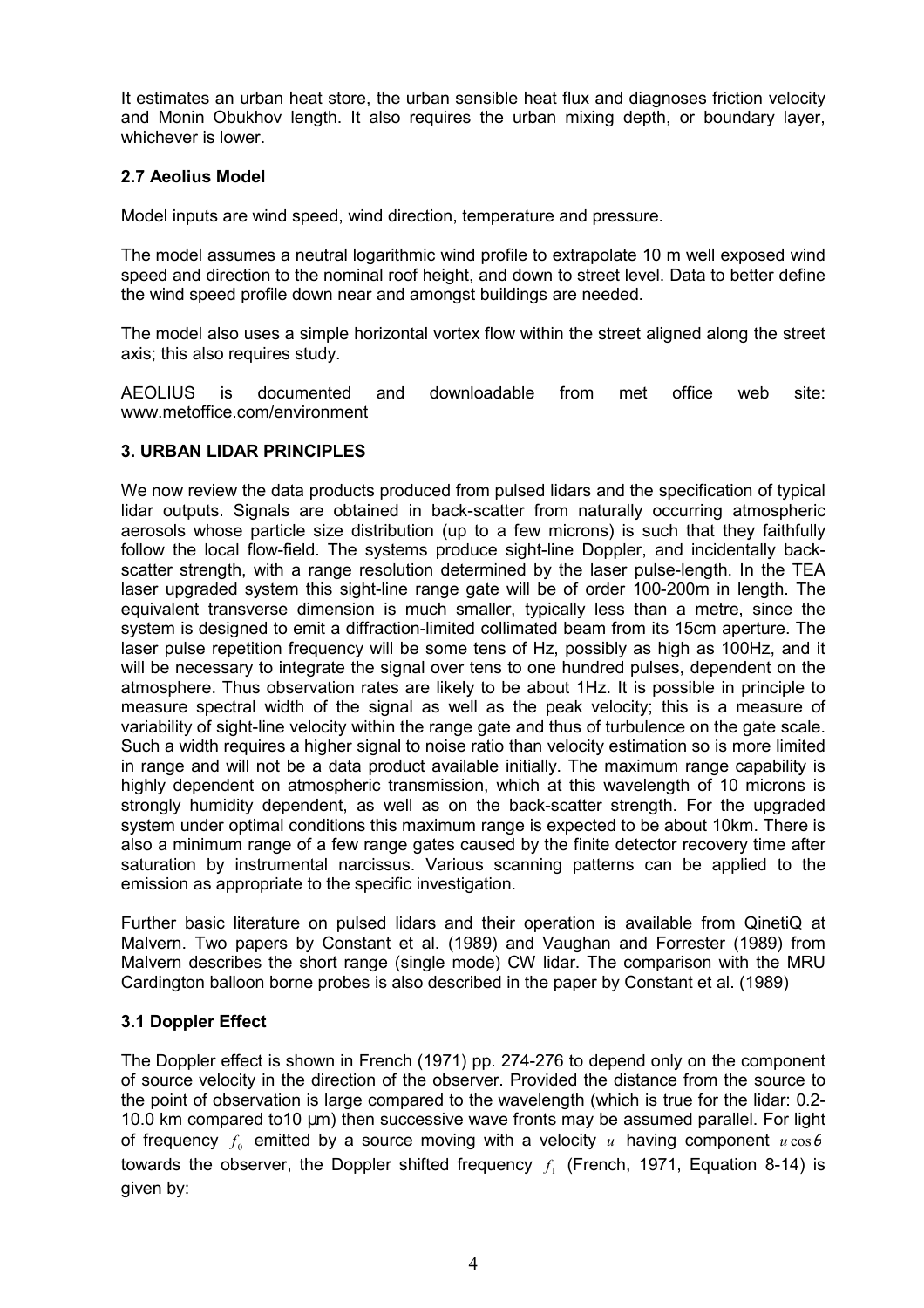$$
f_1 = \frac{f_0}{1 - \frac{u \cos \theta}{c}}
$$

The velocity of light  $c = f_0 \lambda_0$ . In the lidar, the light is returned by back-scattering from a moving particle, which behaves as a moving mirror, so the image point moves at twice the particle velocity. The velocity component in the Doppler expression is then  $2u\cos\theta$ . The Doppler frequency is:

$$
f_1 = \frac{1}{1 - \frac{2u\cos\theta}{c}} \frac{c}{\lambda_0}
$$

The change in frequency ∆*f* :

$$
\Delta f = \frac{1}{1 - \frac{2u\cos\theta}{c}} \frac{c}{\lambda_0} - \frac{c}{\lambda_0}
$$

Rearranging:

$$
\Delta f = \frac{c}{\lambda_0} \left( \frac{c}{c - 2u \cos \theta} - 1 \right)
$$

And

$$
\Delta f = \frac{c}{\lambda_0} \left( \frac{2u \cos \theta}{c - 2u \cos \theta} \right)
$$

The velocity of light is many orders of magnitude greater than the velocity of atmospheric aerosol,  $c \gg u$ , and the Doppler lidar frequency shift reduces to:

$$
\Delta f = \frac{2u\cos\theta}{\lambda_0}
$$

Radiation with wavelength  $\lambda_0$  is returned with a change in frequency ∆*f* by aerosol particles whose velocity component toward the lidar is  $V = u \cos \theta$ :

$$
\Delta f = 2\frac{V}{\lambda}
$$

Equivalently, ∆ω = 2**k**.**v** gives the result directly.

The observer in the lidar system is a combined telescope and heterodyne detection system. When the returning light is mixed by the detector with light of the original frequency, a signal is generated with this Doppler shifted frequency, Vaughan and Forrester (1989). With the  $CO<sub>2</sub>$  laser operating at  $\lambda = 10.59$  µm, the Doppler shift is 189 kHz per 1 m s<sup>-1</sup> shift in velocity up or down the direction of the beam (i.e. 1.89 MHz per 10 m  $s^{-1}$ ). For any given direction of view, the lidar can only measure the velocity component *V* of the aerosol particle to or from the detector. Additional frequency mixing in the detector is required before the lidar can distinguish the sign of *V* , as discussed later (Section 3.2.3).

#### **3.2 Inclined Lidar Beams**

The lidar beam can be rotated in elevation and azimuth, and this is a powerful feature of the instrument. The Project is centred on the use of the long range pulsed Doppler lidars at Malvern and Salford, which use time gating to resolve range. The principles involved in using inclined lidar beams will be made clearer by reference to an earlier instrument known as LDV1, a focussing instrument with short range. Special cases are now discussed.

#### **3.2.1 Aligned Down Wind**

Consider a lidar beam that is inclined above the horizon, but is pointing down-wind, such that a vertical plane through the beam is parallel to the mean wind direction. Hence we see that a strong but uniform horizontal wind of say 10 m  $s^{-1}$  when sampled by a CW lidar pointing at elevation angle  $\theta$  above the horizontal would return a signal with frequency 1.89  $\cos\theta$  MHz. At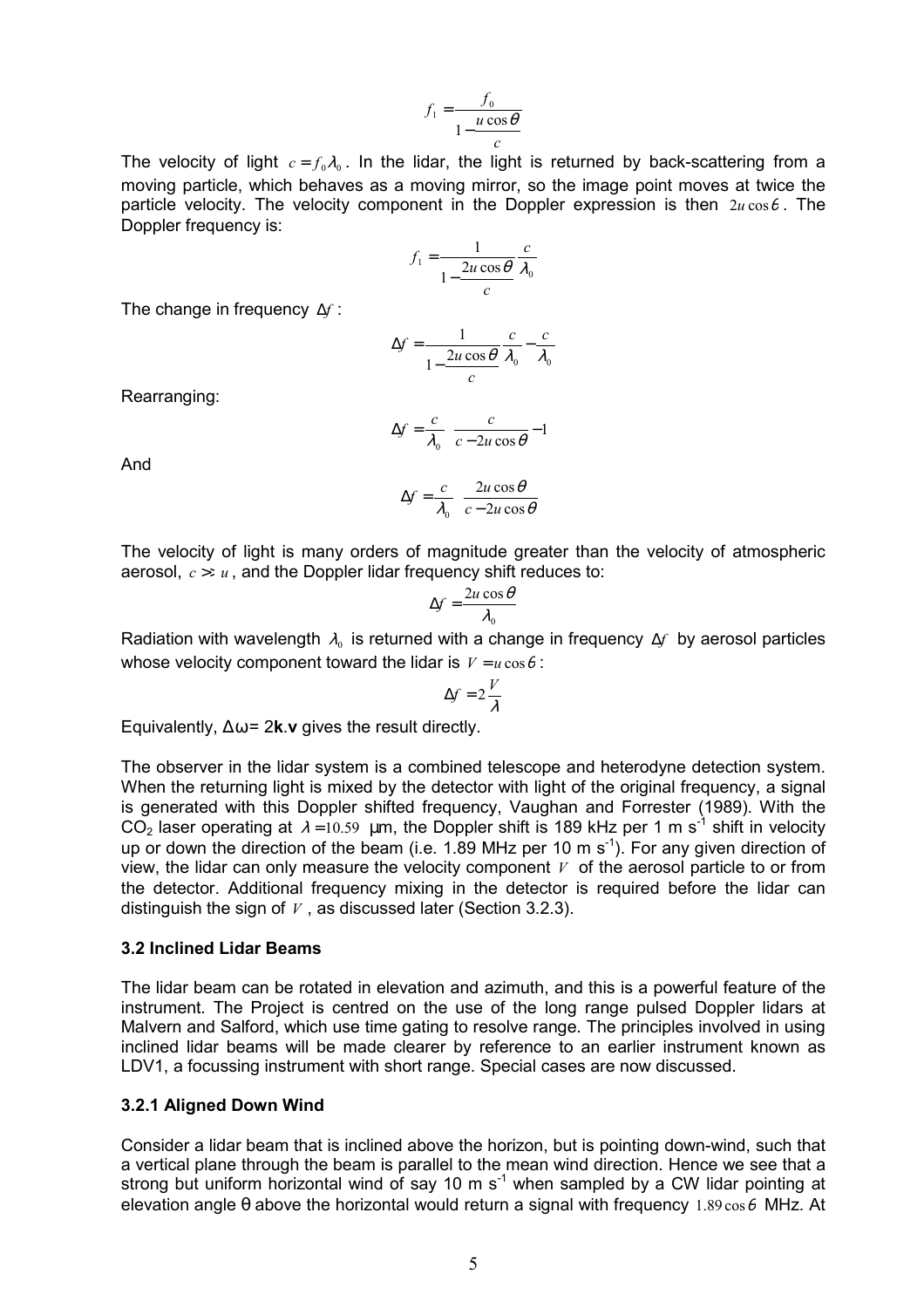$30^\circ$  elevation it is 1.64 MHz, at 60 $^\circ$  elevation, this becomes 0.945 MHz; and for a vertical beam, with  $\cos\theta = 0$ , the strong horizontal wind would return a frequency shift of zero. In general the beam cannot be aligned identically with the mean flow direction.

## **3.2.2 Aligned In Any Direction**

Consider a lidar beam that is inclined above the horizon at angle θ, but now the azimuth of the beam is changed by rotation to an angle φ between the vertical plane of the beam and the mean flow direction of our uniform horizontal wind. The above frequency shifts are now multiplied by  $\sin \phi$  giving a combined frequency shift:

$$
\Delta v = 2\frac{V}{\lambda}\cos\theta\sin\phi
$$

If the vertical plane of the beam is at right angles to the mean flow,  $\sin \theta = 0$ , and there can be no frequency shift.

These results mean that for a uniform horizontal flow, the single beam CW lidar set-up will return a zero Doppler shift in two special cases where  $\cos\theta \sin \theta = 0$ :

1. If the beam is vertical ( $\theta = 90^\circ$ )

2. If the beam is directly across the mean flow ( $q = 0^{\circ}$ )

In practise the flow varies in time and space, and these special cases do not arise. However they do serve to illustrate the limitations inherent in analysing data from a Doppler lidar beam that is held at fixed elevation and fixed azimuth.

## **3.2.3 Up or Down the Beam Axis**

Notice also that if the lidar beam were pointed in diametrically the opposite direction, against the flow, exactly the same Doppler shift in frequency would be returned by the heterodyne detector. Without some additional information the frequency shift does not reveal whether the wind was approaching or receding. It is usual to build some additional frequency shift into the instrument to avoid this limitation. This is done by imposing a frequency offset on the reference beam before combining it with the returning Doppler shifted back-scattered beam, as in Vaughan and Forrester (1989).

## **3.2.4 Scanning for Components**

The continuous wave lidar LDV1 measures the wind velocity resolved along the lidar beam. Vaughan and Forrester (1989) describe a simple modification to determine the wind field in the vicinity of the measuring station. The principle lies in scanning the beam so that the elevation θ and azimuth φ are varied. With the wind components *u*, *v* and *w* resolved along the beam direction, their combined radial velocity (i.e. to or from the lidar) becomes:

 $V_m = u \sin \theta \sin \theta + v \sin \theta \cos \theta + w \cos \theta$ 

As the beam is scanned a least squares fit to this function was used to solve for the horizontal wind speed  $\sqrt{u^2 + v^2}$ . As discussed in Vaughan and Forrester (1989), various scan configurations can be used to optimise the solution for the problem at hand. Their paper should be consulted for more details of the geometry of scanning.

In effect, the radial velocity (to/from the lidar) is taken from a series of different locations at slightly different times, and a composite picture of the flow built up by assimilating the scans as being one sample data-set. The distance to the sampling point is varied by adjustment of the focal length of the telescope, thereby changing the distance along the beam, and thus the height above ground according to the elevation angle θ. Scanning makes it possible to gain more information on the wind components than that provided by the radial velocity component toward the lidar, which is all that a fixed elevation and fixed azimuth would provide. However the samples must cover a geometrically defined volume or surface described in the atmosphere, such as a cone, and they must cover a sufficient sampling period to accumulate enough scans for the least squares fitting process. Once a period of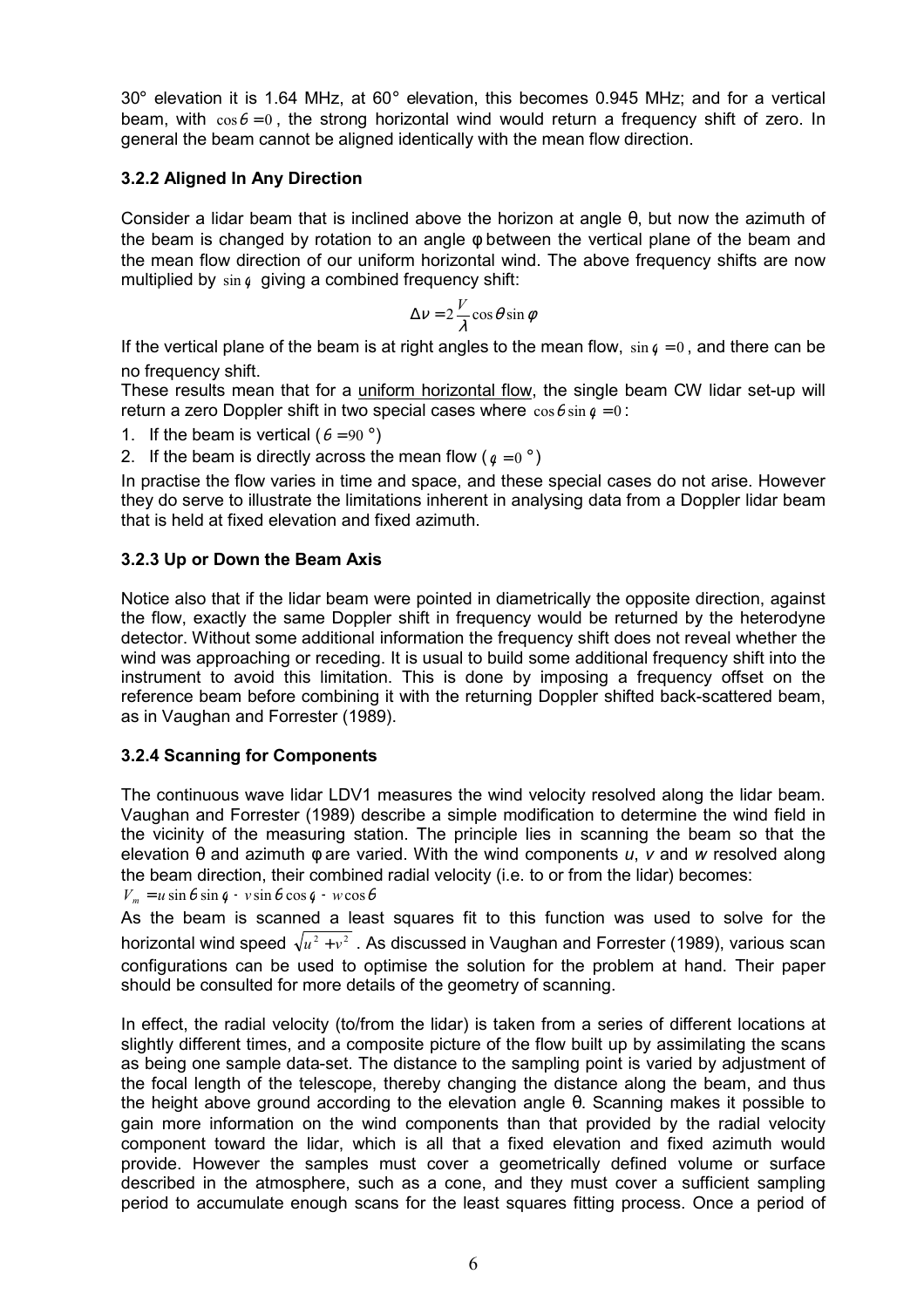scans are taken and solved, provided the flow field was reasonably homogeneous in space and time, the mean wind speed and direction at each height may be used for evaluating the profiles of velocity versus height that appear in dispersion models. It is not clear how turbulence measurements can be derived however. The need to scan repeatedly means that a significant time must elapse (when compared with the time-scale of the turbulent eddies) before each estimate of *u*, *v*, and *w* can be made.

In terms of the current work, measurements by the LDV1 CW lidar up to 150 m will be very useful for gaining information about the mean wind versus height. More rigorous study is required to understand whether there is scope to derive turbulence quantities from the LDV1, and under what assumptions these quantities would be physically meaningful.

### **3.3 Dispersion model requirements**

It is judged to be of the greatest priority to identify the height of the boundary layer at regular intervals throughout the field campaigns; apart from the flow information this is often associated with a marked reduction in back-scatter, which is readily measured by lidar. Whilst it may appear a simple variable, there is evidence that over cities multiple layers may exist in the atmosphere. Consequently calculations about vertical mixing are sensitive to the height of any temperature inversion. NAME has been found to be especially sensitive to this variable.

It is desirable to monitor the u, v, and w components of the wind over an extended time-scale so that fluctuation statistics, variances, and spectral power distributions can be calculated from the time-series. The height dependence of this parameter set is important because in an urban area, sources near the ground tend to dominate local air quality. The existence of an urban roughness sub-layer, extending from ( or possibly including) the urban canopy (according to definition) up to several times building height also needs verifying. The layer is one where according to Raupach (1981), Roth (2000) and Rotach (1999) the Reynolds stress (and friction velocity) is not constant, but varies with height. It is very important to confirm the proposed existence of this layer during the experiments; it is dominated by the transport of momentum in a vertical direction towards the lower atmosphere, and is affected by the roughness, so it influences the mean wind profile, the variation of turbulent quantities with height, and the vertical mixing of pollutants. Urban dispersion is very sensitive to changes in the vertical mixing. However it is also expected that the x and y dependencies are significant when observing the effect of the urban-rural transition and in observing the effects of inhomogeneities in the horizontal plane. The horizontal homogeneity assumed in similarity formulations may not be valid over an urban area. Rotach (1993) has emphasised the importance of spatial averaging when seeking quantities characteristic of the roughness as a whole: he attempted this by averaging his Zurich data from different wind directions. With the lidar systems we have a unique opportunity to obtain spatial averaging over a wide area, which a point anemometer cannot do. However whether the lidars can provide data low enough to be truly within the urban roughness sub-layer will be a matter for experiment (it will be site dependent, according to field of view). This is why the parallel of LDV1 is seen as scientifically very valuable for these trials. For the present Project, we need to measure the components of the mean flow. Where possible it is desired to calculate other parameters of importance in dispersion, such as the eddy dissipation rate and the Lagrangian time-scale.

Bozier, Collier and Davies (2001) at Salford University have prepared a paper on their technique for evaluating eddy dissipation rate from gathered (single-mode) lidar data. Their methods will be reviewed in a subsequent report. Aerodynamic roughness length, zero plane displacement height, friction velocity, and profiles of velocity variance, momentum flux, and sensible heat, were derived. They concluded that their work did not fully use the 3 dimensional scanning offered by the lidar; the present Project seeks to greatly improve 3 dimensional coverage through joint deployment of two lidars.

A list of dispersion model variables appears in Table 3.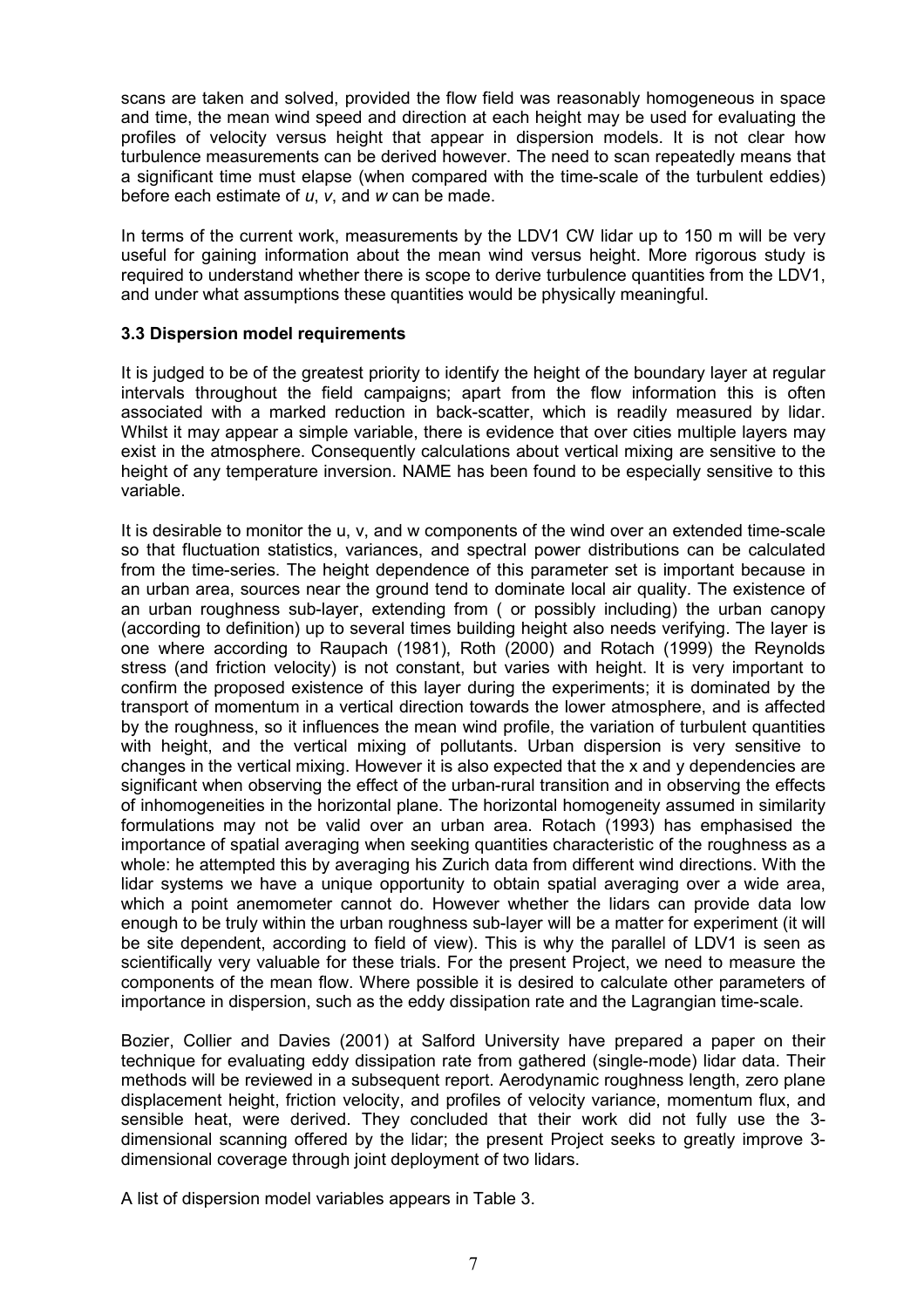### **3.4 Scan Patterns**

The lidar must be told where to look. The scan pattern defines the vertical elevation angles and the horizontal azimuth angles, along with the sequence in which they will be visited by the lidar beam(s) during field trials. There are many ways in which to configure the angular path traced out upon the celestial hemisphere when collecting data.

There is a need to choose the scan pattern to allow measurement of the three components of wind flow at different heights and times. For each height the dwell time needs to be sufficiently long to ensure the low frequency components of the flow field are adequately sampled, while the sample rate must be high enough to get the high frequency components. From the discussions three scan patterns were proposed:

i) Velocity azimuth display, at one or both lidar locations, which will give 360 degree coverage along an inclined sight-line. This will determine the general flow direction and observe features such as height dependent wind-shear for incorporation in (ii).

ii) Co-ordinated range height indicator (RHI) scans from both lidar locations in vertical planes roughly at right angles. The observation column of intersection can be moved around in plan on a circle whose diameter contains the two lidars. Using the data from (i) the column can be positioned so that u and v components of the wind are directly output by each system. Alternatively columns can be positioned in rural and urban locations to glean information on the urban/rural boundary. Evidence of the growth of the urban roughness sub-layer and the urban internal boundary layer from rural conditions will be valuable.

iii) RHI scans by both lidars in the vertical plane containing the two lidar locations to acquire the w component. There will be an inherent error in the accuracy of the measured vertical wind component inversely proportional to the sine of the scan angle to the horizontal. At lower heights, where the sine of the angle is smallest, the error will be greatest. Unfortunately it is at lower altitudes that the measurements need to be the most accurate. On the other hand at low elevation angles the height resolution arising from the finite pulse-length improves. A number of solutions to this problem were presented including:

- Pointing the lidar beams vertically. The main issue here is the minimum height that can be measured will be of the order of a couple of range gates and the vertical measurement would be made over the lidar station rather than at the sampling point mid away between the two lidars.
- QinetiQ Malvern has a short range, CW laser Doppler velocimeter (LDV) which could make the vertical measurements. However because LDV is a different lidar it has a different data recording system and again there is the issue of collocation between measurement points. Nevertheless this may prove to be a valuable instrument to deploy in an urban area where changes in the friction velocity are expected with height, especially in the urban Roughness Sub-layer, up to say 2 to 5 times building height.

Operation is likely to consist of patterns 1,2,3 following each other sequentially. It is noted that there is no need to precisely synchronise the scanning of each lidar provided that the data is stamped with time and pointing direction. The advantage of making the measurements with the twin lidars in this way is that only a carefully selected subset of a potentially huge database will need to be analysed to acquire the information to make an improved air quality forecast.

### **3.5 Temporal scale of measurements.**

For the dispersion model it would be desirable to have frequency sampling at 10 Hz near the ground but with decreasing sampling frequency as height increases. The shorter the sampling time then the less stable the statistics: the optimum time for any given point is a few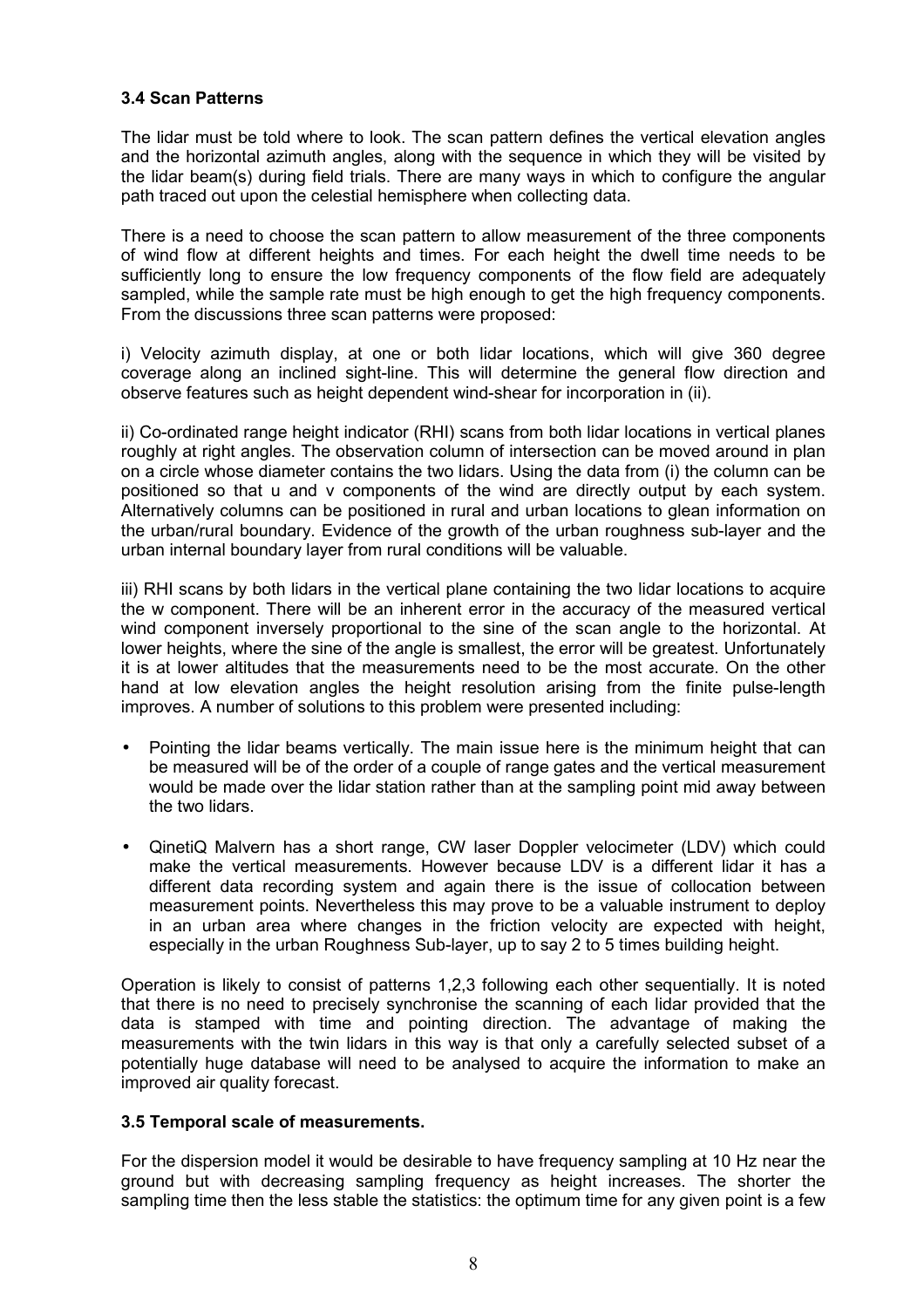minutes. (Dispersion models normally need inputs every 15 to 60 minutes, currently from anemometers that sample at a 4 Hz rate). However, long dwell times at many points will give rise to an experiment duration so long that the atmospheric flow pattern cannot be regarded as stationary. Thus the duration of the dwell time impacts upon the spatial resolution of the scan pattern. It may be preferable to resolve the vertical column in sizeable steps to ensure adequate dwell times.

Suitable dwell times will not be known for the upgraded lidar until the modified systems have been tested. An advantage of increased output power is that the dwell time should be shorter than that quoted for the original pulsed lidar systems. Once this knowledge has been gained, the scan pattern can be accurately determined. It is the objective of a later Milestone report, MS4 due in September 2002, to relate these specifications.

### **3.6 Site location**

The sites for the trial need to be identified early in the Project to allow time for permission to be obtained to work there and for the Met Office to run mesoscale forecasts at likely site(s). The separation of the lidars is dictated by the scale length of the urban/rural boundary and by the maximum operable range, which is dependent on atmospheric conditions. The prime site contender is still west London though other conurbations need to be considered. Two other contenders are Birmingham and Leicester (or Reading, of similar size). However it is uncertain if the latter conurbations would be large enough to generate the effects it is intended to measure. MRU Cardington have been asked to investigate possible trial sites; this is needed for the present Project, and to meet the needs of other Met office work. There are some advantages of economy if the site for lidar trials and other work were the same. It is not finalised whether all work needs to be at one city, although changing location usually entails extra work.

For a successful trial it has been identified that the urban lidar sites will need the following features:

- Separation of 5 to 7 km, dependent on the performance of the upgraded systems
- On the prevailing windward side of a large conurbation able to 'look' over the conurbation and detect rural urban transition.
- A line of sight between the two would be desirable or failing that a third independent object is visible to both lidars for alignment purposes
- There is no large hill or other significant obstructions such as trees near either of the lidar locations which would prevent operation at low elevation angles
- Usual field site requirements of power, permissions, security etc.
- Reasonably near (or containing) a suitable area for deployment of surface flux instrumentation on masts up to 45 m.

## **4. LIDAR SYSTEMS**

## **4.1 Continuous Wave Lidar LDV1**

This instrument is called LDV1 and was developed at Malvern in the 1980's and 1990's. It is described in Constant et al. (1989) and Vaughan and Forrester (1989). LDV1 transmits a continuous wave beam and measures the Doppler shift due to moving aerosol backscatterers that appear in the focal plane of the instrument. Unlike a pulsed instrument, the spatial resolution is not determined by any time gating of the returning beam. Aerosols are present throughout the beam, but the signal is strongest near the focus, where the phase front is planar and best matches the reference beam (and by difference from which the Doppler beat or heterodyne signal is derived). Its maximum useful sight-line range is currently approximately 150m. This is set by the focussing behaviour of such a system, rather than laser power. The sight-line weighting function is of Lorentzian form centred at the focal region and of width proportional to the square of the range to focus; the FWHH at 100m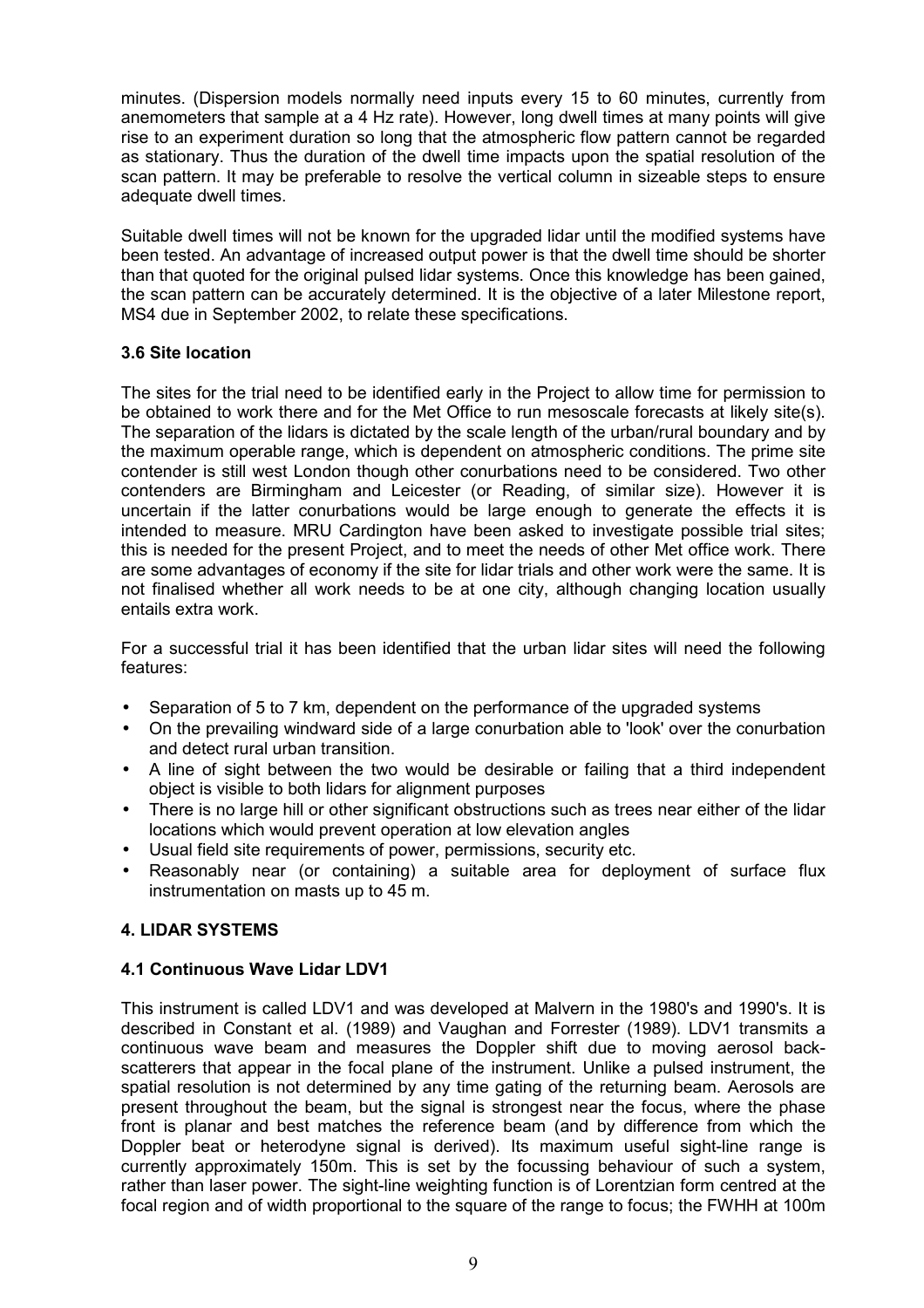range is 40m. The distance from the instrument to the sampling position along the beam is set by adjusting the telescope that focuses the outgoing beam and collects the returning light. The spatial resolution therefore decreases as the lidar is focussed to greater distances. The device is best set up with a fixed set of 5 sampling heights, and left to take samples every couple of minutes. The integration time is usually just under 2 minutes, sufficient for the near real-time data processing. A related instrument LATAS was used to measure wind shear in the vicinity of an aircraft during flight.

The instrument measures the velocity component in the direction of the beam; by adding an additional known frequency shift the sign or sense of movement toward or away from the telescope can be resolved. (Without such a shift, the Doppler effect only measures a difference in frequency but it is not possible to say whether the reference or Doppler shifted frequency was greater, so the sign of velocity is undefined.)

It is recommended that the LDV1 system be deployed during the field campaigns in the present Project. It will help to span the gap between the top of available masts (45 m) and the pulsed lidars. It will also help in cross-checking the various instruments. However the LDV1 has limitations arising from its focussing principle:

- 1. The FWHH range resolution at a range of 45m is about 10m, degrading to 200m at 180m range. At longer ranges there is effectively no downrange resolution.
- 2. It follows from the above that there is no point having such fine steps in range; a nonlinear increment in focal distance will be more practical.
- 3. The included cone angle is 60 degrees for a beam at 30 degrees from the vertical, so the vertical distance resolution is improved by sec 30 (1.155).

A set of adjacent masts can provide measurements using fast 3-D sonic anemometers on the top of each mast at 45 m; 30 m; and 15 m. These will measure the three orthogonal components at each sampling point using fast sensors. They have minimal shadowing by the mast when mounted on the top. Allowing for the need to achieve overlapping measurements, and recognising the increasing focal uncertainty, the LDV1 might be set to the following nominal heights and focal range (1.155 times nominal height):

Decreasing the height by a factor 2/3 each time gives a logarithmic spacing:

Sonics at 13.33 m; 20 m; 30 m; 45 m.

These will fit comfortably on existing masts (15 m, 30 m, and 45 m), although some shadowing by the mast is implied at the 20 m and 13 m positions. These heights would also be useful in the search for  $Z_*$  where  $u_*$  has a maximum, starting within the urban roughness layer. The LDV1 can be set to correspondingly greater heights (allowing for beam inclination) and by virtue of its increasing focal depth gradually changing from a quasi-point measurement to a quasi linear measure over some distance. Philosophically, LDV1 provides a link between the mast sonics and pulsed lidars. It could be set to observe at these heights (measured vertically):

LDV1 vertical at 30 m, 45 m, 68 m, 101 m, 151 m.

The corresponding focal distances are1.155 times larger:

LDV1 focus at 35 m, 52 m, 78 m, 117 m, 175 m.

The focal range varies from circa 3 m at the lowest setting, to circa 10 m at the 52 m focus, to circa 200 m at 175 m.

A field validation trial at MRU Cardington could provide valuable experience in optimising measurement settings.

### **4.1 Pulsed Single Lidars**

Pearson and Collier (1999) describe the principles behind the Salford and the Malvern high power pulsed lidars, and the current Project aims to upgrade these systems and eventually deploy them in dual lidar mode at an urban site.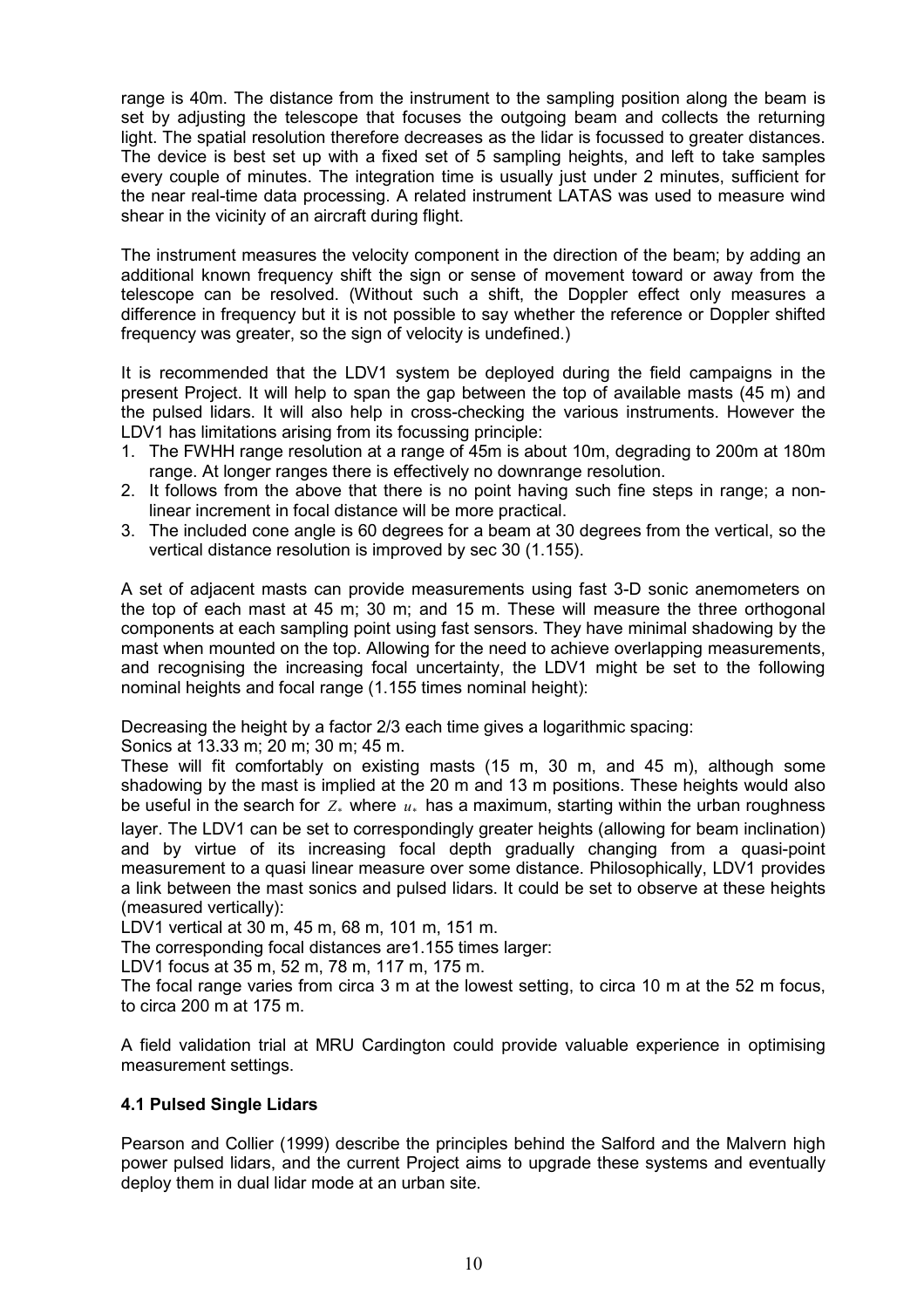Pulsed Doppler lidar operates near the quantum limit of detection of the infra-red 10.6 µm beam. The lidar detects the returns from spatially distributed aerosols and these returns become rapidly decorrelated, on a time-scale of micro-seconds. Their Doppler shift is such that a single pulse can suffice for the Doppler analysis. Pulse accumulation is useful to improve signal strength. High pulse rate allows accumulation of signal over 1 second, during which time the sampled motion of the atmosphere might be regarded as constant. Pearson and Collier (1999) then define the signal to noise ratio, the performance in Doppler resolution, and the basic hardware layout for the lidar. The system emits a pulse of duration about 1µsec, from which the velocity component is measured via the Doppler shift; atmospheric return strength, i.e. back-scatter coefficient, may also be deduced. Off-line processing detects the spectral peak (i.e. frequency and hence the central velocity) of the Doppler signal. In 1999, they reported 1 s of data took 3 s to process. Their paper shows examples of the signal strength decreasing with range, the velocity measured under different wind directions around Malvern, and the increased uncertainty in the peak velocity measured at the larger range where the return power is small. The possibility of measuring lee waves around a hill is mentioned.

### **4.1.1 Salford and Malvern Pulsed 10** µ**m Lidars**

These are based upon the instrument described in Pearson and Collier (1999), but they are now being upgraded for use in this Project.

### **4.2 Dual Radar Mode Lidar**

The velocity component along the beam provides a limited picture of the mean flow and the turbulence, even when a conical scanning is used as described earlier with LDV1. The scanning method with a single lidar assumes homogeneity and continuity of the flow. In order to reduce the number of unknowns, and to derive 3-dimensional information about the flow, two lidars will be set up a few kilometres apart. They will be programmed to scan a defined locus of overlap. The Essex University flow visualisation software will be written to derive additional information. It will calculate quantities used within dispersion models (reviewed in this report). The Project Implementation plan provides additional information.

### **4.3 Summary of Lidar Characteristics**

Table 1 summarises the main characteristics of the continuous wave lidar LDV1, after Vaughan and Forrester (1989) and Constant et al. (1989). It also summarises the single mode pulsed lidar, and the proposed dual mode of operation using two pulsed lidars as in this Project. All these lidar options are contrasted with the characteristics of an ultrasonic anemometer. On studying their characteristics and regions of overlap and their differences, a new concept for the urban meteorological experiment emerges. The evidence collected here suggests that there is a great benefit to be obtained by combining these systems in the field. Possible measurement heights were mentioned earlier. We plan to combine the sonic anemometers on a mast up to 45 m with the CW LDV1 measurements starting near 45 m (for calibration inter-comparison throughout the trials) and rising towards 180 m, which approaches the first practical and measurable gate from the pulsed lidars. The latter then extend the measurements out to a planned range of perhaps 10 km. The actual heights achieved in the trial are however a function of the elevation angles. The combined deployment ensures that a measurement is achieved from 15 m up to perhaps 1 km, without requiring the deployment of a large tethered balloon, something that presents many problems in a large city. This range of measurement brings the data directly into the altitude range described by surface parameterisations within urbanised mesoscale modelling. It covers the full height range of urban dispersion models. Ideally, measurements will go up to the inversion at the top of the boundary layer.

Table 2 explains the interaction between sampling frequency, the number of samples needed for calculation of turbulence statistics and spectra, and the total elapsed sampling period that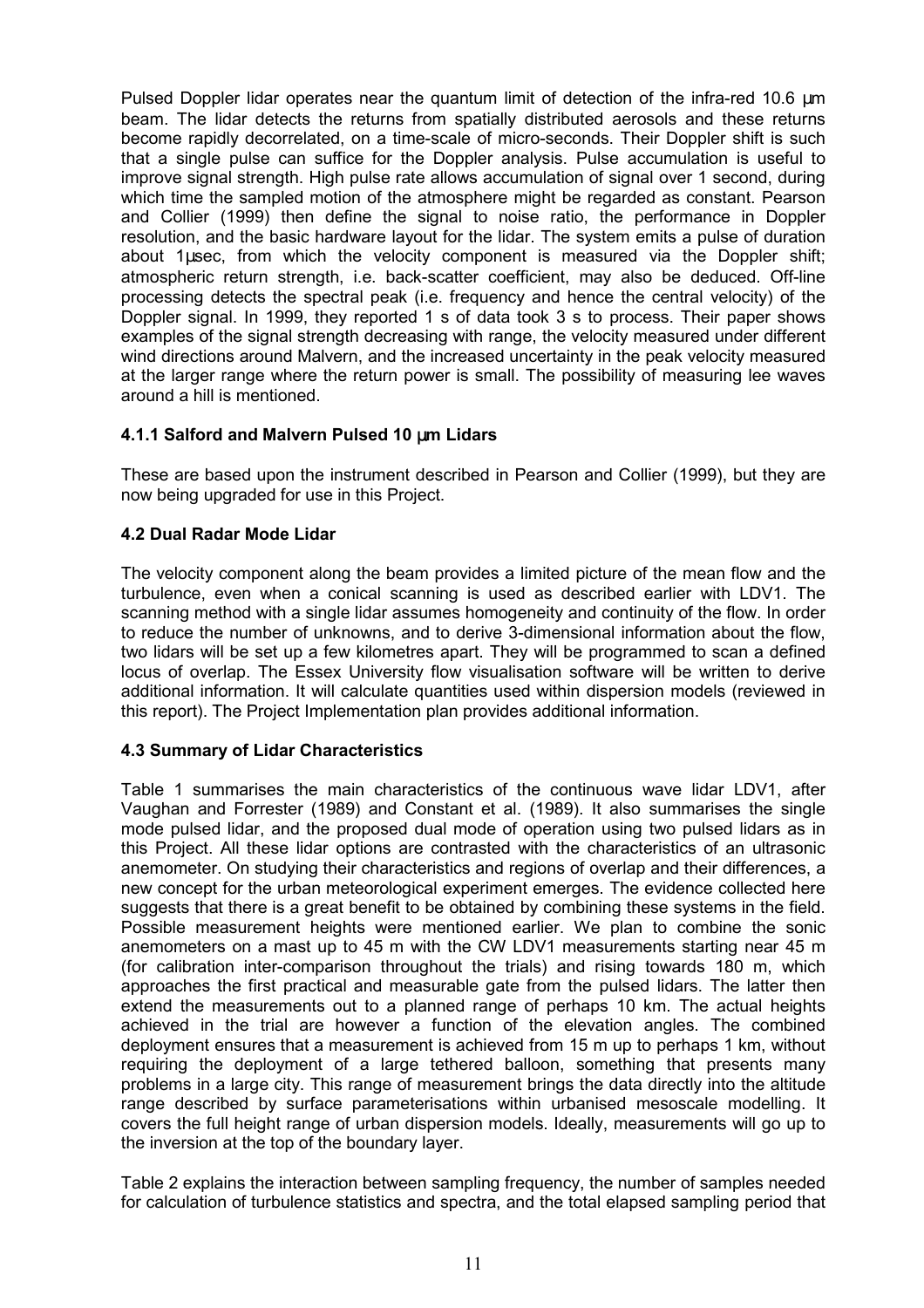is implied. Using integral and even powers *n* of 2 to define the necessary number of sample values, possible sample sizes are then  $2<sup>n</sup>$ . Column 2 is calculated for powers of 10, 12, 14 and 16. Frequency of sampling *f* was set to values between 1 Hz and 100 Hz. The period

*T* in column 4 is just  $\frac{1}{f}$ . The duration of sampling S (seconds) is then  $S = 2^nT$  or more

conveniently in minutes we have  $S = \frac{2^n}{f} \times 60$ , and this is in column 5. Since integral

sampling duration's are much more convenient, they are column 6. When the Table 2 was calculated, with smaller values of *n* , some high frequencies yielded sampling duration's that were too short (i.e. *S* < 1 minute) to be of use in turbulence statistics and were ignored here. Table 2 will be of value when designing the trade-offs between scanning and sampling duration subject to the constraint that the turbulence statistics should be consistent with the definitions implicit in dispersion models e.g. with regard to averaging in space/time.

### **4.4 Examples of Lidar Results**

A number of papers have interpreted lidar results; a comprehensive review has not been carried out. Here we cite some examples by way of illustration.

### **4.4.1 Single pulsed Doppler lidar**

Bozier et al. (2001) operated their lidar over Salford. Their range was roughly 50 m to 1 km. They claim that mean wind, cross wind component, vertical velocity, and momentum fluxes may be derived using wind velocity along the beam (radial). As implied earlier, scans in different directions are needed to achieve this. Through ensemble averaging the cross terms in fluctuations vanish; they arrive at  $\overline{u}$ ,  $\overline{w}$  from one plane of scans;  $\overline{v}$ ,  $\overline{w}$  from the other (orthogonal) plane. Their method followed the work of Gal-Chen et al. (1992) which is quoted in their paper. The errors in mean flow reported by Bozier et al. (2001) seem to be around 25% for horizontal, or 25-100% for vertical flow if using low inclination angles. As noted in Section 4.5.2 below, other methods of analysis exist, and the system is being upgraded. With the mean components determined, variances are derived. When a single beam is inclined, mass continuity must be invoked to estimate a vertical velocity. The upgraded Salford lidar will have a mirror for vertical viewing. The Malvern lidar can already do a full overhead scan. When operated with the beam pointing vertically, vertical velocity is obtained directly (Doppler shift being along the beam direction). The measurement errors will then be smaller. There is a trade-off between beam inclination and vertical resolution that is achieved. By obtaining spectra, fitting a -5/3 law, the kinetic energy dissipation rate was estimated. This is done at low altitudes where this type of spectrum is expected. The (local) friction velocity was derived directly from the turbulence components representing shear stress. Results for roughness length, displacement height, and fluxes of momentum and sensible heat were also presented. Considerable work will be needed during this Project however to establish whether the values obtained from lidars will meet the requirements of improving dispersion models for forecasting air quality.

### **4.4.2 Spatial analysis of lidar back-scatter maximum cross-correlation**

Buttler et al. (2001) have used lidar to measure highly resolved three-dimensional flows over Barcelona. Their lidar (operated at 1.064 µm) measured the back-scatter signal from different directions. Their data processing used a maximum correlation technique to measure the movement of inhomogeneities in the back-scatter field (representing aerosol concentration inhomogeneities). The distance between successive but correlated signals when divided by the elapsed time yielded the mean flow velocity. This method of spatial correlation analysis has its origins in the use of remote sensing to measure movements of clouds, pack-ice and sea-surface velocities. Their results were compared with Doppler lidar wind profiles and with radiosonde data. Appendices in Buttler et al. (2001) give the theory. It was important to use a low elevation angle, so that the lidar back-scatter was dominated by the urban aerosol.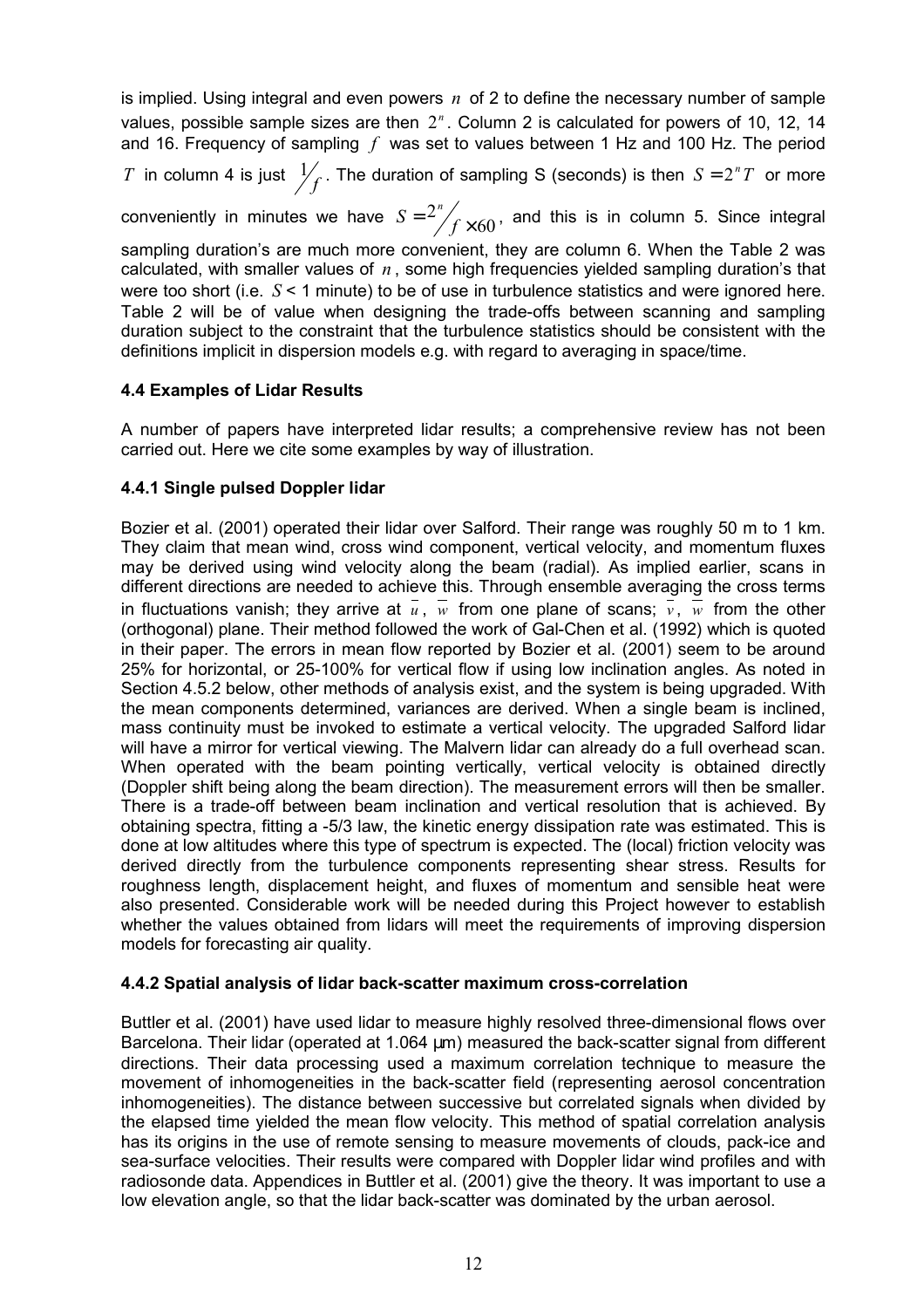It raises the question whether the technique could be applied to the back-scatter signal from the Malvern lidar, to complement to its Doppler signal.

### **5. VARIABLES USED IN DISPERSION MODELS**

### **5.1. Introduction**

Sensors for boundary layer measurements fall into two categories, as discussed by Kaimal and Finnigan (1994) Chapter 6. In situ sensors on masts and on the surface and within the ground were deployed in the Met Office urban field experiments in Birmingham; see Ellis and Middleton (2000). In situ sensors are the method of choice for surface studies owing to their accuracy and resolution for such quantitative work, Kaimal and Finnigan (1994). Remote sensors offer increased range and a spatial scanning capability, but according to these authors (ibid) are constrained in minimum range and spatial resolution. They suggest that

"Used in combination, however, the two types of sensor provide a more complete description of the flow field being studied than either of the two can provide separately."

This is a most important point. It emphasises the underlying scientific relevance to the Met Office research programme of work with the Salford and Malvern Lidars in an urban context. The hope is through the ISB funded Contract, new insights for the turbulent flow fields within dispersion modelling to forecast air quality will result. This report examines the purpose, definitions, spatial and averaging properties of the most important variables that are used in dispersion models. It then addresses the Lidar output data to examine ways of matching the one style of data to the possible variables. Some dispersion quantities will not be yielded up from the Lidar output, and must still be measured in more traditional fashion.

### **5.2 Wind Shear**

Both wind-speed and direction change with height. This shear can have a dramatic effect upon a plume and dispersion models vary in their ability to represent such behaviour. They are often limited by the available input data, such as a mean wind at 10 m height, rather than a profile through the atmosphere. Radiosonde data or numerical weather model output can be used to obtain wind profiles. Wind shear can be modelled in typical conditions as is done in the ADMS model. The profiles for direction and velocity are functions of height to the boundary layer depth or base of lowest inversion according to the prevailing stability (defined below), viz:

- 1. In convective conditions there is much vertical mixing of momentum, and little change of wind direction and speed with height.
- 2. In stable conditions the vertical mixing of momentum is suppressed, and much sharper gradients occur.

The surface wind is usually 'backed' relative to the geostrophic wind in the northern hemisphere i.e. rotate anticlockwise from the geostrophic wind direction to get the surface direction. Typical observed angles (Hanna et al., 1982) between the surface wind and the geostrophic (free stream) wind are as follows:-

unstable 5-10° , neutral 15-20° , and stable 30-50° .

These angles represent a measure of the turning of the wind direction between the free flow above, and the wind near the ground. Wind velocity increases with height, gradually approaching the free-stream flow. The velocity profile depends on the stability (defined below), and as can be seen from measurements using a balloon ascent (or 'radiosonde'), may not necessarily fit any smooth analytic function. However a convenient formula for the increase in wind speed at greater height in neutral conditions is the logarithmic wind profile

$$
u(z) = \frac{u_*}{k} \ln(\frac{z}{z_0})
$$

When plotting the graph, of  $ln(z)$  versus  $u(z)$ ,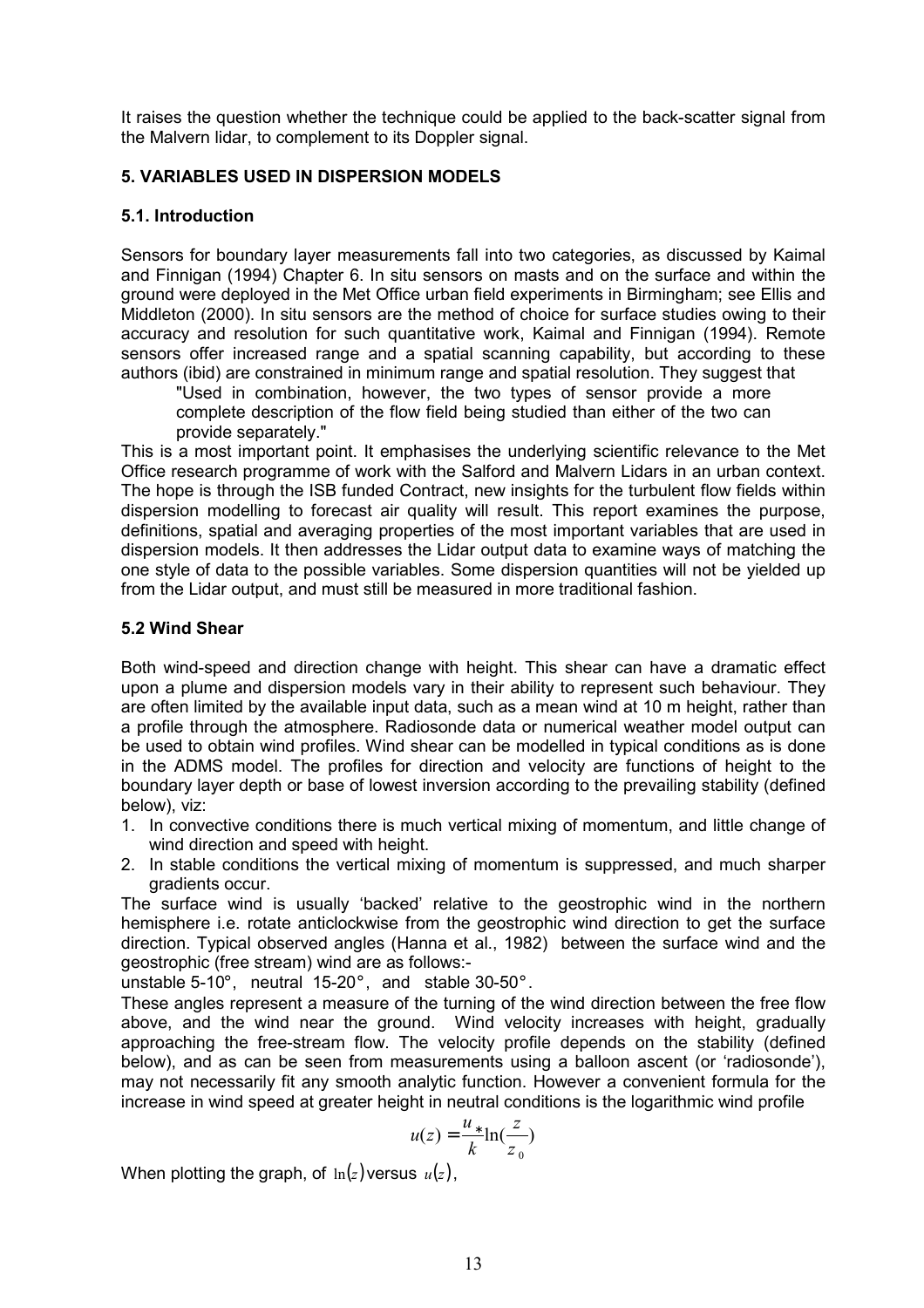$$
\ln(z) - \ln(z_0) = \frac{k}{u_*} u(z)
$$

with intercept  $\overline{\cdot}$  ln $(z_0)$  and slope  $\frac{\kappa}{u_*}$  $\frac{k}{\cdot}$  .

Here  $u(z)$  m s<sup>-1</sup> is the mean wind velocity at the height  $z$  m in a neutral flow near to the surface i.e. within the boundary layer. The friction velocity  $u_*$  (m s<sup>-1</sup>) has been discussed above; it can be measured by fitting this profile for  $u(z)$  to observed values of the mean velocity at different heights. Rotach (1993) has emphasised the importance of locally derived values of scaling parameters. Thus friction velocity would be derived from the turbulence data directly (method 2 below; Section 5.2.1). The von Karman constant *k* does not depend on stability and is usually set to 0.4 (dimensionless). In neutral stability, when this equation is assumed to apply, once  $u_*$  has been measured and  $k$  estimated, the wind profile can be used to estimate  $z_0$ . It is derived from the intercept of the graph.

Measurements of *u(z)* versus *z* in neutral stability will show reasonable scatter about a straight line of  $u(z)$  versus ln(z). The slope is  $u_*/k$  and the intercept where  $u(z) = 0$  is at a height  $z_0$ . The roughness length  $z_0$  (as it is called) is used to describe the effect of how rough is the surface beneath the flow. The roughness length over the sea is typically 0.001 m, over lawn 0.01 m, uncut grass 0.05 m, and 1 m over wooded landscapes (Seinfeld, 1986, page 495). Roughness length is a measure of, but is much smaller than, the size of the roughness elements. Grimmond et al. (1998) have given a detailed comparison of methods to measure the roughness length for urban areas using anemometry. They also mention estimates based upon surface geometry i.e. 'morphogenetic' methods.

In stability's other than neutral, more elaborate functions are used to describe the variation of the wind with height. These functions give deviations from the logarithmic wind profile according to whether the conditions are stable or unstable. To do this they depend upon the Monin Obukhov length *L* (a measure of stability in the surface layer) as in Seinfeld (1986).

For completeness, we note that the friction velocity may be derived from three different ways of measuring the horizontal shear stress, as discussed by Nemoto and Nishimura (2001):

- 1. Profile method, using logarithmic fit in neutral stability, requiring anemometers (cup or sonic) at several heights (on a suitable well exposed mast).
- 2. Eddy correlation method, where turbulence components are measured (e.g. by sonic, or hot-wire anemometers) and covariance calculated to give the Reynolds stress. This gives the local friction velocity (below).
- 3. Direct measurement of drag force on the surface using a drag plate. This method has a long pedigree, and requires a carefully constructed mechanical assembly with strain gauges or other force-transducers.

### **5.2.1 Local Friction Velocity**  $u_*$

The friction velocity may be derived from the vertical profile of wind speed versus height. This works over a uniform horizontal surface. Where the surface structure is more complicated, with roughness elements of differing sizes, as in an urban situation, Rotach (2001) has suggested that u<sub>\*</sub> is best determined as the local friction velocity. This is done via the eddy correlation of fluctuating wind components measured with an ultrasonic anemometer (or similar device); it represents a direct measure of the local turbulent stress via the covariance:

 $u_{\uparrow} = \sqrt{-u'w'}$ 

In parameterising the urban turbulence and wind profiles, it is the local friction velocity that should be used. Rotach (2001) describes:

- a maximum at the top of the urban roughness sub-layer, at  $z = z_*$ .
- to be constant in the urban inertial sub-layer, at  $z_* < z < 0.1z_0$ ,
- to decrease to small(er) values as  $z z_i$ ,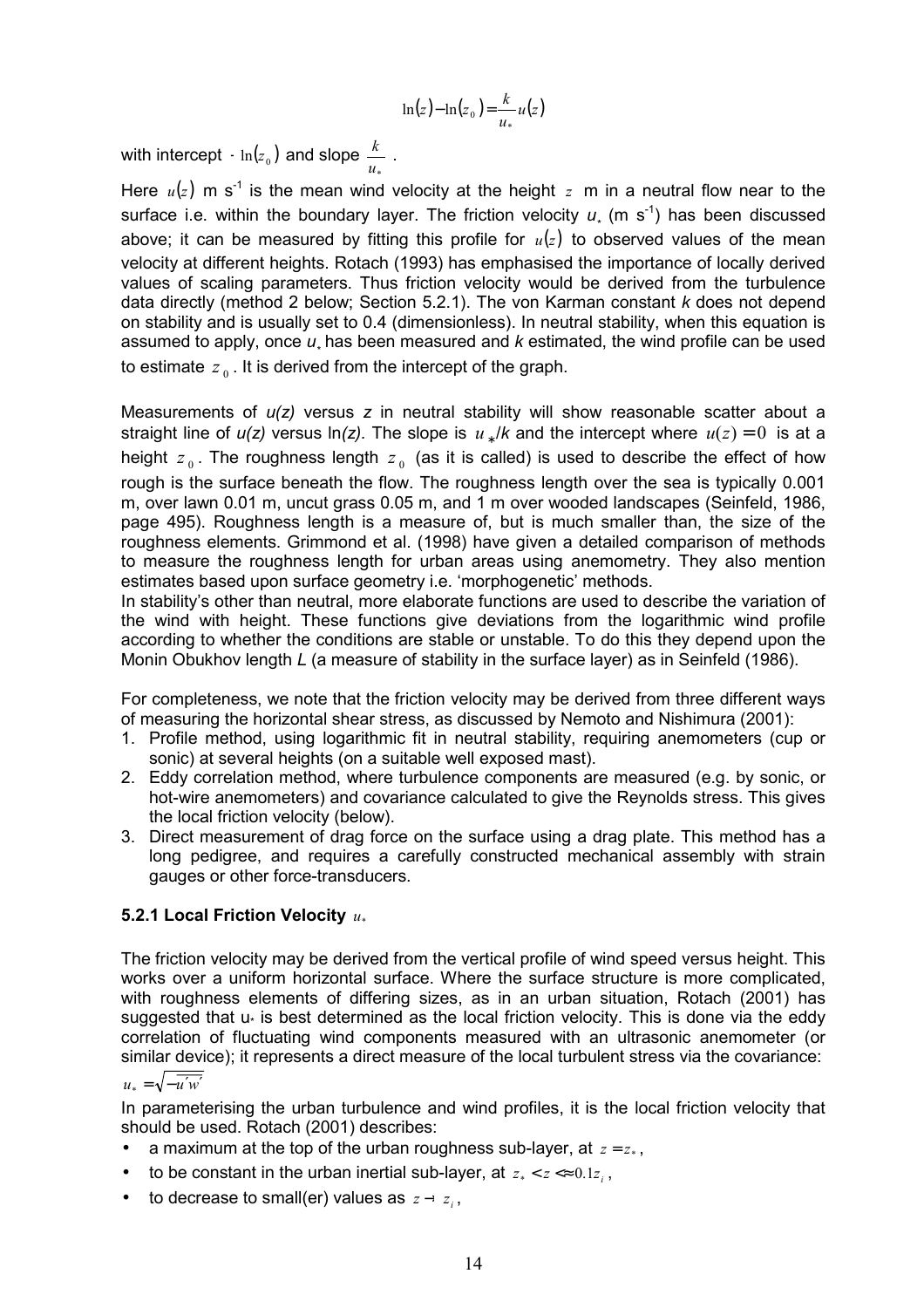and to decrease towards zero as  $z - d$  or 0.

It would be a significant step forward to be able to determine in a field experiment the maximum in the local friction velocity  $u_*$  and its associated height  $z_*$  above an urban area. Likely values of  $z<sub>*</sub>$  are thought to fall between 2 to 5 times (mean) building height; cf Rotach (2001), and Roth (2000). Here one must distinguish mean building height from the largest building height; a city often has a distribution of heights.

## **5.2.2 Urban Roughness Scaling Height**  $z_*$

Because modern ideas on the urban Roughness Sub-layer suggest that a new quantity  $z<sub>*</sub>$ should be measured, some trials are also needed to see if the CW lidar instrument LDV1 could identify the height  $z_*$  at which the Reynolds stress  $\overline{u'w'}$  (or the related friction velocity  $u_{\star}$ ) passes through a maximum value. If the LDV1 could yield a profile of either quantity this would be a significant achievement in developing our methods to parameterise  $z<sub>*</sub>$ . The urban roughness scaling height  $z_*$  is thought to fall in the region 2 to 5 times building height. See Rotach (in preparation) and Roth (2000). If  $z<sub>*</sub>$  proves to be a useful new concept to include in dispersion models, it would be valuable to measure it over several UK towns and cities. The lidars could be deployed in a series of campaigns for this purpose. It is not clear whether measurements near enough to the ground can be made using the dual pulsed lidars; however LDV1 and the masts could provide useful lower level data.

### **5.3 Measurements for Air Pollution Meteorology**

In air pollution meteorology there are some measurements which are particularly relevant to the dispersion of pollutants. See also the AMS Workshop account by Hanna et al. (1977). Briefly, the instrumentation includes:

## **5.3.1 Anemometer and Wind Vane**

All anemometers require careful siting; the choice of site may often be a compromise between the ideal and the possible. The cup anemometer and wind vane provide basic data on wind speed and direction near the surface. They should be properly set up according to well established rules of exposure, such as distance from obstacles. A paper chart (anemograph trace) gives some idea of the fluctuations in wind direction.

### **5.3.2 Bivane**

The bivane is a delicately balanced vane designed to have two axes of rotation. It can respond rapidly to eddies in the wind, and yields the standard deviations of fluctuation of wind direction and elevation, () and (φ). Methods to calculate standard deviations of wind direction are discussed by Verrall and Williams (1982), with allowance for the discontinuity when direction passes through 360°. The direction standard deviations, () and ( $\phi$ ), enable plume spread parameters  $V$  and  $Z$  to be calculated (see discussion of Practical Schemes, in Section A1.10 below). Formulae for the calculation were reviewed by Hanna et al. (1977). They caution that whilst the standard deviation of vertical wind direction

(φ) is a good indicator of stability, it is a difficult parameter to measure. The ultrasonic anemometer (below) can also be used to measure these standard deviations (and is more robust), although such equipment may be better employed to measure the Monin Obukhov length *L* (below).

Sedefian and Bennett (1980) compared several schemes for classifying the turbulence regime, including the use of (). The standard deviation method to diagnose stability has been used in difficult situations, like remote valleys, e.g. Leahey and Halitsky (1973) who used bivanes. These standard deviations of direction measured in the field can be used to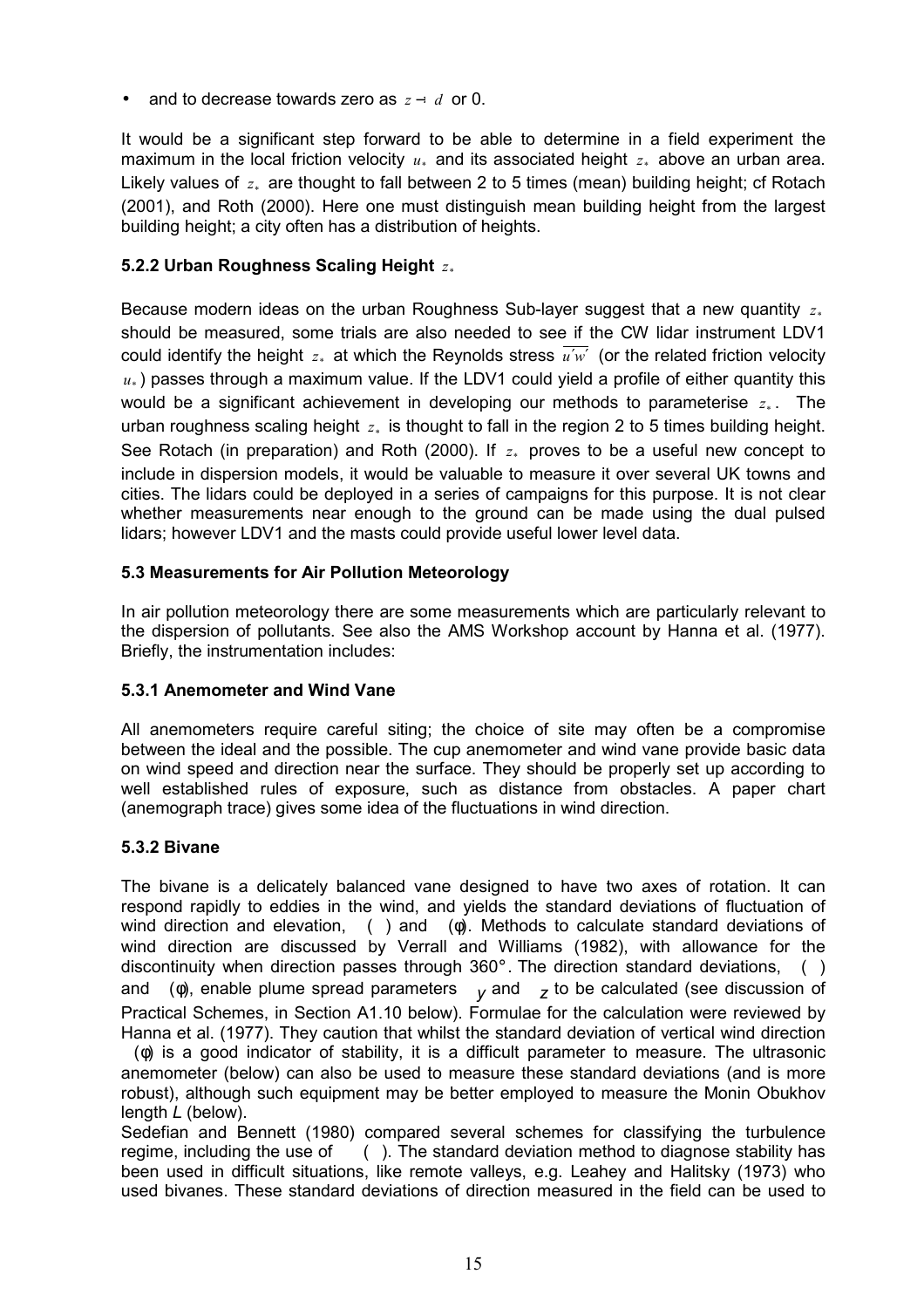diagnose the Pasquill stability class. Strictly speaking (ibid), it is necessary to take samples for a period T and apply running means with the correct averaging time (*x/*β*u* for travel distance *x*, wind speed *u,* and β=4 *)* before the calculating standard deviations of wind direction. Some dispersion models such as ISC3, RAM, or CALINE will require the stability class as an input variable in order to describe the rate of plume spreading: the meteorological data must be processed before the model is run. When a model requires the direct input of standard deviation(s) of wind direction, but these are not available, sensible estimates may be made by referring to the values tabulated in Hanna et al. (1982) after the work of F Gifford. The values are as in Table A1.1.

Table 1 Estimates of standard deviation of wind direction (from Hanna et al., 1982)

| Description         | Pasquill Class <sup>®</sup> | Standard Deviation (at 10<br>m)                    |
|---------------------|-----------------------------|----------------------------------------------------|
|                     |                             | degrees<br>$\sigma$ <sub><math>\theta</math></sub> |
| Very unstable       | А                           | 25                                                 |
| Moderately unstable | B                           | 20                                                 |
| Slightly unstable   | С                           | 15                                                 |
| <b>Neutral</b>      | D                           | 10                                                 |
| Slightly stable     | E                           | 5                                                  |
| Moderately stable"  | F                           | 2.5                                                |
| $N = + - -$         |                             |                                                    |

Notes:

\* Pasquill stability category (or class) is defined later (Practical Schemes, Section A1.10) \*\* In the more stable conditions it is not easy to define the most appropriate value for the standard deviation of wind direction, largely because stable boundary layers may not be in equilibrium, and meandering of direction is seen in light winds. Larger horizontal standard deviations may be appropriate on occasion.

### **5.3.3 Ultrasonic or turbulence anemometer**

An ultrasonic anemometer uses three axes of measurements, recording the effect of air movement on the time taken for sound waves to traverse a short gap. There are no moving parts and rapid fluctuations in the flow are recorded. A lower frequency ultrasonic anemometer is also available. Ultrasonic anemometers have possible advantages of robustness over bivanes or propellers for use in towns. (Alternatively three lightweight propellers are used to record the three components of the wind, but are less rugged, and are subject to friction in the slowest winds.) Valuable statistics of turbulence are obtained from these instruments. With the components *u, v* in the horizontal and *w* in the vertical, their standard deviations are σ*u* , σ*v* , and σ*w* . Fast response measurements of temperature can be derived from the sound velocity in air, which the device also measures. Turbulence measurements in conjunction with rapid measurements of temperature and water vapour (the latter requiring an additional instrument) can be used to measure the sensible heat flux and latent heat flux respectively. The stability parameter *L* (Monin Obukhov length) may then be calculated from the measured turbulence data (cf Seinfeld, 1986). This method of diagnosing stability via *L* relies on the measurement of fluxes. Diagnosis of stability via vertical temperature gradients will be considered later (see under Lapse rate).

## **5.3.4 Upper Air Soundings**

Radiosonde balloons are released from several sites in the country on a routine (synoptic) basis. Pressure, temperature, and dew-point (for humidity) define the state of the atmosphere as the balloon ascends. Its speed and direction (that of the winds aloft) are obtained by electronic means such as radar or satellite-based navigation systems, though a theodolite and rate of ascent can be used. Radiosonde data are invaluable in air pollution studies because they give information on the temperature profile, which is important in affecting the vertical motion of pollutants, and can be used to identify boundary layer depth.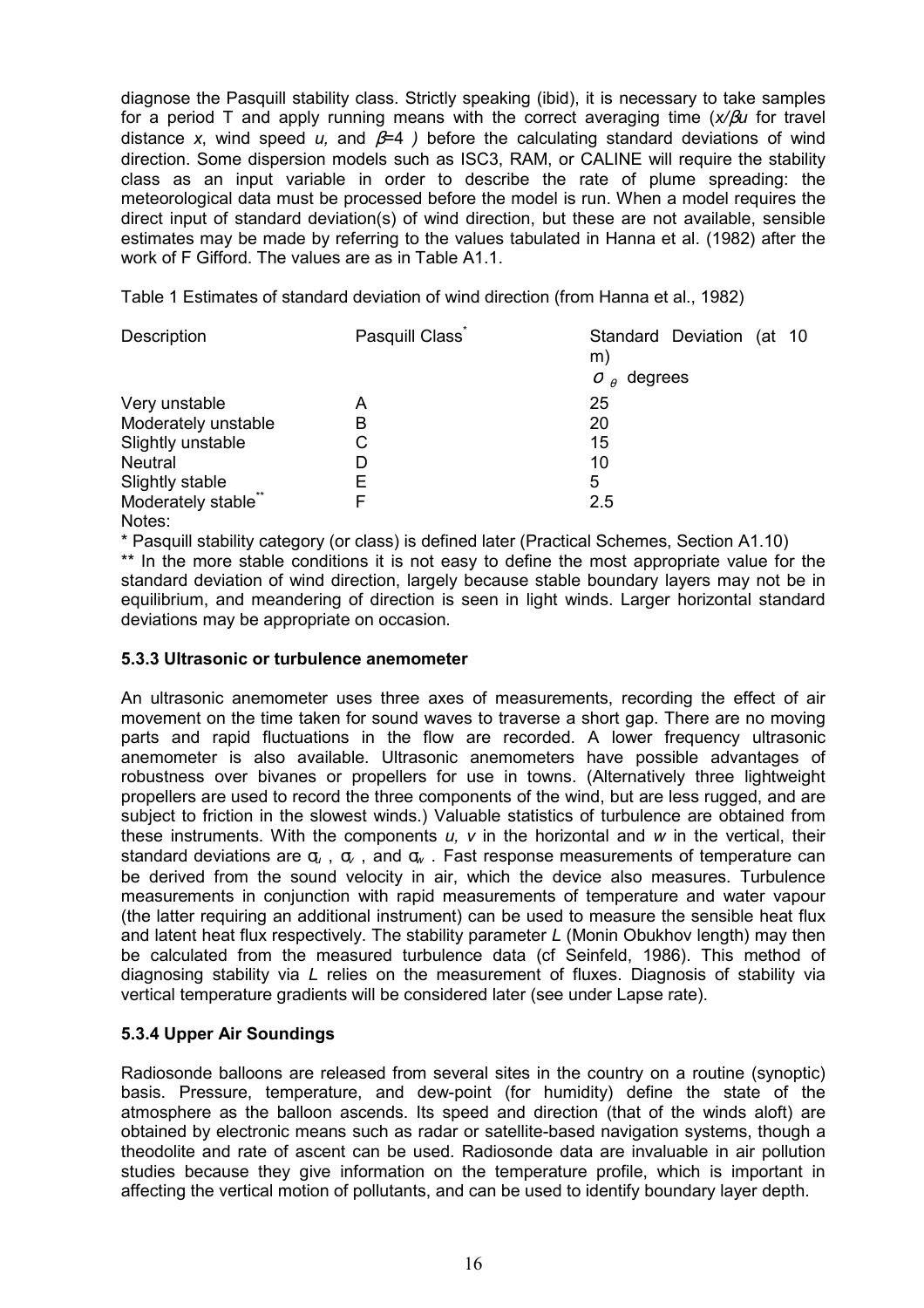## **5.3.5 Sodar and Lidar**

As implied by their names these are radar-type methods, using sound waves or light waves respectively. The general idea is to send a pulse of energy aloft, then to record the time taken for it to be scattered back to earth. Sound is scattered by regions with a lot of temperature fluctuation, light by particles and aerosol. The change in frequency due to Doppler shift reveals velocity data about the upper air as well. Each method has limitations, such as range, which is sensitive to ambient conditions. The data can be very useful in characterising conditions at a new site. Lidar is useful to identify plume rise. Sodar is able to characterise the mixing depth (defined above).

### **5.4 Energy balance**

The energy balance at the surface must be represented in dispersion models in order to diagnose the atmospheric stability. The urban energy balance is not usually done explicitly in existing models, although they all diagnose a stability. In order to make full use of the lidar data some characterisation of surface processes is required. This means the field experiments need to measure the radiation terms, sensible heat flux, and latent heat flux. The ground flux, or temperatures in the ground, are needed.

### **5.4.1 Insolation**

The sun has a high surface temperature (about 5800 K) and emits mostly in the visible and short wave part of the electromagnetic spectrum (400-700 nm). Energy reaches the upper atmosphere at a rate of about 1380 W  $\text{m}$ <sup>-2</sup> (the solar constant). Energy reaching the earth's surface (insolation) is in the range 0-1000 W  $\text{m}$ <sup>-2</sup> at low-latitudes or in mid-latitude summer, but just 0-200 W m-2 in mid-latitude winter (McIlveen, 1992). The amount, which actually reaches the ground, depends on latitude, because this alters the path length through the atmosphere. It also depends on the season and time of day, as well as on local factors like cloud and precipitation. It is measured using an upward looking short wave radiometer. A downward sensor is also needed, because a significant fraction is reflected.

## **5.4.2 Surface Cooling**

Any surface emits long-wave radiation according to its absolute temperature *T*, and its emissivity. For a black body (emissivity is 1), the maximum energy *E* emitted per unit time per unit area of surface obeys Stefan's law (Seinfeld, 1988, page 448)

## $E = \sigma T^4$

where the Stefan-Boltzmann constant  $\sigma$  = 5.673  $\times$  10<sup>-8</sup> W m<sup>-2</sup> K<sup>-4</sup>.

Gases in the air, cloud droplets, the sea and the land absorb incoming solar radiation. They also emit radiation according to their temperature. Surface cooling is influenced by the radiation loss and the thermal properties of the ground. Ground loss of radiation is measured by a downward looking long wave radiometer; an upward looking sensor is also needed to detect black body radiation from clouds and the air.

### **5.4.3 Radiation and cloud**

Cloud cover is routinely observed during each synoptic observation. The sky is divided into eighths and the amount of cloud in each layer and the height of the cloud base are reported in oktas and feet respectively. In the USA, cloud is reported in tenths. By day, without much cloud cover, the land receives more energy than it emits, so its temperature rises. By night, without much cloud cover, the land emits more than it receives so it cools down. Cloud can reduce the radiation reaching the ground during the day. By night, the clouds represent a surface that is warmer than a clear night sky, so their radiation reduces the rate of cooling of the ground. Daytime convective growth of the boundary layer and night time development of stable conditions by surface cooling are both affected by the extent of cloud cover. This is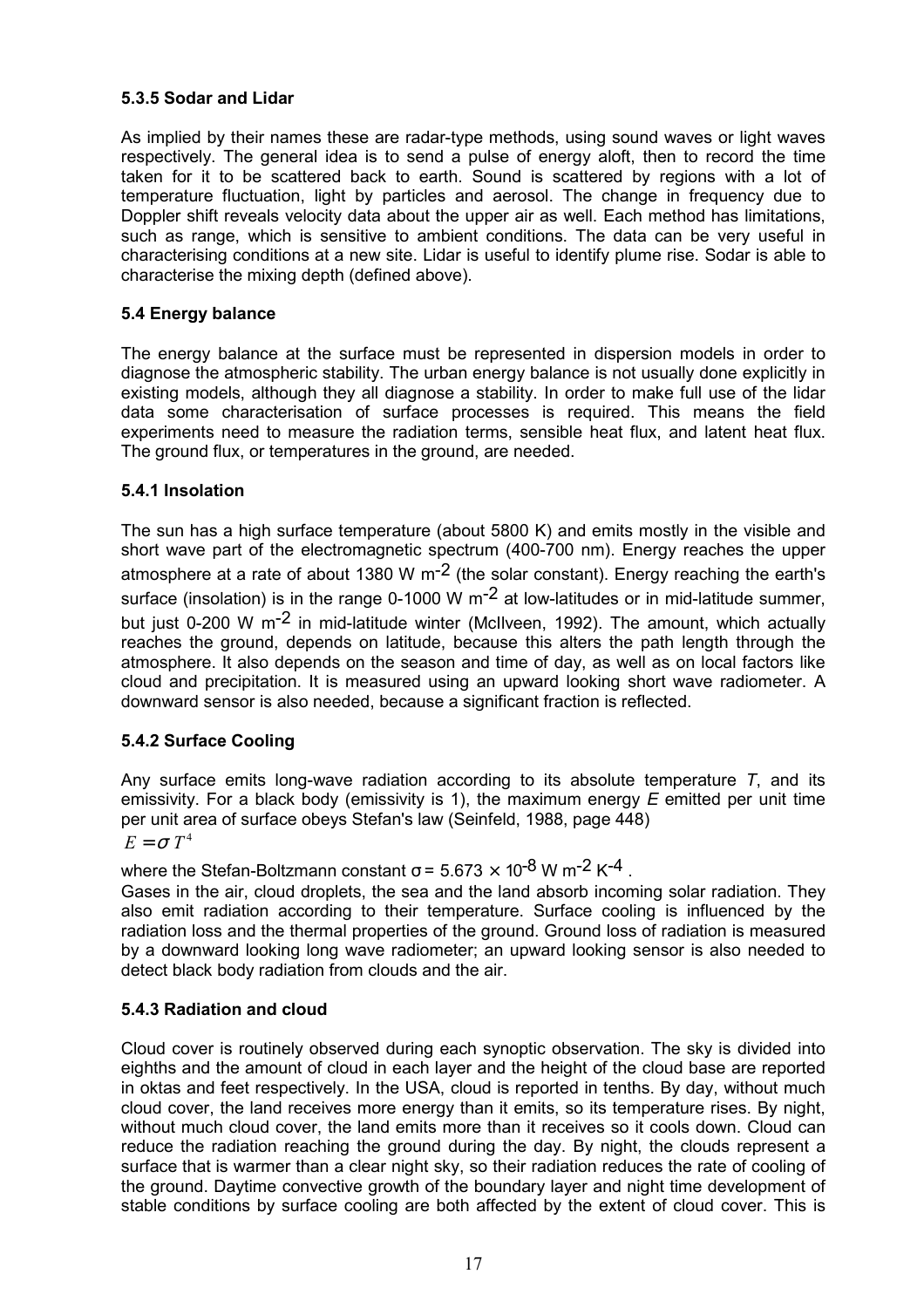why the Pasquill stability Class is selected according to incoming solar radiation (day) or cloud cover (night), reflecting the importance of heating and cooling the air in driving or suppressing vertical motion Similarly, an estimate of the Monin Obukhov length is made within some dispersion models and the starting point could be cloud cover in order to calculate the radiation part of the energy balance (below). Ultimately the energy term needed is the sensible heat flux described below.

## **5.4.4 Energy Balance**

The energy received at the surface from the sun during the day depends upon the latitude, time of year, cloud cover, and surface albedo. The albedo is the fraction of the incoming radiation that is reflected back, typically 0.29-0.34 (Strahler and Strahler, 1992). The absorbed energy depends upon (1.0 - albedo), so a fraction 0.7 of the energy striking the surface after passage through the atmosphere and clouds is absorbed in the land or ocean. The albedo is very site specific. In meteorology it is necessary to know how the energy is shared between the air, ground and water. The flow of energy for each method of transfer is described as a 'flux', which means the rate of transfer of energy per unit area per unit time. Semantically, 'net radiation', like 'sensible heat flux' or 'latent heat flux', is also a flux, although the word 'flux' seems to be dropped in common parlance when referring to the 'net radiation'. These energy terms in a simple energy balance at the surface are as follows. Net radiation  $R_N$  is the incoming solar long wave radiation minus the outgoing radiation.

Positive net radiation  $R_y > 0$  means downward flux is larger than the upward flux, e.g. 60-80

W m<sup>-2</sup> at noon, but -10 W m<sup>-2</sup> overnight. Net radiation is strongly influenced by cloud cover. Sensible heat flux *H* is the energy carried upwards (positive) or downwards (negative) by the turbulent motions of warm and cool air parcels, e.g. 280 W m<sup>-2</sup> at noon, - 30 W m<sup>-2</sup> overnight, where positive sensible heat flux denotes upward transport of heat. It is very important in controlling vertical mixing. Fluctuations *w*′ in the vertical velocity and fluctuations  $\theta'$  in the potential temperature (defined below) can be measured and their covariance calculated. With the vertical heat flux as  $H$ , density, specific heat  $C_p$ 

$$
H = \rho \ C_p \ \overline{w' \theta'}
$$

where  $\overline{w' \theta'}$  is the vertical flux of temperature fluctuations i.e.  $H / \rho C_p$ .

Latent heat flux  $H<sub>L</sub>$  is the heat of vaporisation carried upwards (positive) or downwards (negative) by the movement of eddies carrying water vapour.

Ground flux *H <sup>G</sup>* is the rate at which energy is transferred between air and ground, being absorbed by the ground (positive) or lost from the ground (negative).

The simple energy balance at the surface is then (see Arya, 1988, pp. 10-12):

$$
R_N = H + H_L + H_G
$$

At night when winds are light, and skies clear, the net radiation is negative, causing cooling at ground level. Vertical mixing in the surface cooled layer is suppressed; mixing is poor. The air is stable. (The cooling can be sufficient for fog to form if the temperature goes below the dew point and wind is light). In the day, light winds and clear skies mean that the positive net radiation warms the ground rapidly, the temperature of air at the surface rises, and convection takes place. Vertical mixing is enhanced. The air is unstable.

## **5.4.5 Stability**

Dispersion models for air quality use the idea of stability as a means of quantifying the amount of mixing or spreading of a plume. Stability is a measure of whether the atmosphere is likely to enhance or suppress turbulent mixing. The Monin Obukhov length is used, assuming the urban area to be horizontally homogeneous. See below after Lapse Rate.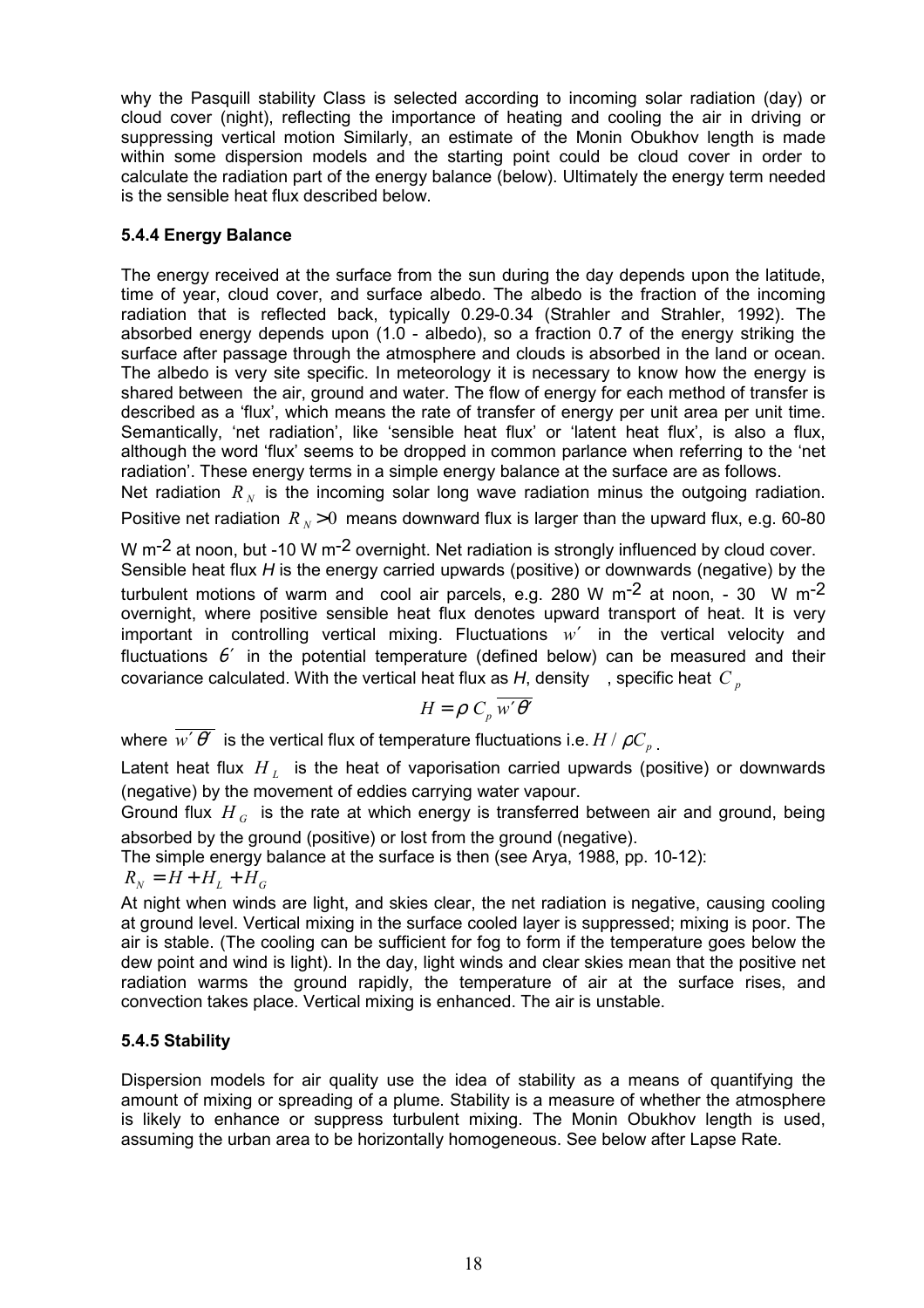#### **5.5 Urban Surface Energy Balance**

In urban areas, the normal terms in the energy balance apply. In addition there may be a change to the water cycle through irrigation or surface drainage. The storage of heat in buildings and concrete structures is very important, as is its slow release as night-fall approaches. Anthropogenic heating is also a contributor to the surface transfers of heat energy. Buildings and vehicles emit significant quantities of energy, perhaps attaining 10 % of solar input.

#### **5.6 Temperature and Pressure**

#### **5.6.1 Ideal Gas Law**

The familiar equation of state

$$
PV = nR_0 T
$$

applies to *n* (dimensionless) moles of gas at pressure *P* (N m-2), absolute temperature *T* (K), volume V (m $^3$ ), and universal gas constant  $\,R_{_0}\,$  (8.31432 J mole <sup>-1</sup> K<sup>-1</sup> ). In meteorology it is convenient to use the form:

$$
R = \frac{R_0}{W}
$$

to define the specific gas constant  $R \text{ J kg}^{-1} K^{-1}$  with molar mass W kg mole<sup>-1</sup>. In ideal conditions, gas at constant volume which is given a change in pressure from  $P_1$  to  $P_2$ experiences a temperature change from  $T_1$  to  $T_2$ 

$$
T_2 = T_1 \frac{P_2}{P_1}
$$

In the atmosphere this must be modified as below (to give Poisson's Equation) because the volume of an air parcel is not constant as it ascends and expands.

#### **5.6.2 Hydrostatic Equation**

The pressure at the base of a column of fluid is the gravitational force due to the column above, per unit area. In the atmosphere, about  $10<sup>4</sup>$  kg of air press down on each square metre (Lewis, 1991). If the pressure is *P* at height *z* with density the mass of a layer of depth *dz* per unit area is just *dz*. The change in pressure from *z* to  $z + dz$  is *dP*:  $dP = -\rho g dz$ 

$$
\rho = \frac{P}{RT}
$$

$$
dP = -\frac{P}{RT}g dz
$$

Integrating from  $z_1$  to  $z_2$  gives the hydrostatic equation (McIlveen, 1992).

$$
P_2 = P_1 \exp\left\{-\frac{(z_2 - z_1)}{(RT/g)}\right\}
$$

This equation applies to the vertical motion of air parcels, including pollutants. As a parcel rises, its pressure must decrease. The accompanying expansion causes a change in temperature, which may cause changes in state as well. In the atmosphere, measurements show that the absolute temperature *T* varies with height *z* from day to day and hour to hour. The hydrostatic equation enables the pressure difference across two heights to be calculated, assuming the layer of atmosphere has an absolute temperature *T.*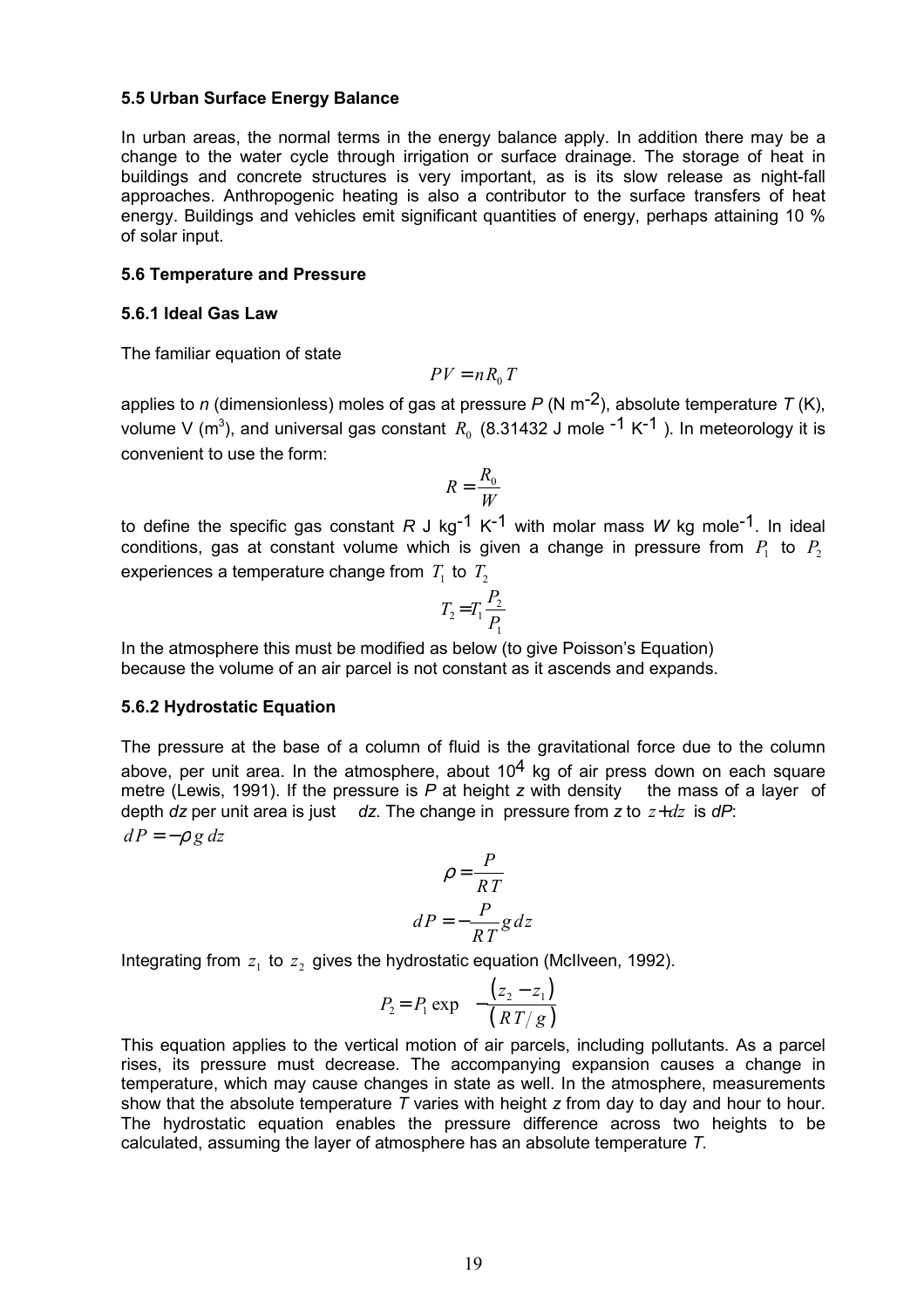#### **5.6.3 Potential Temperature**

In a laboratory a useful standard state is 'STP', standard temperature and pressure, 0 Celsius and 760 mm mercury (1013.25 mb). In the atmosphere a more practical standard is to refer everything to a pressure of 1000.0 mb,  $10^5$  N m<sup>-2</sup>. The compression of the air without any change of state (no condensation/evaporation) and with no heat gain or loss is a dry adiabatic process. The potential temperature is the temperature of the parcel when it has been compressed reversibly to 1000.0 mbar in a dry adiabatic process. However the air parcel can change its volume in the atmosphere, so we must allow for the work done by expansion, *P dV*.

Poisson's equation gives the new temperature in terms of the pressure change, allowing for the work done in the adiabatic expansion:

$$
\frac{T_2}{T_1} = \left(\frac{P_2}{P_1}\right)^{R_{C_p}}
$$

Define the potential temperature to be  $T_2$  at  $P_2 = 1000.0$  mbar. Then

$$
\theta = T_1 \left( \frac{1000.0}{P_1} \right)^{R/c_p}
$$

where the air parcel at  $P_1$ ,  $T_1$ , has potential temperature . The practical value of is that it converts  $T_1$  into a temperature at the standard pressure of 1000.0 mb (10<sup>5</sup> Pa). This corrects the temperature for expansion due to the drop in atmospheric pressure with height. Note that *R* and  $C_p$ , should be in consistent units. For dry air,  $R = 287$  J kg<sup>-1</sup> K<sup>-1</sup>,  $C_p$ =1004 J kg<sup>-1</sup> K<sup>-1</sup>, and the exponent  $R/C_p$  =0.286.

#### **5.6.4 Lapse Rate**

Lapse rate (Latin: lapsus, fall) is the rate of decrease of temperature with height. Formally

$$
\Gamma = -\left(\frac{\partial T}{\partial z}\right)
$$

A positive lapse rate  $\Gamma > 0$  is a decrease of temperature with height. A negative lapse rate  $\Gamma$ <0 is an increase of temperature with height. A zero lapse rate  $\Gamma = 0$  has no change in temperature with height.

#### **5.6.5 Environmental Lapse Rate**

This is the lapse rate Γ*e* as measured in the atmosphere, perhaps using a balloon and thermistor.

#### **5.6.6 Dry Adiabatic Lapse Rate**

This is a theoretical ideal which is of much use when discussing the ascent or descent of air. When an air parcel ascends without change of state, it is assumed to cool adiabatically due to the drop in pressure with height. The dry adiabatic lapse rate has the form

$$
\Gamma_d = -\left(\frac{\partial T}{\partial z}\right) = +\left(\frac{g}{C_p}\right)
$$

The numerical value of Γ<sub>d</sub> is 9.8 °C km<sup>-1</sup>. The environmental lapse rate Γ<sub>e</sub> is however often about 6.0  $\degree$ C km<sup>-1</sup>. Ascending dry air would cool adiabatically at 9.8  $\degree$ C per km, whilst the surrounding air might actually get cooler at only 6 °C per km. The environmental lapse rate is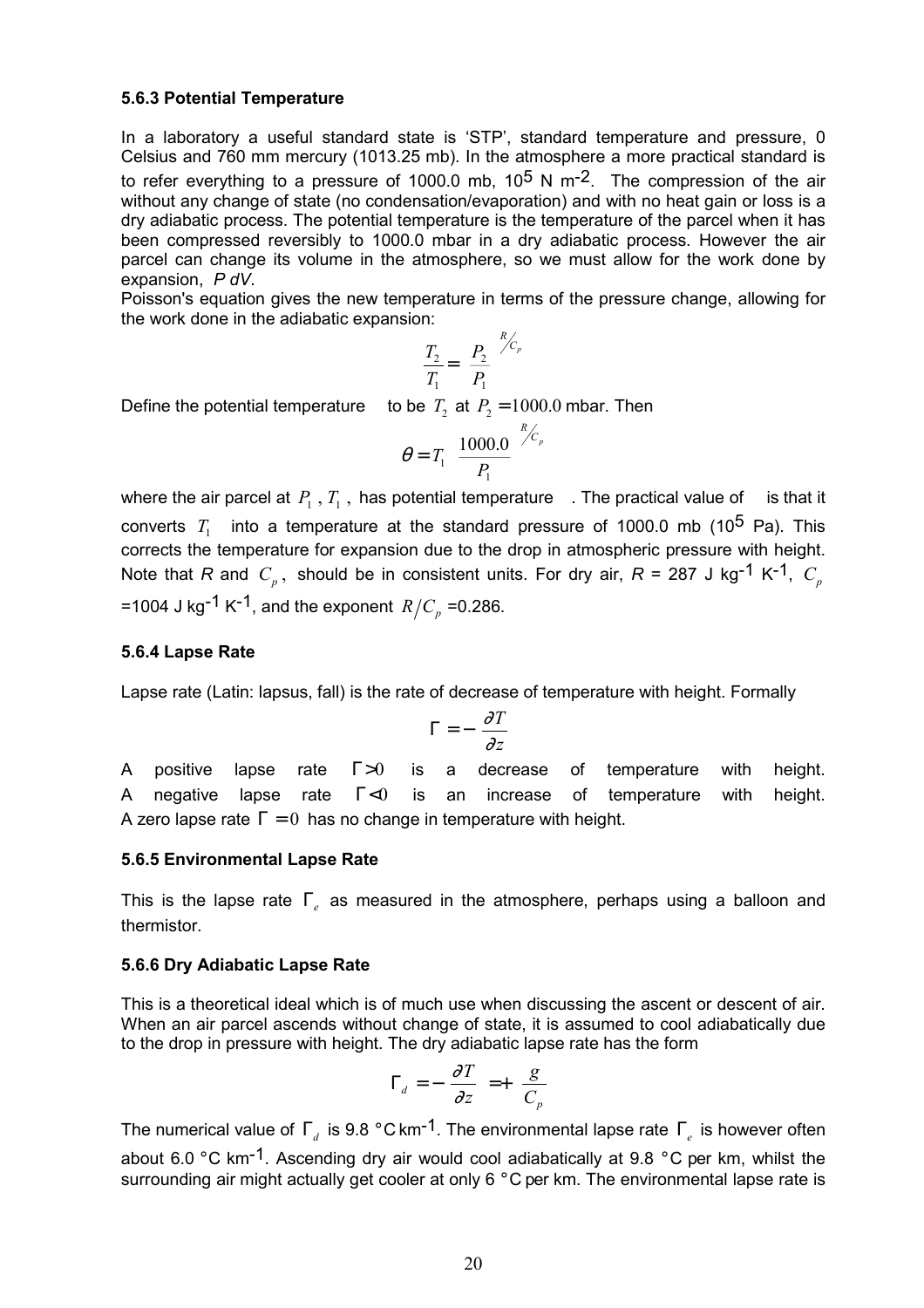said to be subadiabatic when it cools more slowly than the dry adiabat and is called stable. It is called a superadiabat when it cools more rapidly and is called unstable.

### **5.6.7 Moist Adiabat**

The atmosphere can contain significant amounts of water vapour. When considering the change of temperature with height, and the behaviour of air parcels as they move in the vertical, it is essential to include the effects of changes of state for the water. The dry adiabatic lapse rate described above is for the special case that no change of state occurs. This can be a useful description up to the height above ground at which temperature is cold enough for condensation to occur. Once above the condensation level (which is a good guide to the height of the cloud base) a moist or saturated adiabat must be used when discussing vertical motion of the air.

If condensation takes place, the latent heat of vaporisation of the water is released as heat and in turn adds to the buoyancy. The saturation adiabatic lapse rate is similar to the dry adiabat, but subtracts a term for the latent heat effect:

$$
\Gamma_m = + \left(\frac{g}{C_p}\right) - \left(\frac{L}{C_p}\right) \left(\frac{\partial m_s}{\partial z}\right)
$$

where the moist adiabat Γ*m* contains an extra term which depends upon the latent heat *L* and vertical gradient of water vapour  $m_s$ . Here  $m_s$  is the mass of water vapour per mass of air at saturation, itself a function of temperature. When saturation occurs, the temperature decreases more slowly with height than for the dry adiabat. Hanna et al. (1982) give values for the moist adiabat ranging from 9 ° C per km (cold polar air) to 4 ° C per km (warm tropical air).

#### **5.6.8 Using the Lapse Rate: Stability**

A stable atmosphere arises when it is difficult for air to be moved up or down. In a neutral atmosphere the motion is not affected. In an unstable atmosphere, vertical motion tends to be enhanced. The stability of the atmosphere is dependent on the temperature lapse rate. If air is moved up a distance *dz* from a height *z*, then its temperature decreases from *T* at *z* to become  $T - \Gamma_d dz$  at height  $z + dz$ . However the surrounding air will have a temperature *T* − Γ<sub>*e</sub> dz* at the new height. Three cases arise for dry air:</sub> 1. If  $T - \Gamma_d$   $dz < T - \Gamma_e dz$  then the air parcel is colder than its surroundings at the new level. It will be more dense and tend to sink back, suppressing the motion. Conditions are stable.

2. If  $T - \Gamma_d dz = T - \Gamma_e dz$  then the air parcel cools at the same rate as its surroundings. It will keep the same temperature and the same density as the air around it. The motion is not affected there being no buoyancy difference, so conditions are neutral. 3. If  $T - \Gamma_d dz > T - \Gamma_e dz$  then at the new level the air parcel is warmer than its surroundings. It will be less dense and tend to continue to rise, enhancing the motion. Conditions are unstable.

The conditions for stability are in Table A1.2.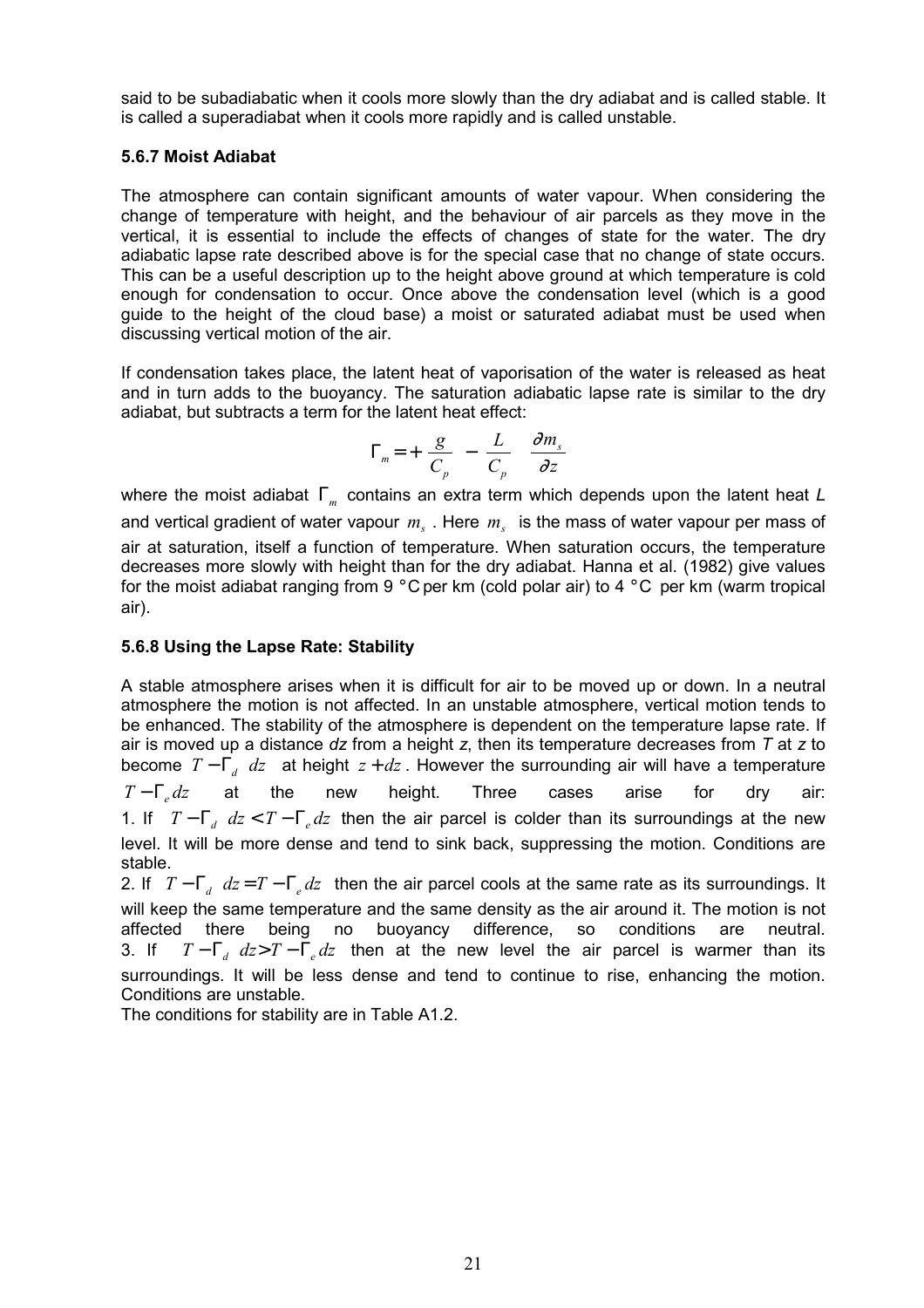|                |                               |                 |           | Table A1.2 Stability conditions in terms of the environmental (i.e. actual) lapse rate. |                    |
|----------------|-------------------------------|-----------------|-----------|-----------------------------------------------------------------------------------------|--------------------|
| Stability      | <b>Typical</b>                |                 |           | Environmental Environmental                                                             | <b>Description</b> |
|                | conditions                    | versus          |           | Temperature                                                                             |                    |
|                |                               | Drv             | Adiabatic | Gradient                                                                                |                    |
|                |                               | Lapse Rate      |           |                                                                                         |                    |
| <b>Stable</b>  | overnight, clear              | $e \leq d$      |           | $\partial T_{\mathbf{e}}/\partial z$ > - 9.8 C Subadiabatic                             |                    |
|                | sky, light wind               |                 |           | $km-1$                                                                                  |                    |
| <b>Neutral</b> | overcast, windy,              | $e = d$         |           | $\partial T_{\mathbf{e}}/\partial z = -9.8 \text{ C}$ Adiabatic                         |                    |
|                |                               |                 |           | $km-1$                                                                                  |                    |
| Unstable       | skies,<br>clear               | $e^{\text{}}$ d |           | $\partial T_{\rm e}/\partial z$ < - 9.8 C Superadiabatic                                |                    |
|                | strong sunshine<br>light wind |                 |           | $km-1$                                                                                  |                    |
|                | day or night                  |                 |           |                                                                                         |                    |

These conditions also apply for downward motion (as is seen by replacing *dz* by - *dz*). Stable conditions suppress the displacement, whether it be up or down. Unstable conditions enhance the motion in either direction.

Note: in this context we refer to 'static' stability; dynamic stability has a different cause and meaning.

#### **5.6.9 Inversion**

There are several causes (see below) for a temperature inversion: radiation, subsidence, frontal (Seinfeld, 1986) page 462. They amount to cooling from below, or warming from above. Scorer (1968) contains photographs to illustrate the effect of atmospheric temperature gradients (or stability) on plume behaviours.

A subsidence inversion is the result of descending air (subsidence) being warmed by compression. The warming of elevated layers of air can be more than lower down and lead to an inversion. Anticyclonic situations have subsidence and a tendency for poor air quality.

Frontal inversion occurs at a front which is where air masses of different temperatures, pressures and humidities meet. In warm or cold fronts the warm air lies above a sloping wedge of colder air, causing an inversion.

An advection inversion occurs when warm air flows over a cooler surface. Warm air off the sea passing over cold land, gives a surface-inversion. If a cool sea-breeze is overlaid by a warm land-breeze, the result is an elevated inversion.

A radiation inversion occurs when on a clear night radiant heat is lost to space and the ground cools rapidly. Air near the ground is also cooled and can become very still; this is a surface-inversion. Air quality can be very poor when conditions are stable. Such radiation cooling causes the familiar ground frost.

In the convective boundary layer the height of the base of the first inversion layer from the ground is the inversion height *<sup>i</sup> z* (Lenschow, 1986; Chapter 1, p. 6). This inversion layer is

often quite conspicuous as a sharp increase in  $\theta$  at some elevation when vertical profiles of temperature and humidity are plotted. It is especially informative to plot height *z* versus potential temperature  $\theta$ .

### **5.7 Averaging the Planetary Boundary Layer**

When the matching of the Lidar data to dispersion model variables is considered, it quickly becomes apparent that careful definition of "averaging" is required. The importance of averaging is discussed by Lenschow (1986; Chapter 1, pp. 6-7) In a turbulent boundary layer, there is a seemingly random three dimensional velocity field, along with random scalar fields of temperature, humidity, and pollutants. Averaged quantities are therefore studied. Averaging minimises the apparent chaos in the instantaneous values. In the daytime the averaging is especially important because large convective eddies can strongly bias shortterm observations.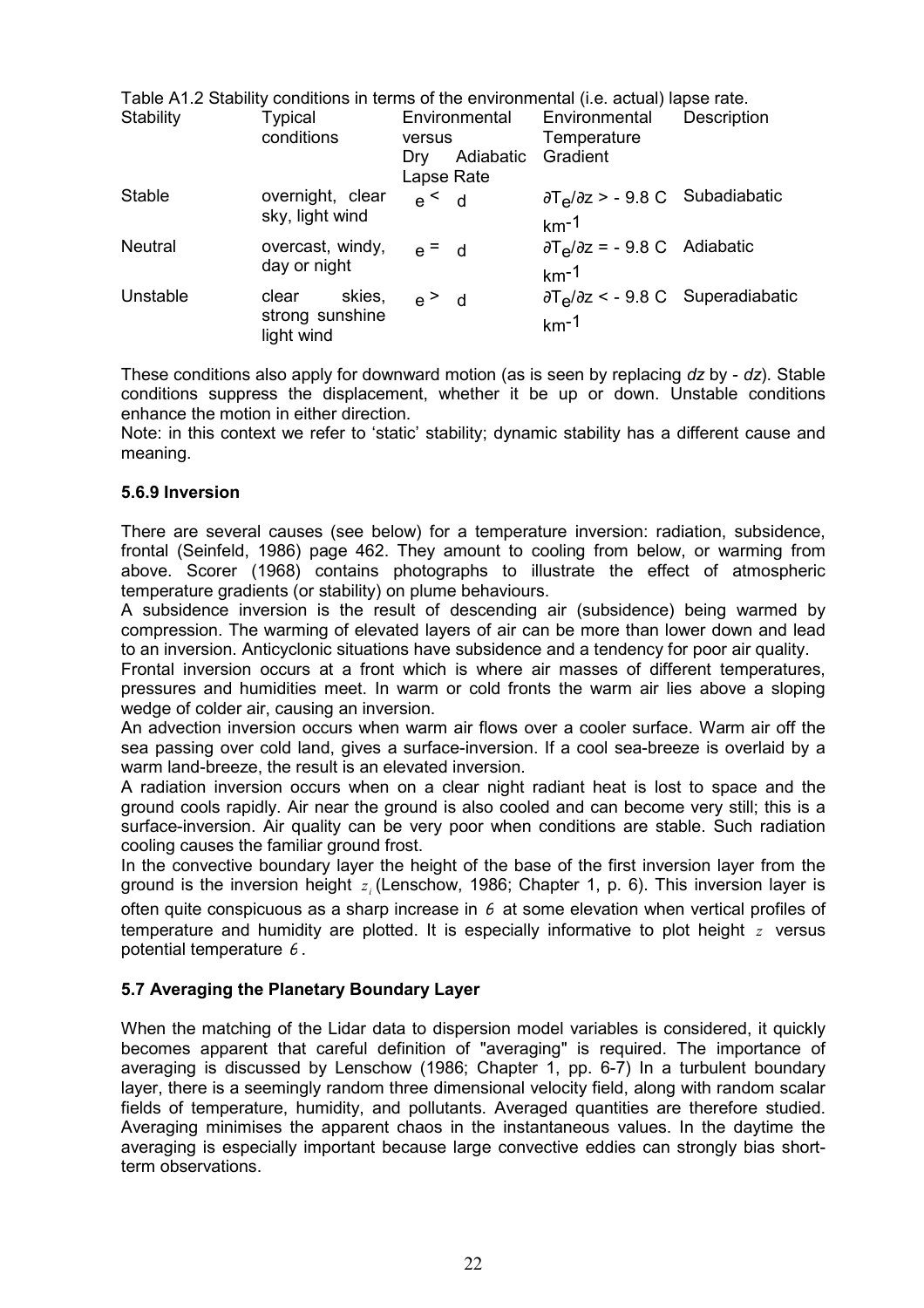Lenschow (ibid) identifies several ways to average:

- 1. In turbulence theory, as an average over an infinite number of realisations, an ensemble average.
- 2. In numerical models (and we may add, especially in numerical weather prediction, NWP) a volume average is also used.
- 3. In experimental data processing, averages may be of the ensemble type, or taken over volume, area, line, or time.

A volume such as in NWP can be very large e.g. a layer of atmosphere some hundreds of metres deep and many kilometres in each horizontal co-ordinate. The NAME model for example running on mesoscale NWP data has its lowest level at approximately 10 metres and the grid is on a ≈ 10-12 km spacing; the volume is thus of order  $\approx$  10<sup>9</sup> m<sup>3</sup>. NAME would receive an updated value for the mesoscale NWP data in this cell every 1 hour. On global NWP data the grid scale jumps to  $\approx 60$  km and time spacing to 3 hours.

The NWP data represent time separated instantaneous sample values drawn from a continuously evolving field. They have implied spatial averaging over model cells; the cells vary in size due to the non-linear height co-ordinate and spherical grid layout. Furthermore, variables such as wind components, temperature and pressure are arranged on staggered grids to suit the numerical formulation of the forecast model. The evolution of the weather fields within the numerical forecast model is not 'seen' by the dispersion model NAME, which can only retrieve archived values; these are restricted by storage and other resource constraints (e.g. more frequent output from NWP means more computer time for the forecast as it runs) to 1 hour (mesoscale) and 3hour (global). A number of dispersion model variables are not output in the NWP data, and must be generated subsequently within NAME. This point will be discussed elsewhere in this report.

A Lidar may take a series of values from light back-scattered from the many aerosol particles within some sampling volume; the volume is approximately a beam cross-sectional area times the gated pulse length (speed of light times gate time window). For a 30 cm diameter beam with gated pulse length 150 m, the implied sampling volume in any instant would be of order≈ 10.6 m<sup>3</sup>.

Time averaging on an ultrasonic anemometer may be for 10 minutes or an hour, with velocity recording at a fixed point from 4 to 20 times per second (according to instrument and data logging set up). The sampling time may be designed to match air pollution and traffic recording, which are usually hourly, being reported at each hour-end, or for some time period  $2<sup>n</sup>$  seconds to suit spectral analyses. In some experiments both sampling periods may be required. In intensive field campaigns it is therefore best to store all the raw data for subsequent processing and analyses. In routine continuous observations, this may be too costly in resources and near real-time data reductions become essential.

#### **5.8 Richardson number**

Richardson derived an equation for the rate at which turbulent kinetic energy was produced (Sutton, 1953, page 152). His ratio is a convenient and dimensionless measure of whether the atmosphere was tending to create turbulence or to dissipate it.



McIlveen (1992, page 304) points out that when *Ri* falls to less than 0.25, turbulence is expected to appear. Similarly, when *Ri* exceeds 0.25, turbulence is suppressed: conditions are stable. This criterion, or variants of it, are used to locate the top of the boundary layer depth in some models. *Ri* changes sign, becoming negative in unstable conditions because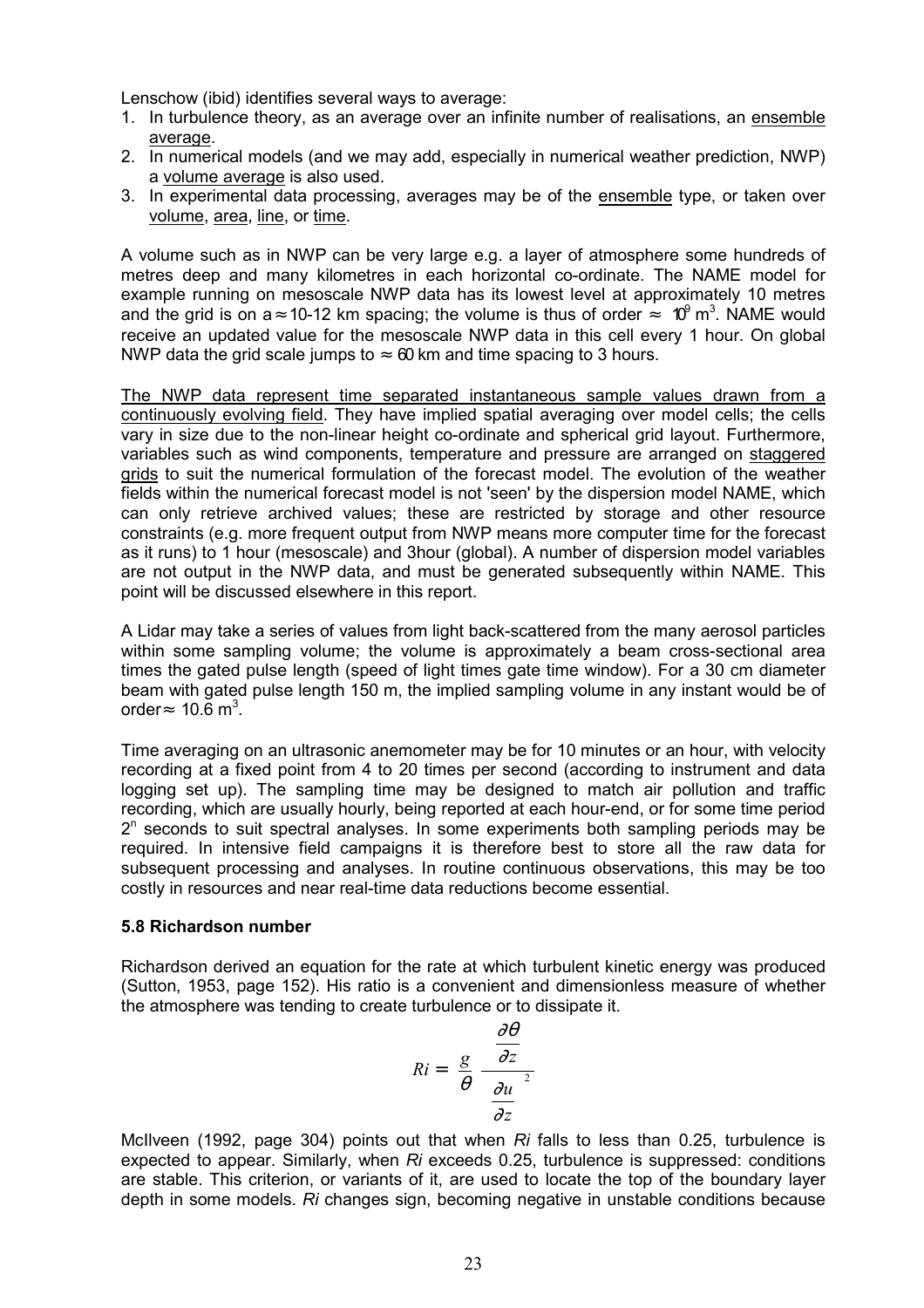∂θ  $\sigma^2_{\rm 2Z}$  < 0 . Similarly, *Ri* = 0 in neutral stability. See Seinfeld (1986) page 495 for further

information.

#### **5.9 Brunt Vaisala Frequency**

The temperature varies with height, but this may differ from the adiabatic lapse rate. Consider an air parcel which is moved to a different height. Its temperature will follow the adiabat, but the surroundings need not. If the surrounding air in the environment at the new height has a different density then a buoyancy force exists. When the buoyancy force is opposite to the displacement, we have a restoring force at work. Simple harmonic motion is possible. The familiar equation for simple harmonic motion becomes:

$$
\frac{\partial^2 z}{\partial t^2} = -N^2 z
$$

where

$$
N^2=\left(\frac{g}{\theta_e}\right)\left(\frac{\partial\theta_e}{\partial z}\right)
$$

Here *e* is the potential temperature of the environment at the height *z* of interest. *N* defined

as above is the angular frequency of the motion, the Brunt Vaisala frequency. For  $N^2$  to have a real root, the oscillations with frequency *N* require stable conditions i.e. the surrounding air must cool at an environmental lapse rate (see above) which obeys  $\Gamma_{\alpha} < \Gamma_{\alpha}$ .

The air must cool more slowly with height than the dry adiabatic lapse rate for there to be a restoring force.

The Brunt Vaisala frequency is of significance in air quality problems where there is the chance that vertical oscillations of the air could bring pollutants towards the ground. Simple models do not usually consider a plume whose height may oscillate with gravity waves to the lee of an obstacle such as a ridge. The wavelength (McIlveen,1992, page 360ff, 368ff) is

$$
\lambda = \frac{2\pi u}{N}
$$

for a wind speed *u* over the obstacle. The wavelengths can be 3-20 km.

#### **5.10 Monin Obukhov length**

The Monin Obukhov length *L* expresses the relative importance of shear (speed change with height) and convection in creating turbulence, and has the form of a length scale because it takes convective thermals some distance to accelerate to the point where they generate significant turbulence. This variable is used to describe the stability of the atmosphere in many field experiments. It is an essential parameter in modern dispersion models. Businger in Nieuwstadt and van Dop(1982) has defined the basis of *L*. In attempting to solve the equations governing the flow, some simplifying assumptions about the turbulence have to be made. Otherwise the mathematical problem of 'closure' is met, where there are more unknowns than equations, and which would make solution impossible. In the course of writing down equations for the so-called second-order closure, two terms for the production of turbulence kinetic energy appear. They are the production due to shear in the mean flow, and production due to buoyancy which tends to cause vertical motions. Obukhov sensed that the height above the surface where these two terms were equal might be a useful measure. Near the surface, shear production is dominant; above the height of the Obukhov length *L* buoyancy production is dominant. He solved for the height where the ratio of these terms was equal to one. He made the assumption that near the surface the wind speed obeyed

$$
\frac{\dot{\omega}u}{\partial z} = \frac{u_*}{kz}
$$

which on integration gives a logarithmic wind profile seen above. The friction velocity  $u_\ast$  m s<sup>-1</sup> is measured via the wind speed fluctuations, using the shear stress as noted earlier.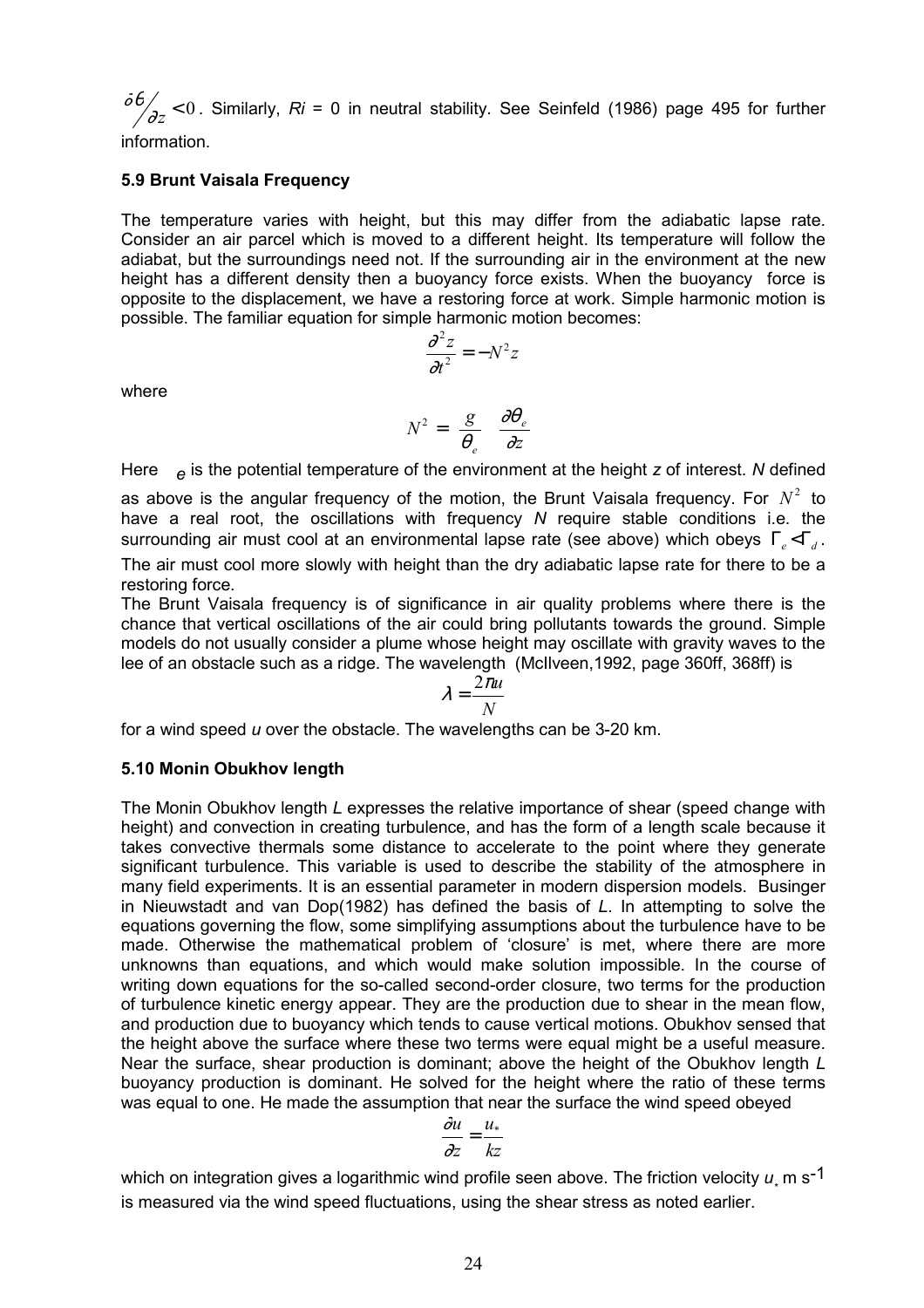He arrived at a definition of the Obukhov length in metres as

$$
L = -\frac{\theta u^3}{k g \overline{w' \theta'}}
$$

where  $\overline{w' \theta'}$  is the vertical flux of temperature fluctuations (measurable using an ultrasonic anemometer with eddy correlation of fluctuations in temperature and vertical wind velocity), *k* is the von Karman constant (typically 0.4), and *g* the acceleration due to gravity. The minus sign has been introduced so that *L* has the same sign as the Richardson number. *L* and *Ri* are >0 in statically stable conditions but <0 in statically unstable conditions.

With the vertical heat flux *H*, density, specific heat  $C_p$ , vertical flux of temperature fluctuation  $H / (\rho C_p)$ , and average temperature of air near the surface  $T_s$  (i.e. absolute temperature in degrees Kelvin), an alternative form is

$$
L = -\frac{T_s u_*^3 \rho C_p}{kgH}
$$

This is convenient when  $T_s$ ,  $H$  and  $u_*$  can be estimated from routinely observed meteorological quantities (and the other quantities  $\rho$ ,  $C_p$ ,  $k$ ,  $g$  are constants). Arya (1988) page 159 has a useful nomogram for *L* as a function of friction velocity and surface heat flux. By definition *L* could have values in the range  $-\infty \le L \le +\infty$ . The sensible heat flux  $|H|$  is usually of magnitude 10 to 120 W m<sup>-2</sup> and the friction velocity  $u_*$  is always positive and its magnitude is often 0.05 to 0.25 m s<sup>-1</sup>; the practical range of  $|L|$  is 1 to 1000 m.

1. When conditions are unstable, with upwards positive heat flux *H, L* is negative.

2. When conditions are stable, with downwards negative heat flux *H, L* is positive.

According to Lewis (1991), *L* is positive and small in stable conditions with light winds at night. It is small and negative (about -10 m) on strongly convective days, about -100 m on windy days with some solar heating, and tends to infinity in the neutral case with purely mechanical turbulence. Processing of routine meteorological observations is used to estimate *L* for use by the ADMS or AERMOD models; likewise the Indic model can process measurements of turbulence, temperature and wind speed to obtain *L.*

Incidentally, the Monin Obukhov length can be used to obtain a dimensionless height .  $=(z/L)$ 

The height is the vertical co-ordinate used in Monin Obukhov similarity theory (proposed by these workers in 1954). It is used by the more modern dispersion models in formulae (cf Seinfeld, 1986) that describe as a function of height z the state of the atmosphere near the ground.

For Monin Obhukov in urban areas, remember that local values of the scaling variables are required (Rotach, 1999).

### **5.11 Convective Scaling Velocity**

Near to the surface the flow is strongly affected by the frictional drag. Therefore as noted above the friction velocity is a useful quantity. In strong convection and well away from the surface another scaling velocity is required, because the flow is being driven upwards by the thermals. The convective velocity scale  $w_*$  has been used successfully when trying to match laboratory studies of convection in water tanks to observations in the atmosphere. (cf Tennekes, in Nieuwstadt and van Dop, 1982, page 59). The value of  $w_*$  is related to the mixed-layer height *h*, the height to which convection has grown, and the surface heat flux *H* (Arya, 1988, page 178) was discussed earlier. Here a temperature difference between the surface air and that higher up is driving the convection with a characteristic velocity  $w_*$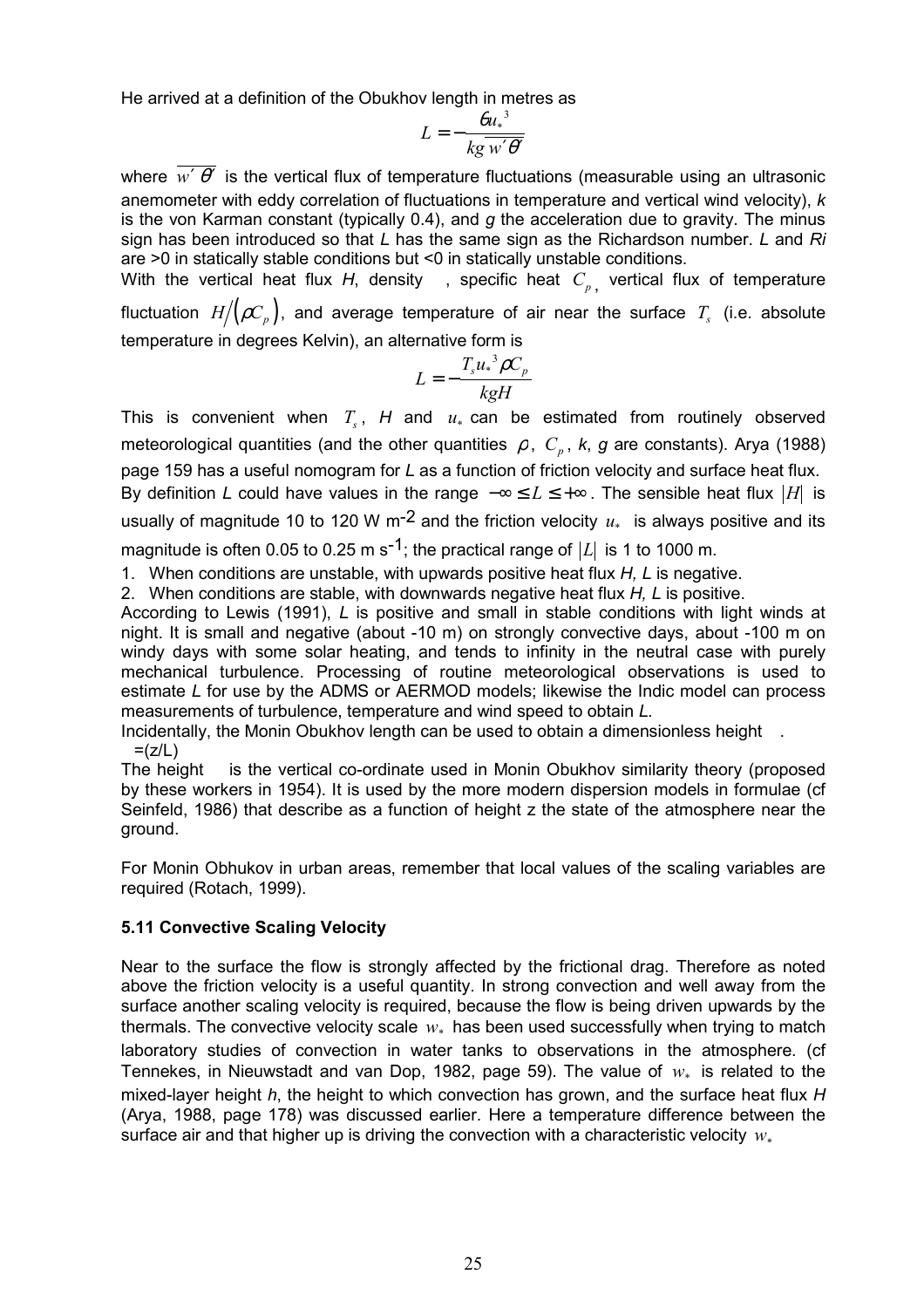$$
w_* = \left(hg\frac{\left(\overline{w'\theta'}\right)}{\theta}\right)^{\frac{1}{3}}
$$

where  $(w' \theta')$  is the vertical flux of temperature fluctuations and can be expressed in terms of the sensible heat flux H via  $H/\rho C_p$  as seen earlier.

The convective velocity scale  $w_*$  has meaning only in unstable conditions when there is upward movement of heat, just as the Brunt Vaisala frequency *N* has meaning only in stable conditions. These parameters have a special role to play in the more modern models when seeking to model dispersion, especially for elevated plumes that are well above the ground.

### **5.12 Height to Maximum Stress (Depth of Roughness Sub-Layer)**  $z_*$

This is the height above ground at which the friction velocity attains its maximum value. It will typically be a few times building height, as discussed earlier. It can be derived from the profile of Reynolds stress.

### **5.13 Roughness Length z<sub>0</sub>**

This is the measure of the roughness, as it appears in the wind profile. It can be derived from the wind speed data versus height.

#### **5.14 Displacement Height d**

This is a scaling height where the Reynolds stress and mean wind speed fall to near zero.

#### **5.15 Mixing Height**

This quantity has great importance for improving urban air quality forecasts. The mixing height is used in several dispersion models as the height from the ground through which pollutants may be expected to disperse. It is a useful concept but fraught with difficulty because in the real atmosphere it is not easily defined. On some occasions there is a well defined single inversion at some height above ground, acting as an effective lid to prevent vertical mixing of pollutants above it. In the case of large buoyancy or momentum driven plumes, the flow may partially or wholly penetrate the inversion, and then sinks back to its proper density determined height as the overshooting motion is damped and decays. On other occasions there may be a ground based inversion, so the layer of air near to the ground is stable, suppressing vertical spread. The possibility of multiple layers in the atmosphere should also be remembered, according to the interactions between the synoptic flow, local mesoscale effects like sea breezes or valley winds, topographic effects, and urban effects. Diagnosis of a boundary layer depth or mixing layer height will not be straightforward in such a situation.

### **6. SPECTRUM OF TURBULENCE**

### **6.1 Introduction to Spectra**

Early work to measure a spectrum of turbulence was inspired by G I Taylor and conducted in the wind tunnel using electrical analogue filtering circuits by Simmons and Salter (1938).

Spectra of atmospheric turbulence were the subject of active study in the 1950s. Panofsky and Deland (1959) provide a clear introduction:

• Power spectra describe the contribution of oscillations with particular frequencies *f* or wave numbers  $f^{-1}$  to the total variance of a variable.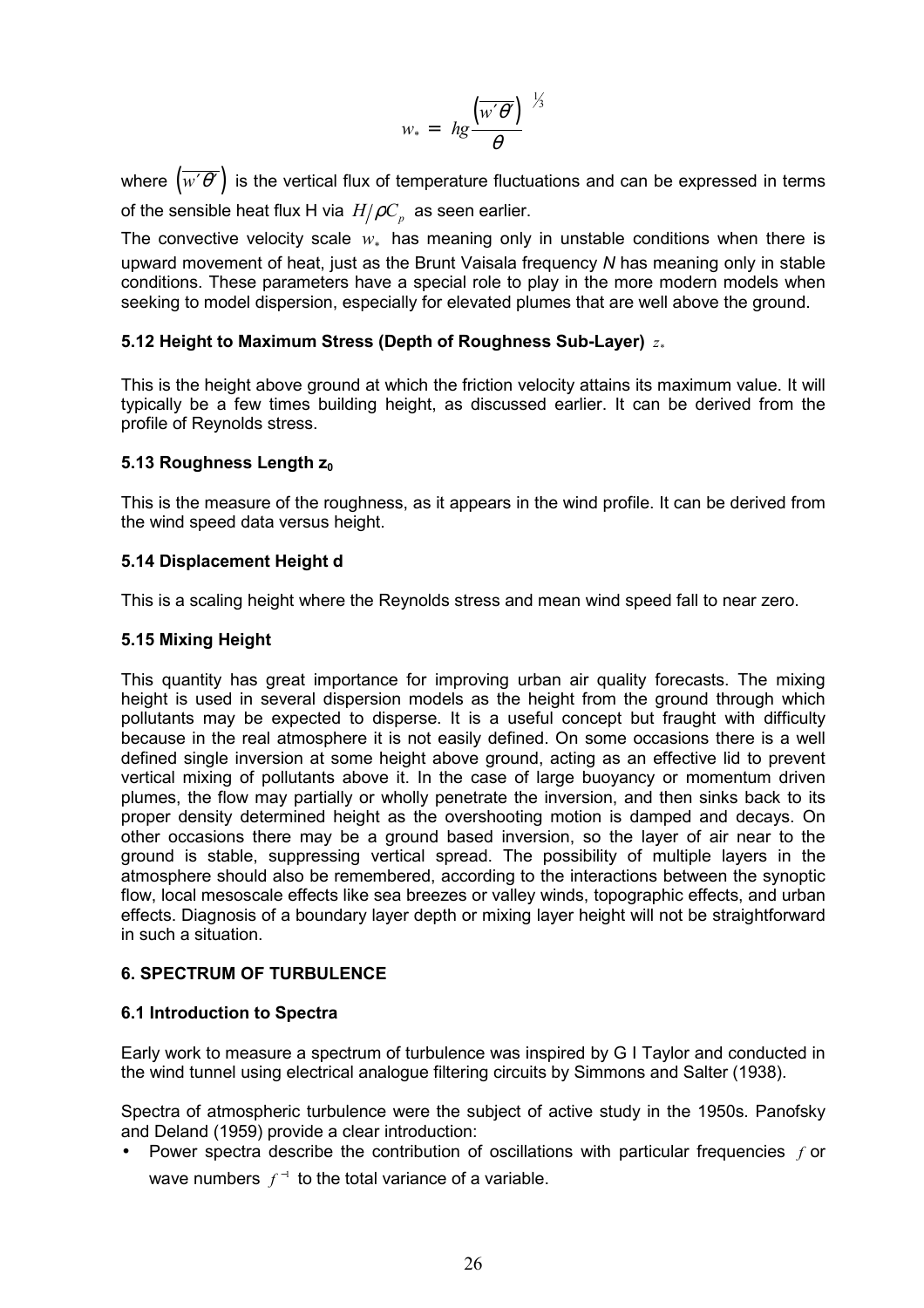- For turbulence, the variables are the velocities  $u, v, w$  in the three Cartesian directions *x* , *y* , *z* along wind, cross wind and vertical respectively.
- Velocity components when given as a function of time at a fixed point yield the Eulerian time spectrum as a function of frequency. Most spectral estimates are from fixed anemometers so represent Eulerian time spectra.
- Velocity components when given simultaneously at many points yield the Eulerian space spectrum as a function of wave number. With a many-point sample, usually measurements are all along a line, giving a one-dimensional Eulerian space spectrum. This is described simply as the "space spectrum" in their paper (ibid). This is the case with a anemometer mounted on an aeroplane flying through the turbulent boundary layer, Panofsky and Deland, 1959. However Lenschow, 1986, Section 4.2 page 10, suggests a moving probe like an aircraft measures time series data. NB: Perhaps this contradiction arises because the more modern instrumentation is much faster in acquiring data, so the time and space changes even as an aircraft flies may now be resolvable.
- When the values are fluctuations of the velocities of a given particle of air with time, they yield the Lagrangian space spectrum. Lagrangian space spectra may be studied by following individual air elements by means of a tracer, or when analysing the statistical properties of diffusion from a continuous source.

With regard to the measurement of spectra, and their practical, even engineering, application, Panofsky and Deland (1959) further explained that:

- Eulerian time spectra are related to easily measured atmospheric variables, but are least useful in applications.
- Eulerian space spectra are most relevant to the reactions of structures to turbulence, particularly aircraft.
- Lagrangian spectra are required for the prediction of dispersion.

Consequently they point out (ibid) that it is important to know if the various spectra are related, and whether point (fixed anemometer) and line (aircraft) observations can be combined to improve understanding.

NB: Lagrangian spectra are not discriminated here into time and space variants.

## **6.2 Time Spectra and 1-D Space Spectra**

Quoting Panofsky and Deland (1959, p. 42):

"G I Taylor (1938) postulated that time spectra should be equivalent to space spectra in the direction of the mean motion, provided that *t* is replaced by *x/U*, or the frequency *n* by *kU* where *U* is the mean wind speed and *k* the wave number. Taylor further stated that this transformation would be satisfactory provided the level of turbulence is low. Ogura (1953) and Gifford (1956) developed a theory indicating that the relation should be good even when the ratio of the turbulent fluctuations to the mean wind speed is of order one."

(Here *t* is time, *x* distance in the mean flow direction downwind, *U* mean flow velocity, *n* frequency, and *k* the wave number  $n^{-1}$ ).

Panofsky and Deland (1959, p. 42) quote wind tunnel studies, and atmospheric work, by others, as experimental verification of Taylor's hypothesis for wavelengths up to 200 m. In an urban atmosphere, especially near or amongst the roughness elements, it is not certain if Taylor's hypothesis still applies. This could be significant when lidar data are being transposed into a form consistent with dispersion model met-preprocessors. Its significance or otherwise in the planned experiments with the dual lidars is unclear at the time of writing. However in discussion it is natural to assume some aspects of the flow are at least reproduced over some area, but this implicit assumption may not be true near the urban surface. If the turbulence fields vary rapidly in space it may constrain the use of simplifying assumptions in processing lidar data. The lidar scans on an arc as the beam elevation is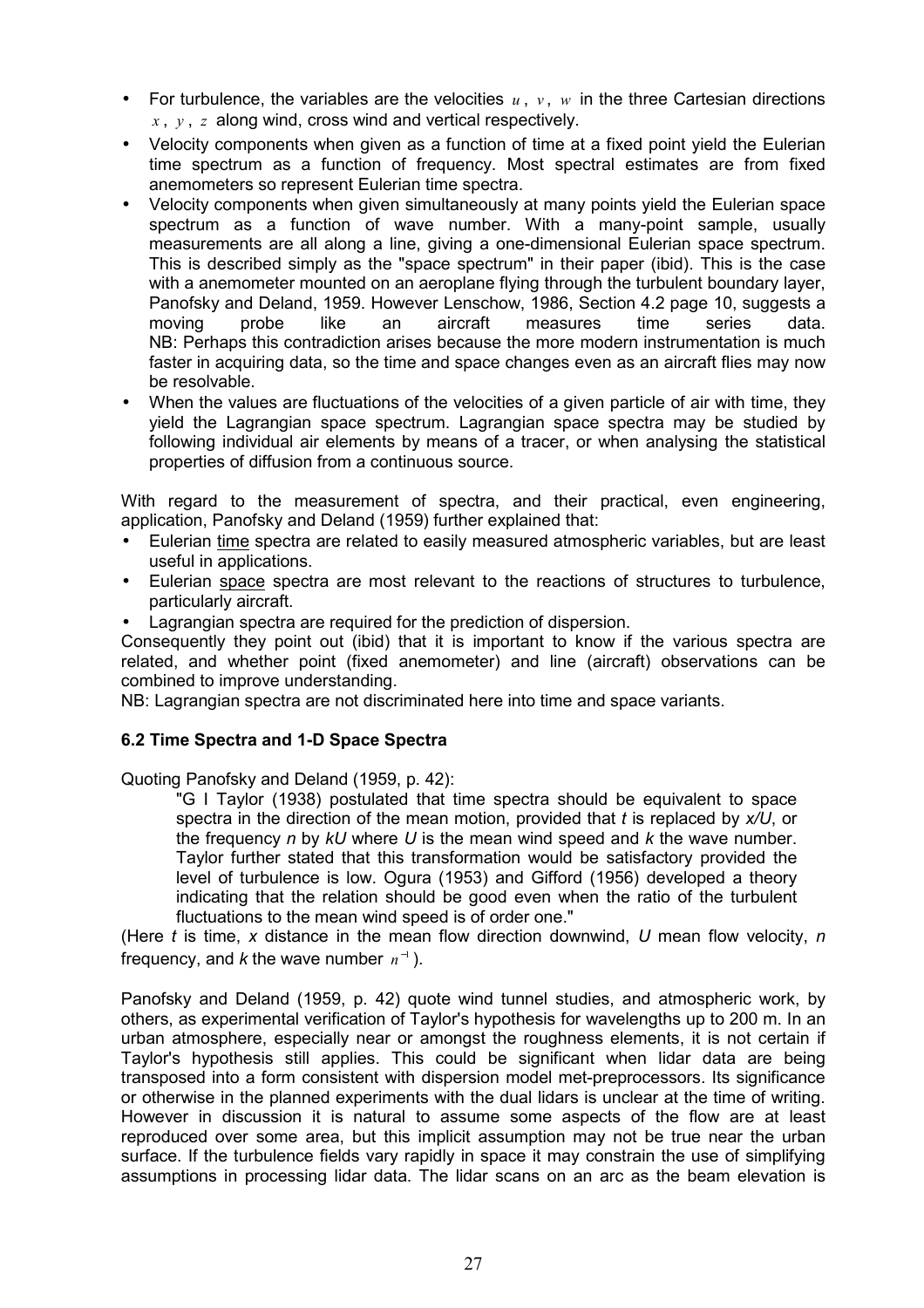changed; for a given lidar gate time, or distance up the beam, the sampling point is changing position horizontally across the city as the elevation is altered.

### **6.3 Conventions with Spectra**

Spectra plot the frequency  $n$  (Hz *i.e.* s<sup>-1</sup>) horizontally. Alternatively, they may plot wave number  $k = n^{-1}$  (s) on the horizontal axis. When several orders of magnitude are involved, the logarithm of frequency log *n* or of wave number log *k* = − log *n* is plotted on the horizontal axis. The power  $(J s^{-1})$  associated with each frequency is plotted on the vertical axis.

### **6.4 Turbulent Kinetic Energy TKE**

Kinetic energy is defined as

$$
KE = \frac{1}{2}mv^2.
$$

Its dimensions are  $ML<sup>2</sup>T<sup>-2</sup>$  and units J.

If the mean velocity is  $\bar{u}$  the kinetic energy of the mean flow per unit mass is

2  $MKE = \frac{1}{2}u$ 

 $\overline{a}$ 

where the overbar implies that a mean value of the velocity is taken.

Turbulent kinetic energy (J) is defined as  $\frac{1}{2} m u'^2$  $\frac{1}{2}mu'^2$ .

Turbulent kinetic energy per unit mass  $(J kg^{-1})$  is therefore given by

$$
TKE = \frac{1}{2} \overline{u'^2} = \frac{1}{2} \overline{\left(u - \overline{u}\right)^2} = \frac{1}{2} \sigma_u^2
$$

Here  $\sigma_u^2$  is the variance of the velocity fluctuations<sup>1</sup>,  $u'^2$  .

The velocity fluctuations *u'* are measured by subtracting  $\overline{u}$  from  $u(t)$ ; and  $\overline{u'^2}$  is found by calculating their standard deviation. Note that  $\overline{u'^2} > 0$ .

In meteorology, it is traditional to consider unit mass of air, implying *m* = 1 .

Considering all three components of the flow, with variances of velocity fluctuations  $\sigma_u^2$ ,  $\sigma_v^2$ , and  $\sigma_w^2$  gives

$$
TKE = \frac{1}{2} \left( \sigma_u^2 + \sigma_v^2 + \sigma_w^2 \right)
$$

Three methods of deriving the mean velocity  $\bar{u}$  were analysed in the Appendix to Sakai et al. (2001):

- 1. Centred running mean (their equation A1) of an odd number of successive measurements centred upon the time *t* . There is no phase lag (their equation A2).
- 2. Block average, where an average over a time interval is used for  $\bar{u}$ . The block average is *n*

often used: 
$$
\overline{u} = \frac{1}{n} \sum_{i=1}^{n} u_i
$$
. The transfer function is their equation A3.

3. Linear trend removal where the mean flow is represented by a fitted straight line across the interval. A phase change is introduced (see their equation A4).

Sakai et al. (2001) describe transfer functions for each method. Consideration must be given to outliners in the data for  $u(t)$  when filtering the data to derive  $\bar{u}$ . The work of Sakai et al. (2001) has significance in the present Project because it highlights the importance of low

<span id="page-32-0"></span>
$$
{}^{1}
$$
 It can be shown that  $\overline{u^{2}} = (\overline{u+u'})^{2} = (\overline{u^{2} + 2uu' + u'^{2}}) = \overline{u^{2}} + 2\overline{u}\overline{u'} + u'^{2} = \overline{u^{2}} + \overline{u'^{2}} \text{ since } \overline{u'} = 0.$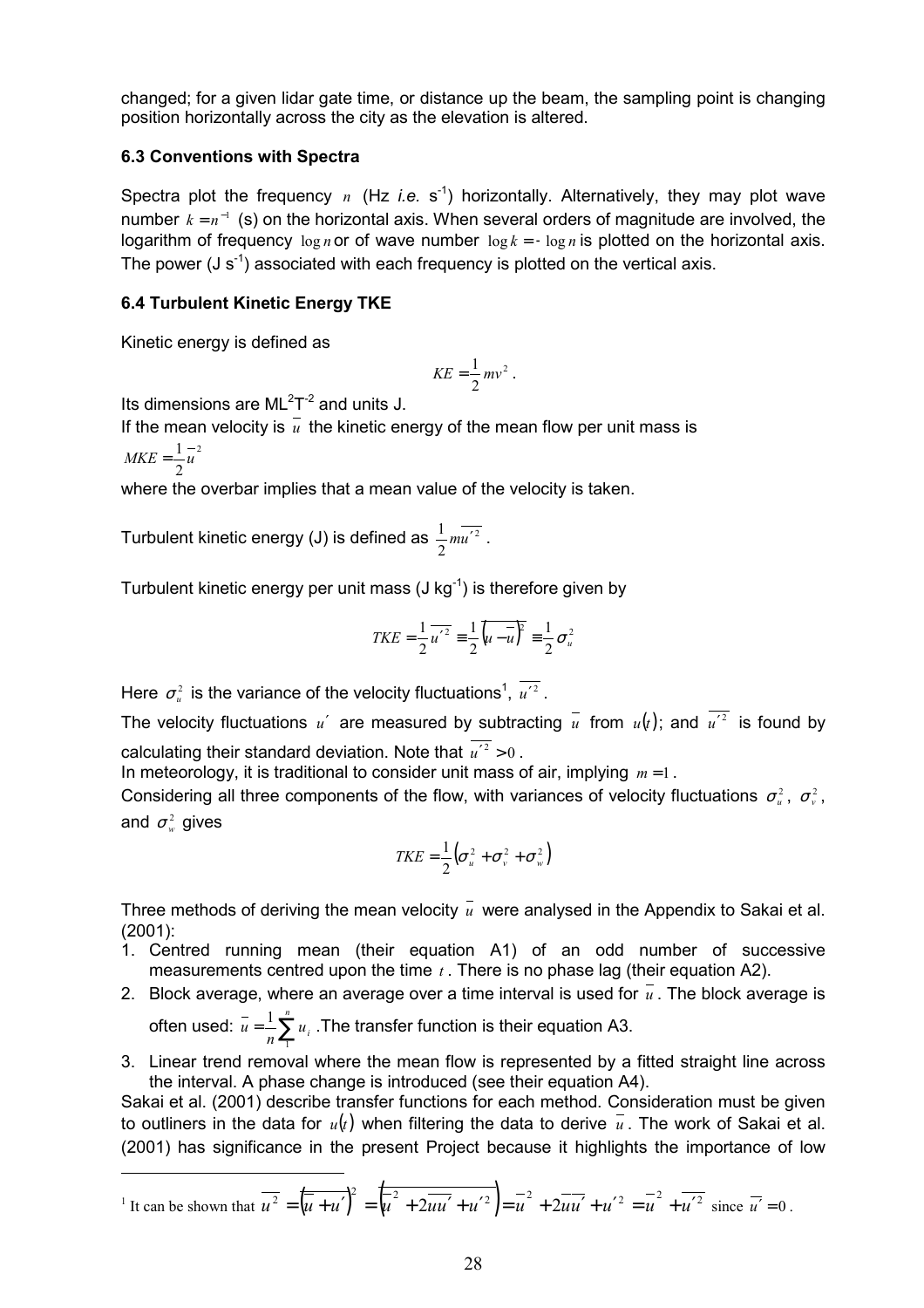frequencies when measuring fluxes over a rough surface. Lessons drawn from their forest studies are relevant to our urban experiments.

### **6.5 Eddy Dissipation**

This is the process whereby the kinetic energy of the turbulent energies is being degraded into heat energy, or thermal molecular motions. It arises through the effects of molecular viscosity (below) acting as a frictional force upon adjacent layers of fluid having a velocity gradient between them. Before defining the eddy dissipation rate ε, we explain molecular viscosity η and its associated kinematic molecular viscosity ν.

### **6.5.1 Coefficient of Molecular Viscosity** η

The kinetic theory of gases reveals that when an ideal gas undergoes shear, so that one layer of gas moves past another, there is a frictional force. The force arises because molecules transferring between adjacent layers transfer momentum between the layers. The viscosity is a characteristic property of the fluid, being much smaller in a gas than in a liquid. The frictional force *F* increases with the velocity gradient  $u/d$  and with the area *A* of sheared fluid. The coefficient of viscosity η is expressed as the force per unit area per unit velocity difference between layers, with unit separation between layers:

$$
F = \frac{\eta A u}{d}
$$

Using mean molecular velocity *v* , molecular mean free path <sup>λ</sup> , density <sup>ρ</sup> , kinetic theory has:

$$
\eta = \frac{1}{3} v \lambda \rho
$$

In an ideal gas, the coefficient of viscosity derived from kinetic theory is independent of pressure *P* because  $\lambda$  depends inversely upon  $\rho$ . In real gases, the viscosity does vary with pressure, but only by small amounts, unless very high pressures are attained. The theory also shows that the coefficient of viscosity in a gas depends upon the mean free path  $\lambda$ . and hence upon the absolute temperature *T* of the gas.

As layers of fluid pass each other, work is done by the molecular viscosity. The work done being the frictional force times the distance of action. Within a turbulent flow, as the eddies twist and swirl past each other, velocity shear means that the kinetic energy associated with the turbulence is being constantly degraded into molecular motions i.e. into thermal energy, or heat. Molecular viscosity thus plays an essential role in turbulence by controlling this dissipation of the motions through smaller and smaller eddies into heat. This process increases the entropy of the molecules, so it is not reversible.

### **6.5.2 Kinematic Molecular Viscosity** υ

The coefficient of molecular viscosity η (above) may expressed per unit mass of fluid, by dividing by the density  $\rho$ , and this gives the kinematic viscosity  $v = \frac{\eta}{\rho}$ . The kinematic ρ viscosity (Lewis, 1991) will vary with  $\rho$  in the atmosphere.

## **6.5.3 Eddy Dissipation Rate** ε

In the Navier Stokes equations for fluid flow, the velocity components may be separated into mean and fluctuating quantities (e.g.  $\overline{u}$  and  $u'$  respectively). An equation for turbulent kinetic energy production can then be derived. Busch explains that the equation for turbulent kinetic energy includes terms which are dependent upon molecular viscosity. The shape of the turbulent energy spectrum is uniquely determined by the molecular viscosity ν and the turbulent kinetic energy dissipation rate ε. See for example Busch pp. 26-28 in Haugen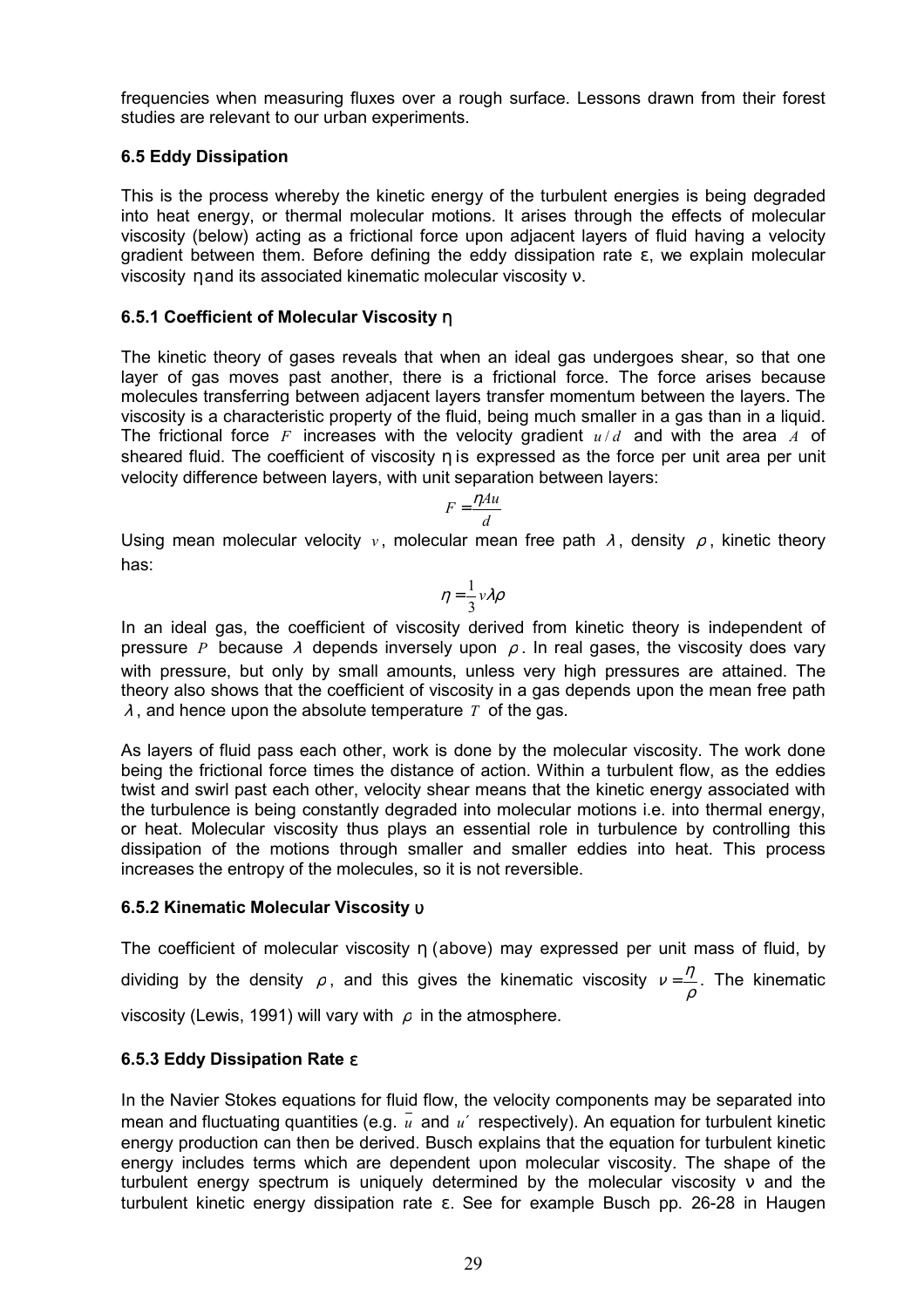Workshop on Micrometeorology; also Batchelor (1956) is cited with reference to Equation 8.14. Thus, by measuring the spectrum of turbulence, and if in the inertial sub-range, it may be possible to estimate the corresponding value for  $\varepsilon$ . In this region the spectrum is expected to have the usual -5/3 behaviour.

Panofsky and Deland (1959; p. 47) divide the micrometeorological spectrum into 3 parts:

- 1. Frictional dissipation, with wavelengths of order  $≈$  centimetre.
- 2. Inertial sub-range, where turbulent energy is neither created nor destroyed. Theoretical predictions suggest the spectrum  $S(n)$ varies as  $n^{-\frac{2}{3}}$ , where the frequency is  $n$  , but it also appears as  $n^{-2/3}$  when plotted in the form *nS*(*n*). Turbulence here is isotropic; the lateral wind components *v* , *w* have 30% more energy than the longitudinal component *u* .
- 3. Energy-producing range, where the form of the spectrum is not given by these authors (ibid), but it must approach a non-zero value in the limit of zero frequency  $(n - 0)$ . *n*

Since there are three orthogonal wind components, three distinct one-dimensional spectra can be envisaged. Within the inertial sub-range (isotropic turbulence) the spectra tend to be similar. The height of observation *z* above the ground is an important consideration when interpreting the spectra. Spectra are plotted with a vertical co-ordinate (ordinate) as  $\sqrt{nS(n)}}_{\rm 2}$ *z v nS <sup>n</sup>* ,

where multiplying by the frequency *n* means that the area on the spectrum between two frequencies represents the variance contributed by motions between them. Here  $\overline{v_z}^2$  is a normalising factor, the square of the mean velocity recorded at height  $z$ . The quantity  $S(n)$  is the energy spectrum for the turbulent velocity fluctuations. Because of the wide range of possible frequencies, the horizontal axis plots the logarithm of frequency. Plotting of spectra in meteorology is reviewed by Kaimal and Finnigan (1994, Chapter 2, pp. 37-39.)

It may seem surprising at first glance that an energy spectrum is drawn from the velocity fluctuations, or rapid deviations from the mean, until one remembers that velocity squared (multiplied by half the mass) is a measure of kinetic energy. The spectrum of turbulence reveals the fraction of the turbulent kinetic energy carried by motions at different frequencies, within the measured range. The highest measured frequency is limited to half the digitising frequency, and the lowest recorded frequency is constrained to have a period less than the duration of sampling.

Calculation of the turbulent kinetic energy dissipation rate ε from the spectral energy at the high frequency end of the spectrum is discussed in Kaimal and Finnigan (1994, Chapter 2, p. 36); see Term V in Equation 1.59 in, page 26 and their Chapter 2; pages 32-65. This high frequency part of the spectrum is called the inertial sub-range.

Kolmogorov had argued on dimensional considerations that the turbulent kinetic energy  $E(k)$ for wave-number  $k$  may be proportional to  $\varepsilon^{\frac{2}{3}} \kappa^{-\frac{2}{3}}$ . The formula (Equation 2.3) in Kaimal and Finnigan (1994, Chapter 2, p. 36) is due to Kolmogorov (1941) and represents the one-dimensional spectrum using wind velocity component *u* in the wave number form using  $\kappa_1$  :

$$
F_u(\kappa_1) = \alpha_1 \varepsilon^{2/3} \kappa_1^{-5/3}
$$

Equivalently, using frequency *n* :

$$
F_u(n_1) = \alpha_1 \varepsilon^{\frac{\gamma}{\gamma_3}} n_1^{\frac{5}{\gamma_3}}
$$

Here  $a_1$  is the Kolmogorov constant of proportionality, between  $\approx$  0.5 - 0.6. **Hence** 

$$
\ln F_u(\kappa_1) = \ln \left( \alpha_1 \varepsilon^{\frac{2}{3}} \right) - \frac{5}{3} \ln \kappa_1
$$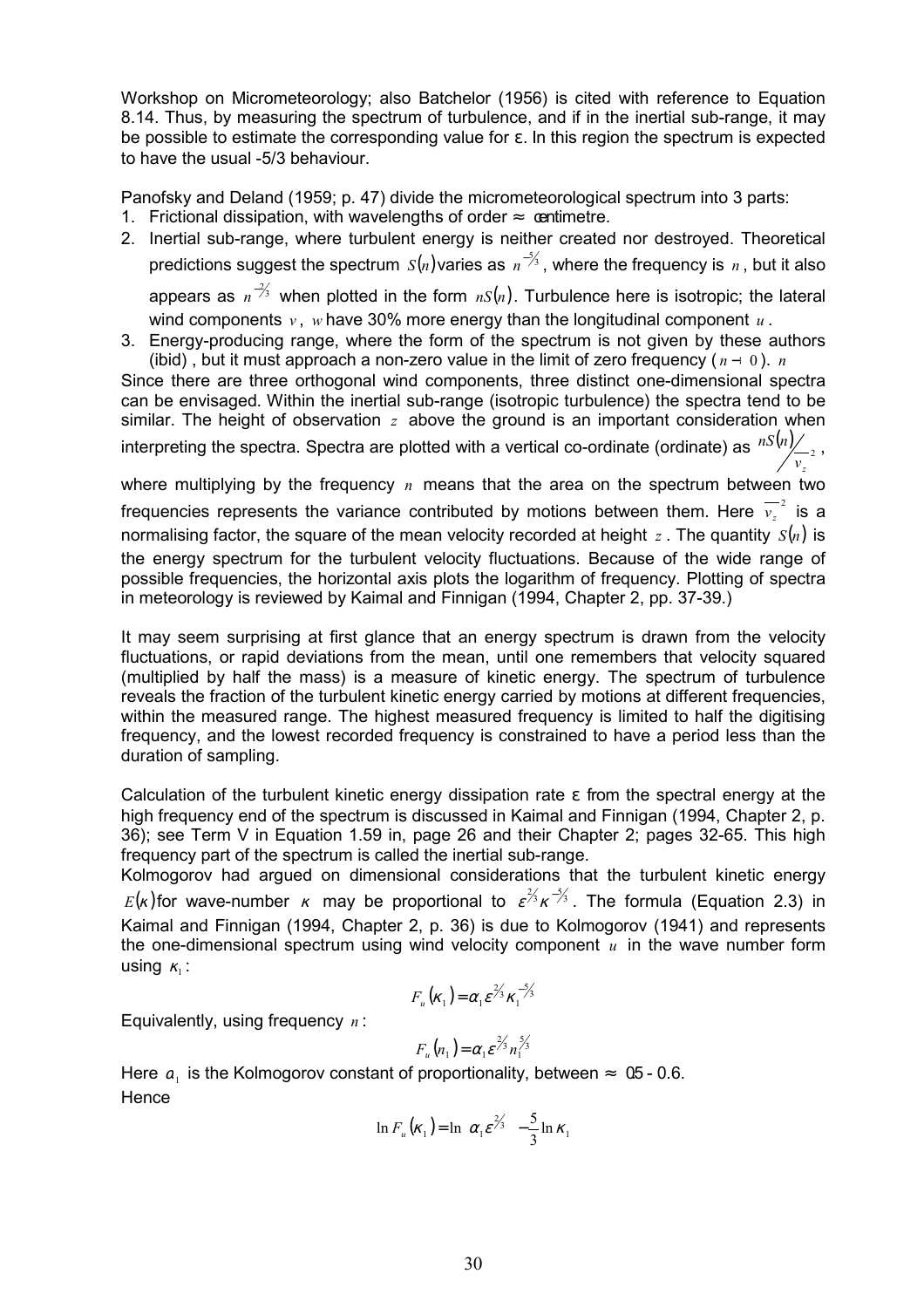and these spectra when plotted as  $\ln(F(\kappa_1))$  versus  $\ln(\kappa_1)$  will show in the inertial sub-range a slope of -5/3 with intercept  $\ln\left(\alpha_1\varepsilon^{\frac{2}{3}}\right)$  $\ln \left( \alpha_1 \epsilon^{\frac{2}{3}} \right)$ . Since  $\alpha_1$  is known,  $\epsilon$  can be determined from this intercept.

The turbulent kinetic energy dissipation rate  $\varepsilon$  is the amount of energy dissipated per unit time normalised by the mass of fluid. The dimensions of  $\varepsilon$  are  $L^2 T^{-3}$  and units  $m^2 s^{-1}$ . The variable ε is used in dispersion models, especially random walk Lagrangian models like NAME, because under a typical velocity in the eddies, the smaller eddies dissipate faster, and the spreading of particles depends upon the sizes of the eddies. Near the ground, where

strong shear is expected,  $\varepsilon$  increases rapidly (because it depends upon  $\frac{u^3_z}{z}$  ).

It could be very useful if the Lidar could measure eddy sizes directly, but a potential problem lies in the relative sizes of the Lidar pulse volume (sampling space) and its relationship to eddy size (which could be greater or smaller). Ideally the three dimensional field of  $\varepsilon$  might be measured; furthermore direct measurements of  $\varepsilon$  in the vicinity of dispersing momentum and buoyancy driven plumes would be most valuable for the improving of air quality forecasting. The behaviour of turbulence in the urban Roughness Sub-Layer (RS), where  $u_*$ is not constant, may be somewhat different from that in the urban Inertial Sub-Layer, where  $u_*$  may be assumed to be constant with height. Consequently, measured profiles of  $\varepsilon$  will be most valuable. A comprehensive review of atmospheric turbulence over cities has been compiled by Roth (2000). Within the region up to some 2 to 5 times building height, the basis of several approaches to micrometeorological exchange processes is in doubt. He stresses the importance of urban turbulence measurements that are required within the urban canopy and its overlying urban boundary layer. The present Project offers scope to address some of these needs in a way that traditional tall masts on their own would not. In short, much more is to be learned if the masts, LDV1, and dual lidar were to be deployed together. Even on its own however, the dual lidar system offers a capability of spatial sampling for the turbulence that governs urban pollutant dispersion over a city that will be unique.

### **6.6 Integral Time-scale**

Once the lidar has determined the turbulent kinetic energy dissipation rate $\varepsilon$ , the other fundamental dispersion parameter is the integral time-scale of the turbulence.

Consider a point sensor that records a velocity  $u(t)$  as a series of time or as space separated measurements  $u_i$ . Their mean velocity is

$$
\overline{u} = \frac{1}{n} \sum_{i=1}^{n} u_i
$$

This is an ensemble mean of *n* values. It represents a time average if the sensor is stationary and the flow moves past it.

It represents a spatial average if the points are spaced out by co-ordinate but are sampled together simultaneously in time. It could be regarded as a line, area or volume average according to the positions of the points sampled.

The turbulent fluctuation is

 $u'(t) = u(t) - \overline{u}$ 

Their standard deviation has dimensions of velocity, units m<sup>s-1</sup>, and from *n* values is given by

$$
\sigma_u = \sqrt{\frac{1}{n} \sum_{1}^{n} \left( u_i - \overline{u} \right)^2}
$$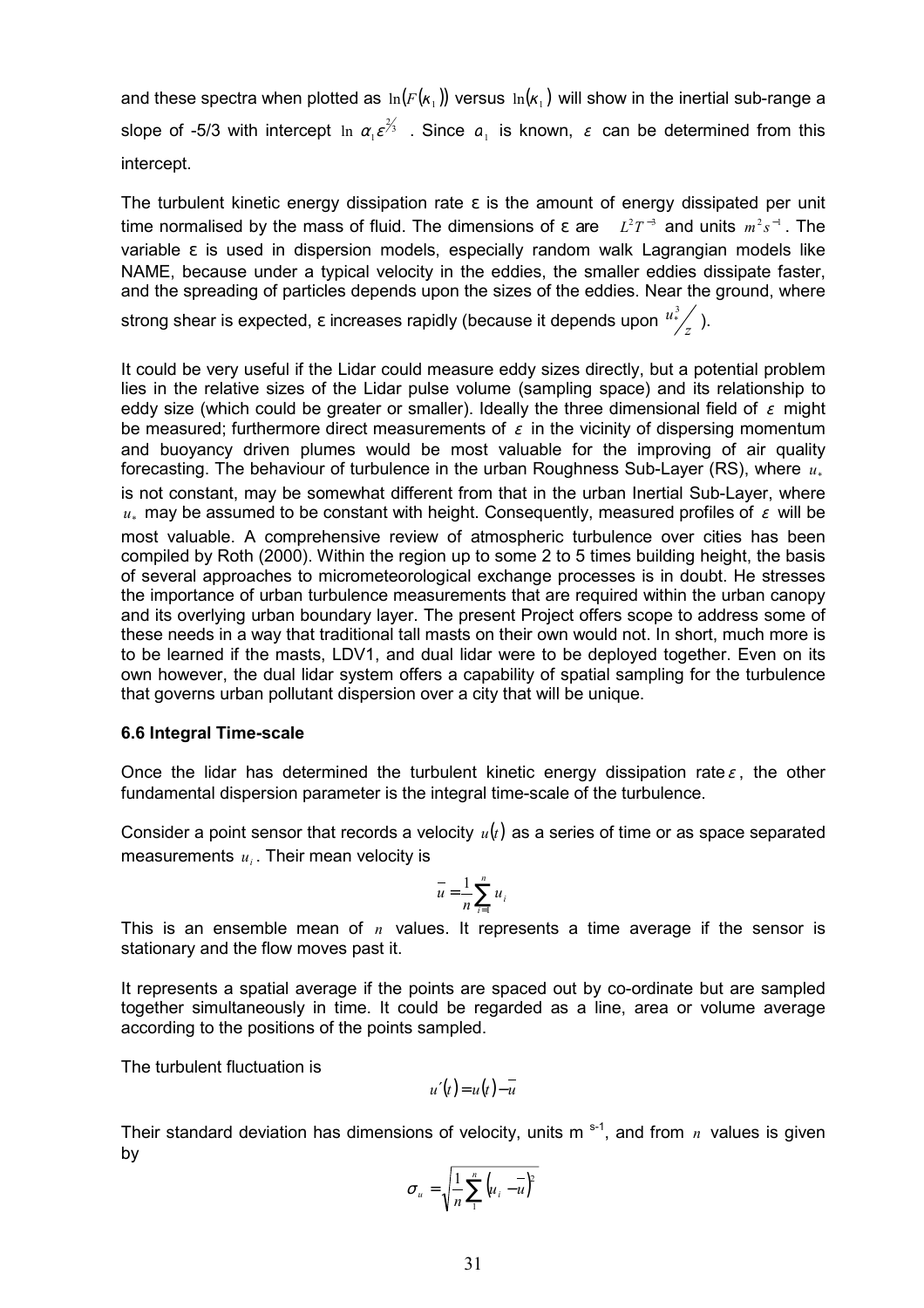(and when the mean value  $\bar{u} = 0$ , this would become the root mean square value).

The standard deviation of wind velocity fluctuations is a quantity of much importance in dispersion modelling. It is normally implicit that  $c_{u}$ ,  $c_{v}$  and  $c_{w}$  are to be calculated by some semi-empirical formulation in the dispersion model, and are Eulerian quantities. That is, they are treated as if derived from three-dimensional anemometer data taken at a fixed point. The spreading of particles is calculated using the standard deviations of the fluctuations in the three wind speed components. Note that the calculation of standard deviation is well defined and is not assuming any particular shape for their probability distribution. The wind speed fluctuations need not be normally distributed;  $c_y$ ,  $c_y$  and  $c_y$  can still be used to model dispersion.

The auto (i.e. self) correlation coefficient for a time lag  $\tau$  is the dimensionless quantity

$$
R(\tau) = \frac{\overline{u'(t)u'(t+\tau)}}{\sigma_u^2}
$$

When there is a wide range of velocity fluctuations, the variance in the denominator will be large, and the auto correlation  $R(\tau)$  will be small.

The integral time-scale of the turbulence is

$$
T=\int\limits_0^\infty R(\tau)d\tau
$$

with dimensions of time, and units s.

The larger the eddies, the greater distance in space over which the velocity is correlated, and for a fixed point (Eulerian) sensor, the longer is the time for which the velocity values remain correlated. The larger the eddies, the slower does  $R(\tau)$  decrease with increase in  $\tau$  and the larger is its integral time scale, after Hanna et al. (1982; pp. 8 ff.). Since a large integral time scale implies larger eddies, this has implications for the dispersion of pollutants, and is used in the NAME model.

#### **6.6.1 Lagrangian Timescale τι**

This is given by  $t_i \equiv T$  under the assumption that the velocity values  $u_i(t)$  were taken moving with the flow (Lagrangian sampling). This implies that the sensor is moving with the mean velocity  $\overline{u}$  and is merely sensing the fluctuations in velocity of fluid next to the moving sensor. Once the Lagrangian velocity fluctuations have been measured, their autocorrelation's with increasing lag-times may be evaluated, and from the integral of the autocorrelation with respect to time, the Lagrangian integral timescale is determined. Directly measured values of the time-scale would, with the profiles of  $\varepsilon$ , fill a very significant gap in the dispersion modelling repertoire. Both variables have an important influence upon the calculated pollutant concentrations.

When Lagrangian measurements of velocity fluctuations are not feasible, an approximate route may be to determine the Eulerian integral time-scale, and to then make some assumption about the relative magnitudes of the two types of integral time-scale. Then the Lagrangian might be estimated via the Eulerian; in practise this route is the more likely.

#### **6.6.2 Eulerian Timescale**  $\tau$ **<sub>E</sub>**

This is given by  $t_E \equiv T$  under the assumption that the velocity values  $u_i(t)$  were taken at a fixed point, not moving with the flow but allowing the flow to move past the sensor (Eulerian sampling)as if the turbulence were somehow frozen as in Taylor's hypothesis.

### **6.7 Integral Lengthscale**

For completeness, we note in similar vein that the auto (i.e. self) correlation coefficient for a point separation *s* is the dimensionless quantity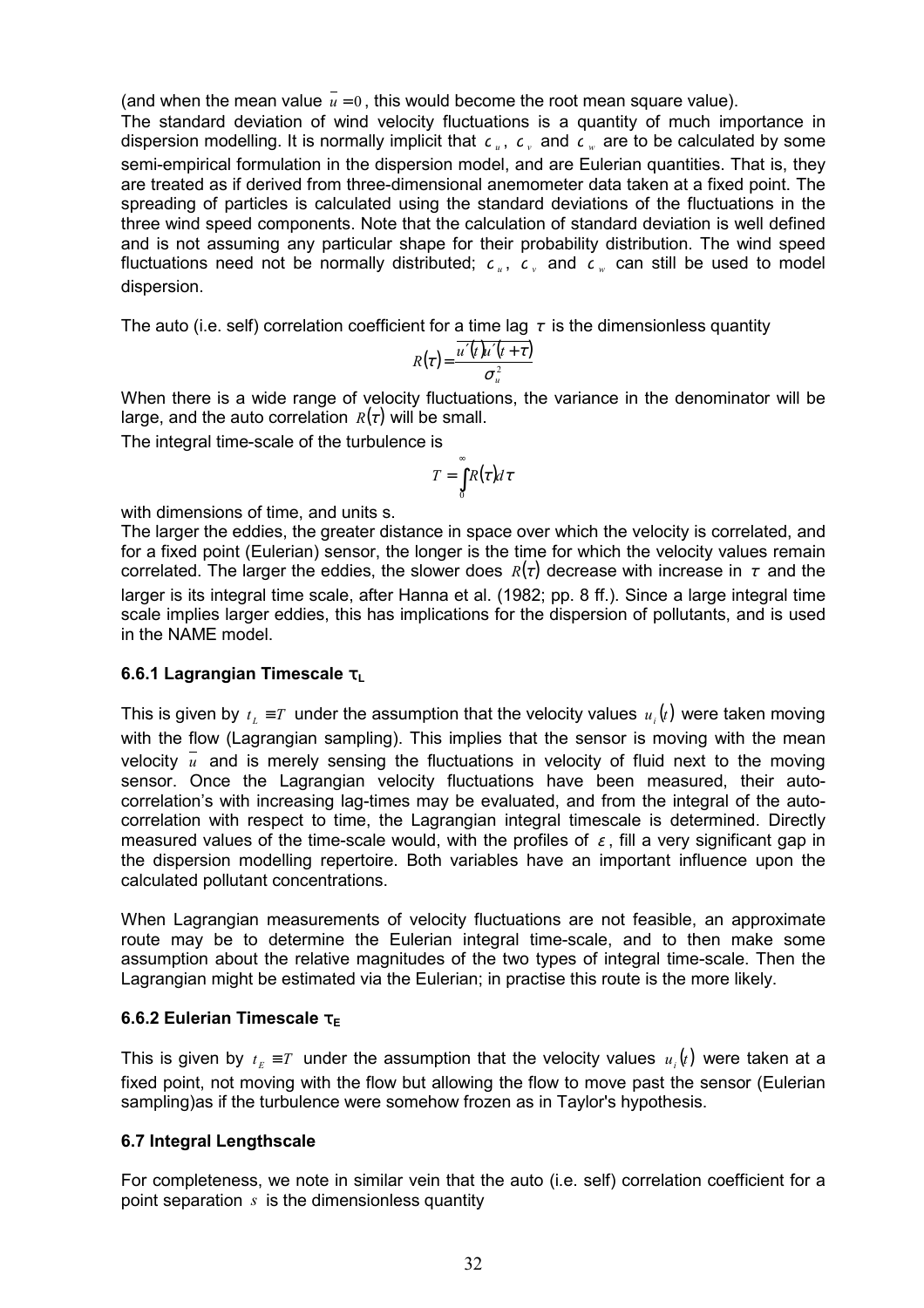$$
R(s) = \frac{\overline{u'(x)u'(x+s)}}{\sigma_u^2}
$$

When there is a wide range of velocity fluctuations, the variance in the denominator will be large, and the auto correlation  $R(s)$  will be small.

The integral length-scale of the turbulence is

$$
L=\int_{0}^{\infty}R(s)ds
$$

with dimensions of length, and units m. NB This *L* is not the Monin Obukhov Length. The larger the eddies, the greater distance in space over which the velocity is correlated, and for a fixed point (Eulerian) sensor, the longer is the time for which the velocity values remain correlated. The larger the eddies, the slower does  $R(\tau)$  decay.

#### **6.7.1 Lagrangian Lengthscale**

As before, with *s* replacing  $\tau$ , this is defined using the velocities of particles following the flow.

#### **6.7.2 Eulerian Lengthscale**

As before, with *s* replacing  $\tau$ , this is defined using the velocities of particles measured on a fixed point.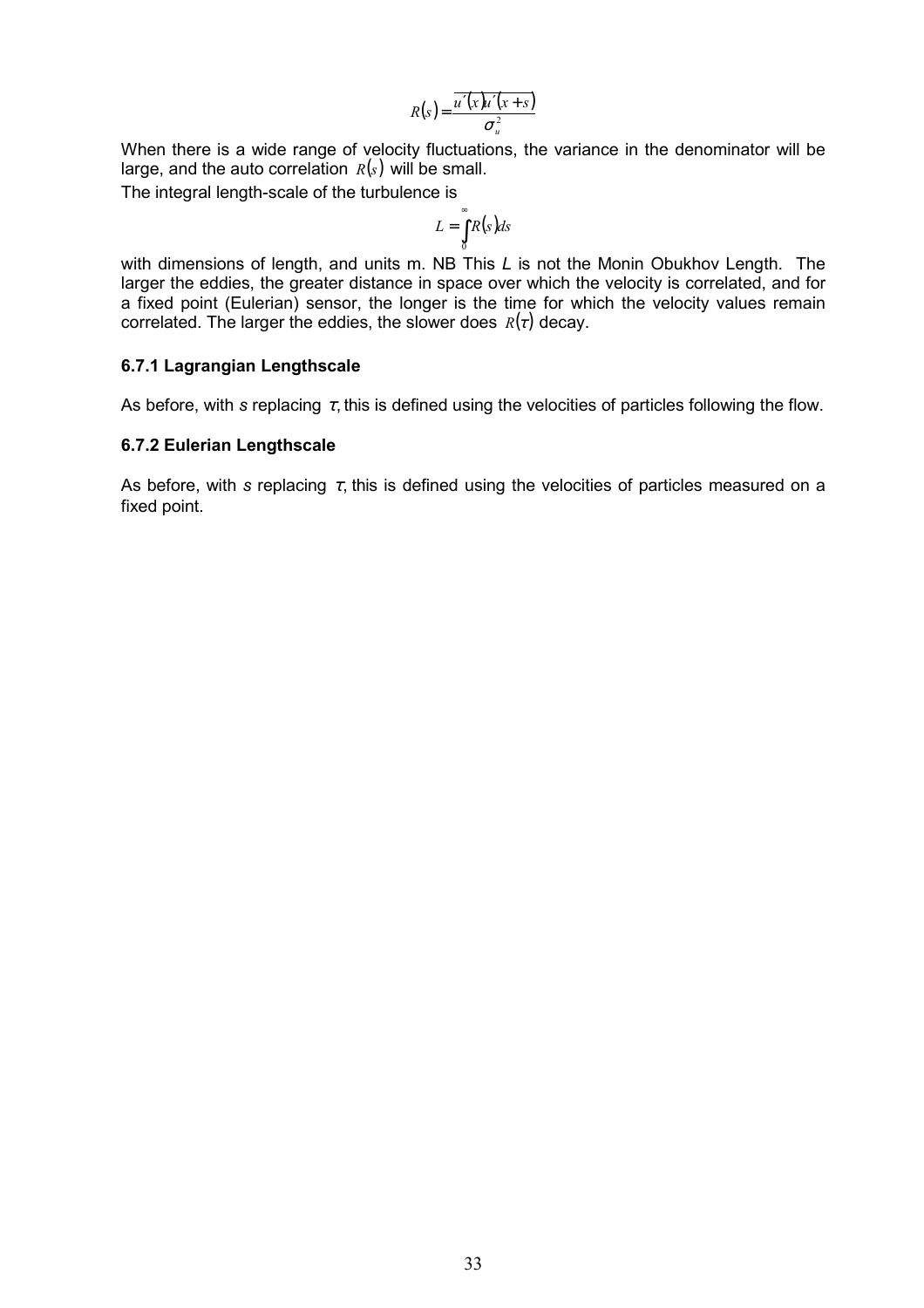Table 1 Characteristics of sonic and lidar sensors for atmospheric turbulence and mean flow components.

|                             | $3-D$                       | Continuous                      | Pulsed<br>$\&$                 | $\&$<br>Pulsed                     |
|-----------------------------|-----------------------------|---------------------------------|--------------------------------|------------------------------------|
|                             | Sonic                       | Wave                            | Gated                          | Gated                              |
|                             | Anemometer                  | Single Lidar                    | Single Lidar                   | Dual Lidar                         |
|                             |                             |                                 |                                |                                    |
| Principle                   | Ultrasound                  | Doppler shift                   | shift<br>Doppler               | shift<br>Doppler                   |
|                             | time-of-flight              | light frequency                 | light frequency                | light frequency                    |
| Sampling                    | Typically log               | Rotate scan at                  | Pulsing<br>at                  | Pulsing<br>at                      |
| Frequency                   | at                          | $\frac{1}{2}$ to 2 Hz.          | $\approx 100$<br>Hz            | $\approx 100$ Hz                   |
|                             | $4 - 10$<br>Hz              | height:<br>One                  |                                |                                    |
|                             | options<br>Preset           | 10/minute                       |                                |                                    |
|                             | only?                       | Five heights:                   |                                |                                    |
|                             |                             | 16 profile/hour                 |                                |                                    |
| Spatial                     | Point                       | Focal Plane at                  | Beam Volume                    | Beam Overlap                       |
| Coverage                    | measurement                 | Variable Focal                  | for gate open                  | Volume<br>for                      |
|                             | (few cm path)               | Length                          | period                         | gate open                          |
| Averaging                   | Temporal                    | Volume                          | Volume                         | Volume                             |
|                             | of<br>average               | of<br>average                   | average<br>over                | average<br>over                    |
|                             | time series                 | Lorentzian                      | volume<br>gate                 | overlap<br>space                   |
|                             |                             | sightline                       | (long truncated                | (long truncated                    |
|                             |                             | weighting                       | cone)                          | cone)                              |
|                             |                             | function                        |                                |                                    |
| Primary                     | 3<br>orthogonal             | Velocity                        | Velocity                       | Velocity                           |
| Measurement                 | components                  | resolved along                  | resolved along                 | resolved along                     |
|                             | W;<br>u,<br>V,              | beam axis                       | beam axis                      | each of 2 beam                     |
|                             | u down-wind                 |                                 |                                | axes                               |
| Inferred                    | De-trend;                   | Scan/rotate                     | Scan/rotate                    | Solve 3-D flow                     |
| Measurement                 | Mean $u, \theta$ ;          | inclined beam                   | inclined beam                  | from<br>field                      |
|                             | Standard                    | to infer 'frozen                | to infer 'frozen               | beams' overlap                     |
|                             | Deviation<br>via            | flow'<br>over                   | flow'<br>over                  | components $\&$<br>'frozen flow' - |
|                             | Taylor: 'frozen             | scanned space                   | scanned space                  | vertical slice                     |
| of<br>Number                | turbulence'<br>$2^{14}$     | (continuity)<br>Integrate for 2 | (continuity)<br>Trade-off scan | Trade-off scan                     |
|                             | Samples at                  |                                 |                                |                                    |
| samples<br>for<br>half hour | 10 Hz gives<br>27.3 minutes | minutes<br>to<br>infer          | pattern<br>with                | with<br>pattern                    |
|                             |                             | flow;<br>15<br>Rotate           | sampling                       | sampling                           |
|                             |                             | scans/half-hour                 |                                |                                    |
| Location<br>of              | Mast:<br>$15m$ ,            | Range<br>by                     | Range from $3rd$               | Range from 3rd                     |
| Measurements                | 30m, 45m.                   | varying focus                   | gate range out                 | gate range out                     |
|                             | <b>Structures</b>           | Absolute                        | to 10 km                       | to 10 km but                       |
|                             | obstruct wind.              | maximum                         |                                | limited<br>to                      |
|                             | Tethersonde                 | range 200m                      |                                | overlap reach                      |
|                             | restricted<br>in            |                                 |                                | of both beams                      |
|                             | urban areas.                |                                 |                                |                                    |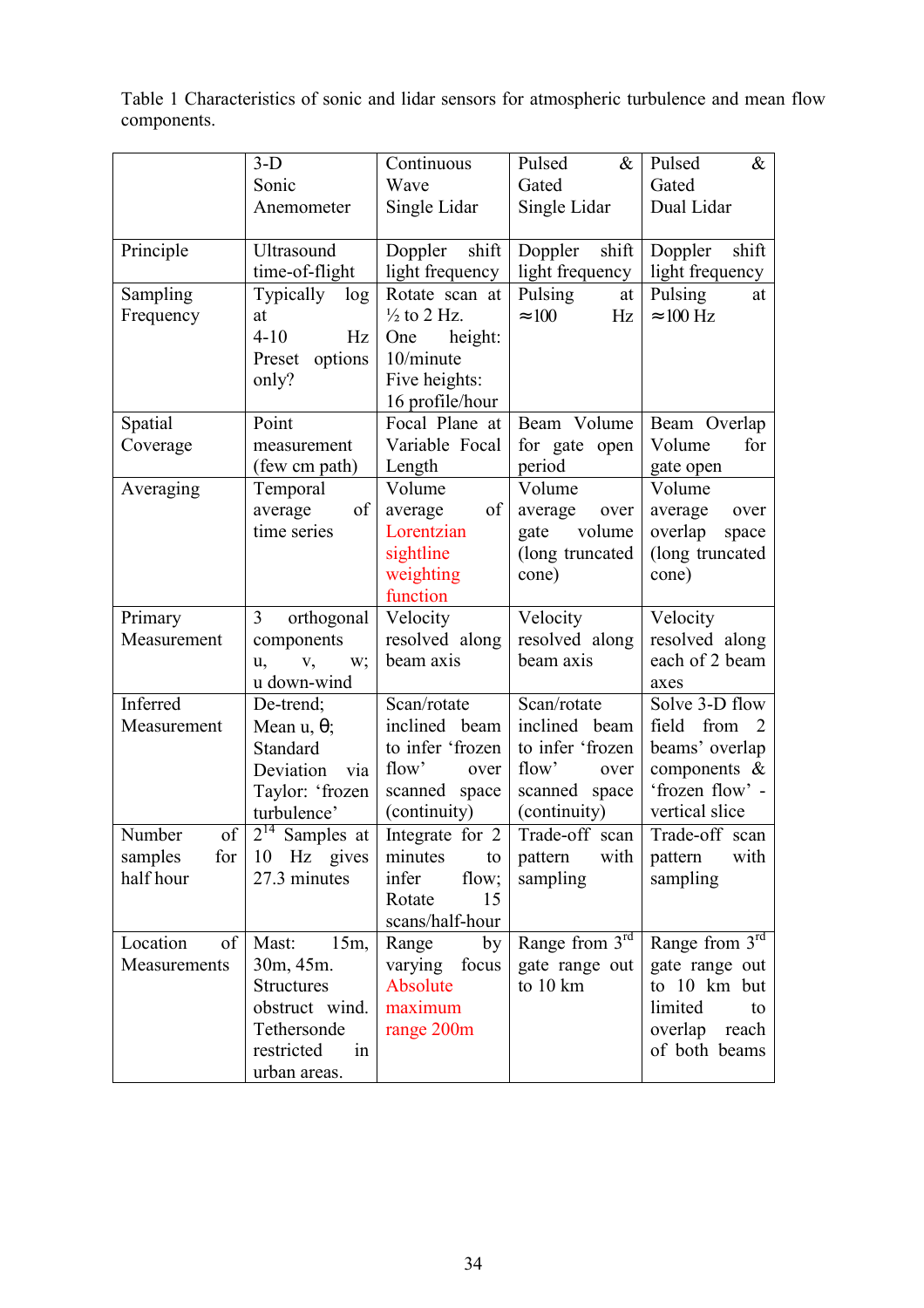Table 2 Sampling duration (minutes) and number of data values  $(2^{14}$  to  $2^{16})$  within sample, according to even powers of 2, and the frequency of digitising (Hz).

|    |            | Power n Samples Frequency f | Period T     | Duration S  | Integer S               |
|----|------------|-----------------------------|--------------|-------------|-------------------------|
|    | 2 To n     | Hz                          | seconds      | minutes     | minutes                 |
| 10 | 1024       | $\mathbf{1}$                | $\mathbf{1}$ | 17.06666667 | 17                      |
| 10 | 1024       | $\overline{c}$              | 0.5          | 8.533333333 | 9                       |
| 10 | 1024       | $\overline{\mathcal{L}}$    | 0.25         | 4.266666667 | $\overline{4}$          |
| 10 | 1024       | 5                           | 0.2          | 3.413333333 | 3                       |
| 10 | 1024       | 8                           | 0.125        | 2.133333333 | $\overline{c}$          |
| 10 | 1024       | 10                          | 0.1          | 1.706666667 | $\overline{c}$          |
| 10 | 1024       | 16                          | 0.0625       | 1.066666667 | $\mathbf{1}$            |
|    |            | Power n Samples Frequency f | Period T     | Duration S  | Integer S               |
|    | $2$ To $n$ | Hz                          | seconds      | minutes     | minutes                 |
| 12 | 4096       | $\mathbf{1}$                | $\mathbf{1}$ | 68.26666667 | 68                      |
| 12 | 4096       | $\sqrt{2}$                  | 0.5          | 34.13333333 | 34                      |
| 12 | 4096       | $\overline{4}$              | 0.25         | 17.06666667 | 17                      |
| 12 | 4096       | 5                           | 0.2          | 13.65333333 | 14                      |
| 12 | 4096       | 8                           | 0.125        | 8.533333333 | 9                       |
| 12 | 4096       | 10                          | 0.1          | 6.826666667 | $\overline{7}$          |
| 12 | 4096       | 16                          | 0.0625       | 4.266666667 | $\overline{4}$          |
| 12 | 4096       | 20                          | 0.05         | 3.413333333 | 3                       |
| 12 | 4096       | 40                          | 0.025        | 1.706666667 | $\overline{c}$          |
| 12 | 4096       | 50                          | 0.02         | 1.365333333 | $\mathbf{1}$            |
|    |            | Power n Samples Frequency f | Period T     | Duration S  | Integer S               |
|    | 2 To n     | Hz                          | seconds      | minutes     | minutes                 |
| 14 | 16384      | $\mathbf{1}$                | 1            | 273.0666667 | 273                     |
| 14 | 16384      | $\overline{c}$              | 0.5          | 136.5333333 | 137                     |
| 14 | 16384      | $\overline{4}$              | 0.25         | 68.26666667 | 68                      |
| 14 | 16384      | 5                           | 0.2          | 54.61333333 | 55                      |
| 14 | 16384      | $8\,$                       | 0.125        | 34.13333333 | 34                      |
| 14 | 16384      | 10                          | 0.1          | 27.30666667 | 27                      |
| 14 | 16384      | 16                          | 0.0625       | 17.06666667 | 17                      |
| 14 | 16384      | 20                          | 0.05         | 13.65333333 | 14                      |
| 14 | 16384      | 40                          | 0.025        | 6.826666667 | 7                       |
| 14 | 16384      | 50                          | 0.02         | 5.461333333 | 5                       |
| 14 | 16384      | 64                          | 0.015625     | 4.266666667 | 4                       |
| 14 | 16384      | 80                          | 0.0125       | 3.413333333 | 3                       |
| 14 | 16384      | 100                         | 0.01         | 2.730666667 | $\overline{\mathbf{3}}$ |
|    |            | Power n Samples Frequency f | Period T     | Duration S  | Integer S               |
|    | 2 To n     | $\rm Hz$                    | seconds      | minutes     | minutes                 |
| 16 | 65536      | $\mathbf{1}$                | $\mathbf{1}$ | 1092.266667 | 1092                    |
| 16 | 65536      | $\overline{2}$              | 0.5          | 546.1333333 | 546                     |
| 16 | 65536      | $\overline{\mathcal{A}}$    | 0.25         | 273.0666667 | 273                     |
| 16 | 65536      | 5                           | 0.2          | 218.4533333 | 218                     |
| 16 | 65536      | 8                           | 0.125        | 136.5333333 | 137                     |
| 16 | 65536      | 10                          | 0.1          | 109.2266667 | 109                     |
| 16 | 65536      | 16                          | 0.0625       | 68.26666667 | 68                      |
| 16 | 65536      | 20                          | 0.05         | 54.61333333 | 55                      |
| 16 | 65536      | 40                          | 0.025        | 27.30666667 | 27                      |
| 16 | 65536      | 50                          | 0.02         | 21.84533333 | 22                      |
| 16 | 65536      | 64                          | 0.015625     | 17.06666667 | 17                      |
| 16 | 65536      | 80                          | 0.0125       | 13.65333333 | 14                      |
| 16 | 65536      | 100                         | 0.01         | 10.92266667 | 11                      |
|    |            |                             |              |             |                         |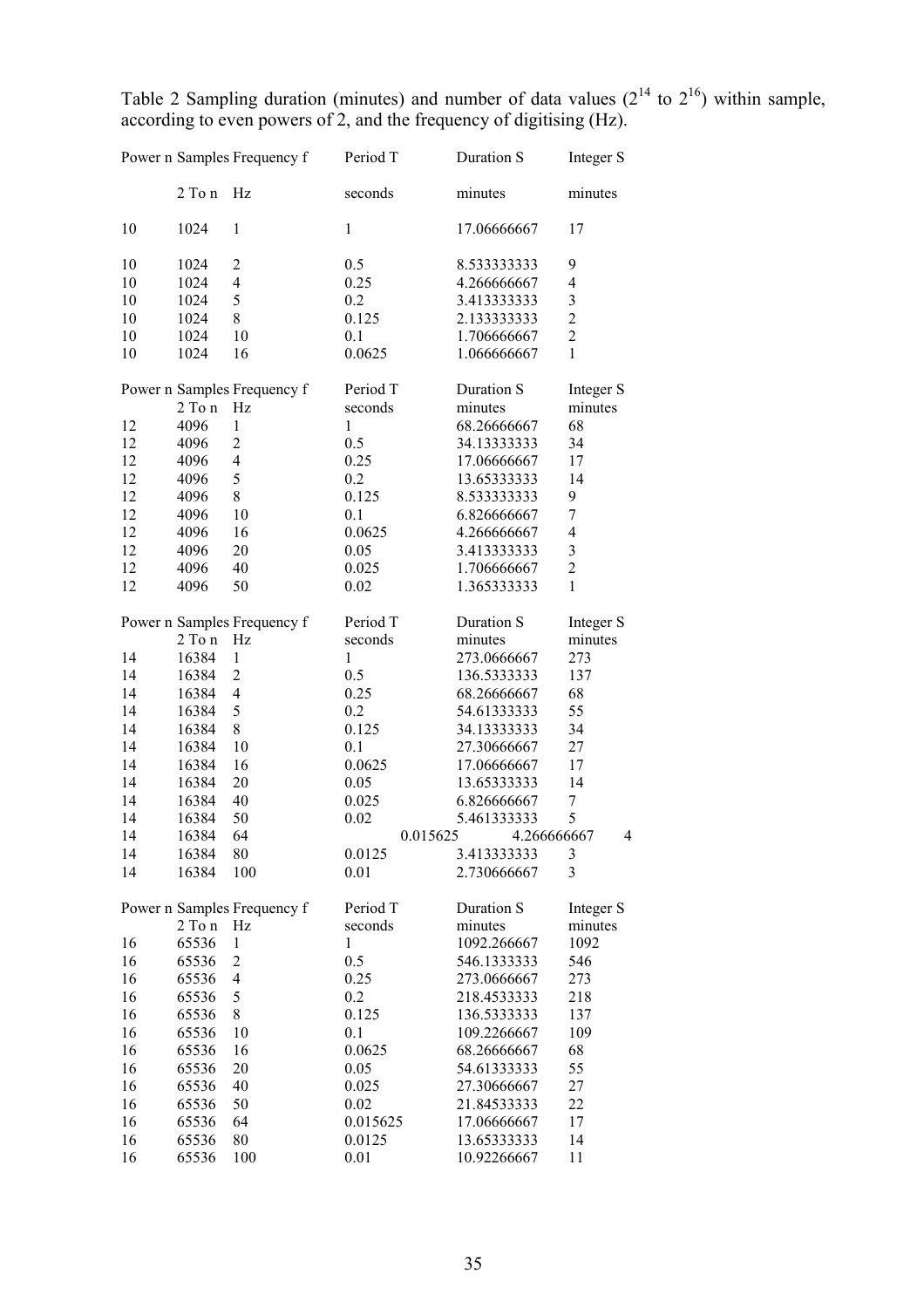Table 3. A list of variables used in dispersion models, measured by a variety of techniques. (Not all of these are measurable by lidar.)

| Variable                     | <b>Symbol</b>                                                       | <b>Notes</b>                                                        |
|------------------------------|---------------------------------------------------------------------|---------------------------------------------------------------------|
| Mixing height                | $\boldsymbol{z}_i$                                                  | Height of lowest inversion                                          |
|                              |                                                                     | Beware multiple layers                                              |
| Boundary layer depth         | $\boldsymbol{h}$                                                    | Rural value                                                         |
|                              |                                                                     | City has internal layer(s)                                          |
| Wind speed                   | $u(z)$ , $v(z)$ , $w(z)$ ,<br>$\theta(z)$                           | Plume models use $u(10)$                                            |
| Wind direction               |                                                                     | Plume models use $\theta(10)$                                       |
|                              |                                                                     | Beware blowing to/from.                                             |
| <b>Potential Temperature</b> | $\theta(z)$                                                         | Plume models use<br>the                                             |
|                              |                                                                     | lapse rate $\frac{\partial \theta}{\partial z}$                     |
|                              |                                                                     |                                                                     |
| Height                       | $\overline{z}$                                                      | Or via pressure (NAME)                                              |
| Pressure                     | $\frac{2}{p(z)}$                                                    | Or eta co-ordinate                                                  |
| flow<br>Mean                 | $\frac{1}{u}$ , $\frac{1}{v}$ , $\frac{1}{w}$                       | Via batch or running                                                |
| (space or time average)      |                                                                     | means of $u, v, w$                                                  |
| <b>Turbulent fluctuation</b> | $\frac{u', v', w'}{u'w', v'w'}$                                     | Via $u' = u - \overline{u}$ etc.                                    |
| Reynolds stress              |                                                                     | For urban roughness                                                 |
|                              |                                                                     | sublayer and to get $u_*$                                           |
| Turbulence                   | $c_{\theta}$ , $c_{\phi}$                                           | Std dev of wind angles for                                          |
|                              |                                                                     | plume models of Pasquill                                            |
| Turbulence                   | $c_{\nu}$ , $c_{\nu}$ , $c_{\nu}$                                   | Std dev of wind velocity                                            |
|                              |                                                                     | component fluctuations                                              |
| Turbulent kinetic energy     | TKE = $\frac{1}{2}$ ( $\sigma_u^2 + \sigma_v^2 + \sigma_w^2$ )      | Kinetic energy of turbulent                                         |
|                              |                                                                     | velocity fluctuations                                               |
| Local Friction velocity      | $u_*$                                                               | via Reynolds stress for                                             |
|                              |                                                                     | urban roughness layer                                               |
|                              |                                                                     | $u_*^2 = \left(\overline{u'w'}^2 + \overline{v'w'}^2\right)^{1/2}$  |
| Log law for mean wind        |                                                                     | Velocity & stress approach                                          |
| speed                        | $\overline{u} = \frac{u_*}{k} \ln \left( \frac{z - d}{z_0} \right)$ | zero at height $d + z_0$ .                                          |
|                              |                                                                     | Some authors use log law                                            |
|                              |                                                                     | with implicit value $d = 0$ .                                       |
| Displacement height          | $\overline{d}$                                                      | Height adjustment<br>for                                            |
|                              |                                                                     | better log law fit at low                                           |
|                              |                                                                     | heights.                                                            |
| Surface roughness length     | $z_0$                                                               | of<br>overall<br>Measure                                            |
| Urban roughness sublayer     |                                                                     | aerodynamic roughness.<br>Height to which roughness                 |
| scale height                 | $\boldsymbol{Z}_*$                                                  | affects turbulence statistics                                       |
|                              |                                                                     | Height of maximum stress                                            |
| Mean building height         | $\overline{h}$                                                      | Must be known to interpret                                          |
|                              |                                                                     | results: $z_* \approx \beta \overline{h}$ ; $\beta \approx 1 - 5$ . |
|                              |                                                                     | Need to establish $\beta$                                           |
| Von Karman constant          |                                                                     |                                                                     |
|                              | $\boldsymbol{k}$                                                    | $k \approx 0.4$ (dimensionless)                                     |
| Kolmogorov constant          | $a_{1}$                                                             | Value is $a_1 \approx 0.5 - 0.6$                                    |
| Eddy dissipation rate        | $\boldsymbol{\mathcal{E}}$                                          | Via inertial sub-range part                                         |
|                              |                                                                     | of spectrum $\ln F(x_1)$ versus                                     |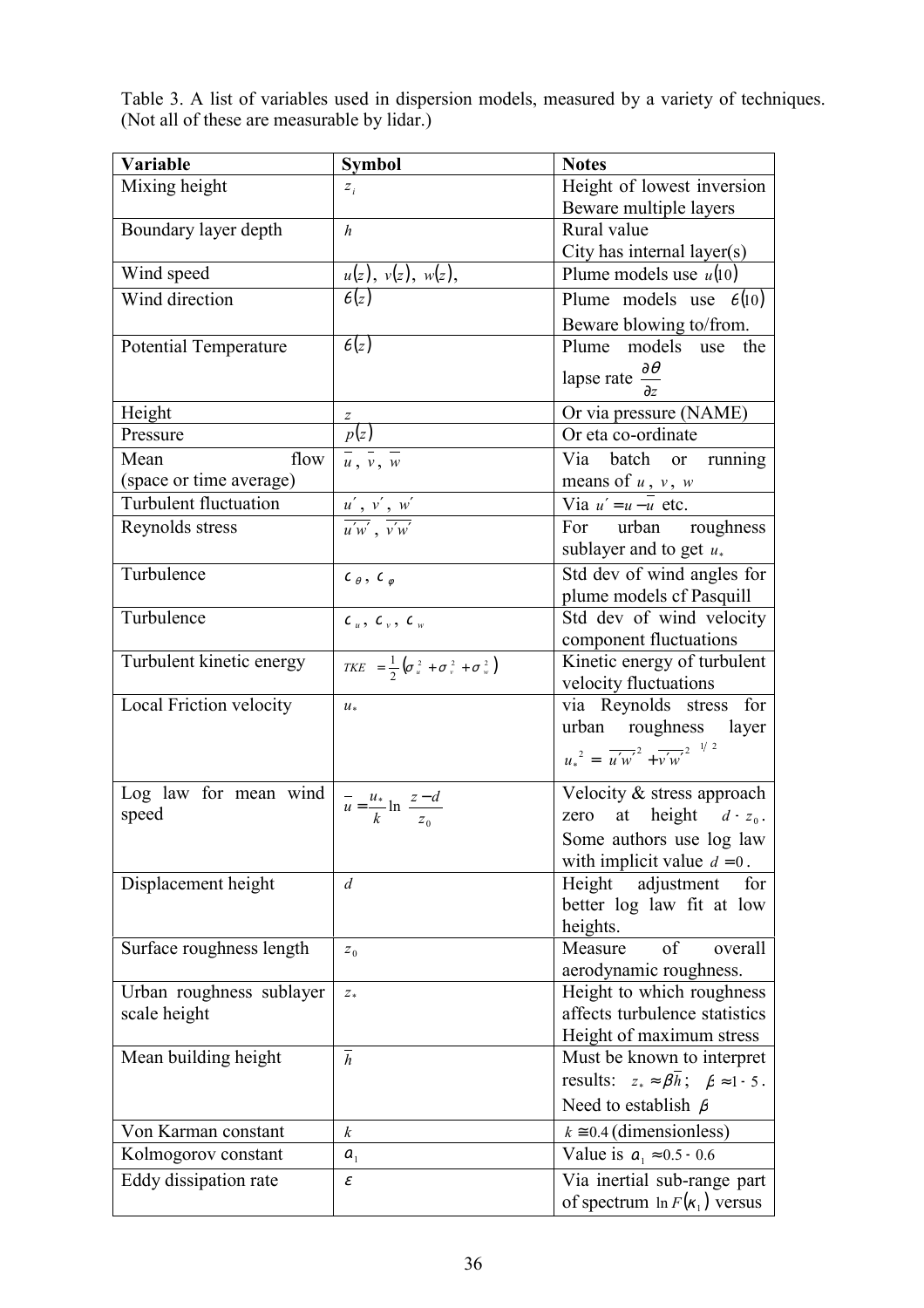|                                                                             |                                                                                               | $\ln \kappa_1$ since intercept is                                                                          |
|-----------------------------------------------------------------------------|-----------------------------------------------------------------------------------------------|------------------------------------------------------------------------------------------------------------|
|                                                                             |                                                                                               | $\ln \left( \alpha_1 \varepsilon^{2/3} \right)$ ; $\alpha_1 \approx 0.5 - 0.6$                             |
| integral<br>Lagrangian<br>timescale                                         | $\tau_{L} = \int_{0}^{\infty} R(\tau) d\tau$                                                  | Decay time scale for auto<br>correlation coefficient                                                       |
|                                                                             |                                                                                               | $R(\tau) = \frac{\overline{u'(t)}u'(t+\tau)}{\sigma^2}$ for lag $\tau$<br>& velocity variance $\sigma_u^2$ |
| Sensible heat flux                                                          | H (sometimes $Q_H$ )                                                                          | Urban or rural heat carried<br>up by convective eddies.                                                    |
| Latent heat flux                                                            | $\lambda E$ (sometimes $Q_E$ )                                                                | Heat carried upwards by<br>water vapour flux $E$ and<br>latent heat $\lambda$ .                            |
| Ground heat flux                                                            | G (sometimes $Q_s$ )                                                                          | Heat transfer flux into<br>Ground G or Soil S                                                              |
| Building heat fluxes                                                        |                                                                                               | Analogous to $G$ but into<br>building fabric; plays role<br>in urban heat store effect.                    |
| Anthropogenic heat flux                                                     |                                                                                               | Released from energy use.                                                                                  |
| Net incoming all-wave<br>solar radiation reaching                           | R or Z (sometimes $Q^*$ )                                                                     | After passage through<br>cloud                                                                             |
| surface                                                                     |                                                                                               |                                                                                                            |
| Precipitation                                                               |                                                                                               | For wetness of surface                                                                                     |
| Temperature                                                                 | $\theta(z)$ or $T(z)$ where z is at                                                           | Sensor response:                                                                                           |
|                                                                             | several altitudes and also                                                                    | Lapse rate: slow.                                                                                          |
|                                                                             | below ground level.                                                                           | Sensible heat flux: fast.                                                                                  |
|                                                                             |                                                                                               | Ground: slow.                                                                                              |
| Mean temperature<br>Temperature fluctuation                                 | $\bar{\theta}$<br>$\theta'$                                                                   | Batch/running mean of $\theta$                                                                             |
|                                                                             |                                                                                               | From $\theta' = \theta - \theta$ , usually via<br>sonic or fast thermometer                                |
| of<br>Flux<br>temperature<br>fluctuation                                    | $\overline{w'\theta'}$                                                                        | Measure $w'$ and $\theta'$ rapidly<br>at same point                                                        |
| Flux of sensible heat $H = Q_H = \rho C_p \overline{w' \theta'}$<br>(above) |                                                                                               | Measured<br>via<br>vertical<br>turbulent fluctuations                                                      |
| Brunt Vaisala frequency<br>(stable lapse rate)                              | $N = \sqrt{\left(\frac{g}{\theta_e}\right)\left(\frac{\partial \theta_e}{\partial z}\right)}$ | Associated with buoyancy<br>restoring<br>force<br>(stable)<br>lapse rate)                                  |
| scaling<br>Convective<br>velocity                                           | $w_* = \left(hg\frac{\left(w'\theta'\right)}{\theta}\right)^{\frac{1}{2}}$                    | Associated with speed of<br>convection (unstable)                                                          |
| Monin Obukhov Length<br>Dimensionless height                                | $L = -\frac{\theta u_*^3 \rho C_p}{k g H}$<br>$\zeta$                                         | Stability scale height<br>above which convection<br>dominates turbulence                                   |

ISB51-01 DRMiddleton Met Office Bracknell Berkshire RG12 2SZ UK DispVar9D.doc: 06/03/2002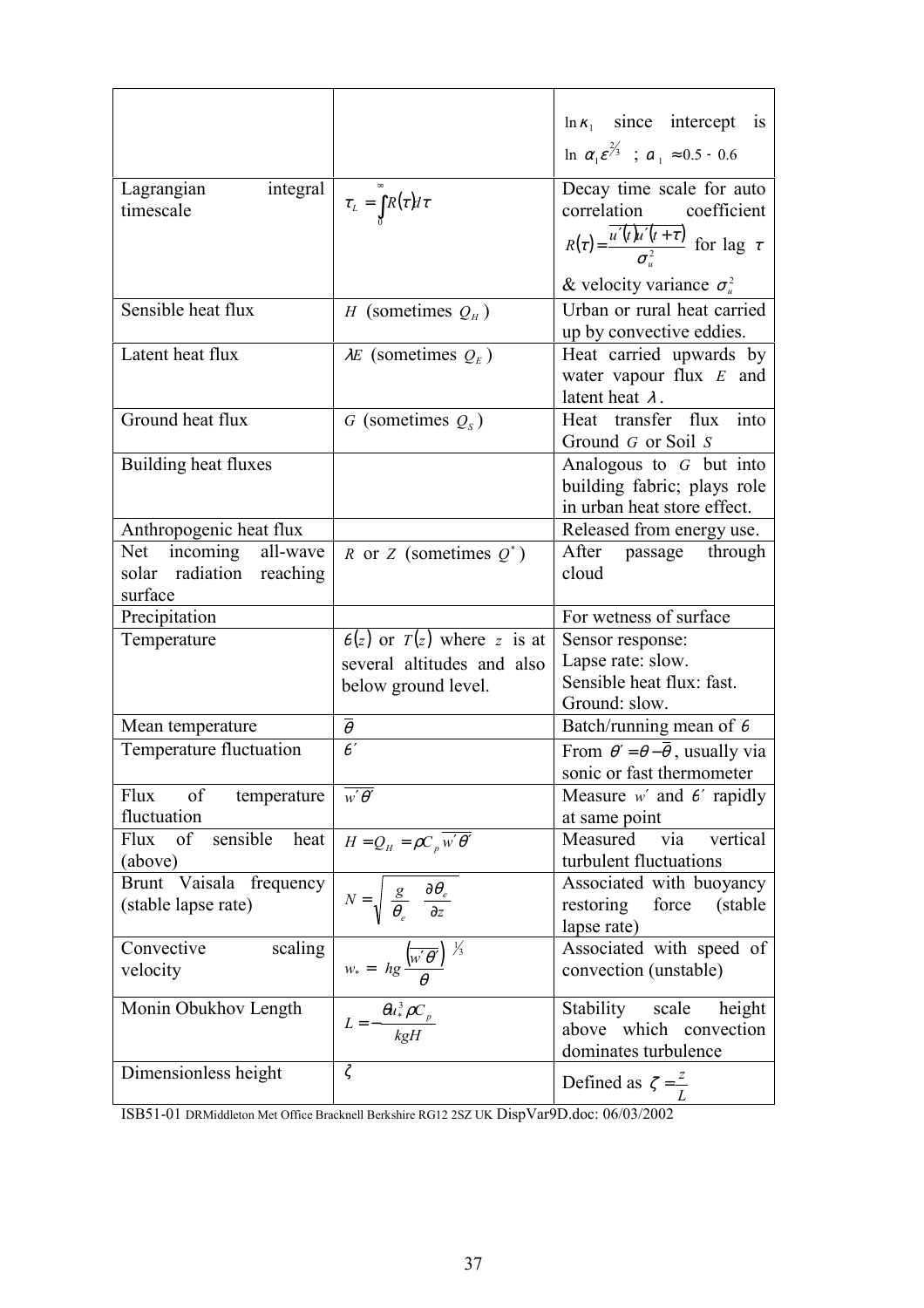## **7 Conclusions**

- 1. This report describes the variables used in the met pre-processors of dispersion models. Variables are listed in Table 3. Variables of particular importance for this study to improve air quality forecasting include:
	- Mixing height (possibly multiple layers),
	- Day/Night transition in stability and turbulence variables,
	- Mean wind profiles & heat flux,
	- Existence & properties of urban roughness sub layer (height  $z_*$ ), which affects wind and turbulence profiles, and the rural-urban transition,
	- Measurements in summer anticyclonic conditions are needed to study the contrast between strong daytime convection and night time conditions,
	- Measurements in winter anticyclonic conditions are needed to study the effects of temperature inversions.
- 2. The Project will have the greatest scientific benefit if the lidar trials can be accompanied by surface flux observations on masts and slow ascent radiosonde releases, together with interpretations using high resolution mesoscale meterological modelling on a case by case basis. Such parallel studies are however not a part of the ISB51 Project, and would need separate resourcing.
- 3. The report discusses recent lidar implementations at Salford and Malvern; both are to be upgraded, and new data processing and visualisation software developed.
- 4. The principles of using lidar data to derive mean flow and turbulence quantities was illustrated. Although a full literature review of lidar remote sensing was not attempted, this review demonstrates the ability of lidar to measure the relevant wind flow parameters with sufficient accuracy to meet the requirements of ISB-51. Further work is required to fully specify the software and field scanning/sampling programme.
- 5. The Project represents a unique opportunity to gain flow and turbulence data using lidar remote sensing over a city for the improvement of dispersion models that are used in air quality forecasting. Current experience in the Met Office shows that the required measurement heights and spatial sampling over a conurbation can only be achieved through these remote sensing techniques. An optimal approach combines both surface and remote sensing.

The report is the first Milestone in the ISB Urban Lidar Project No 51.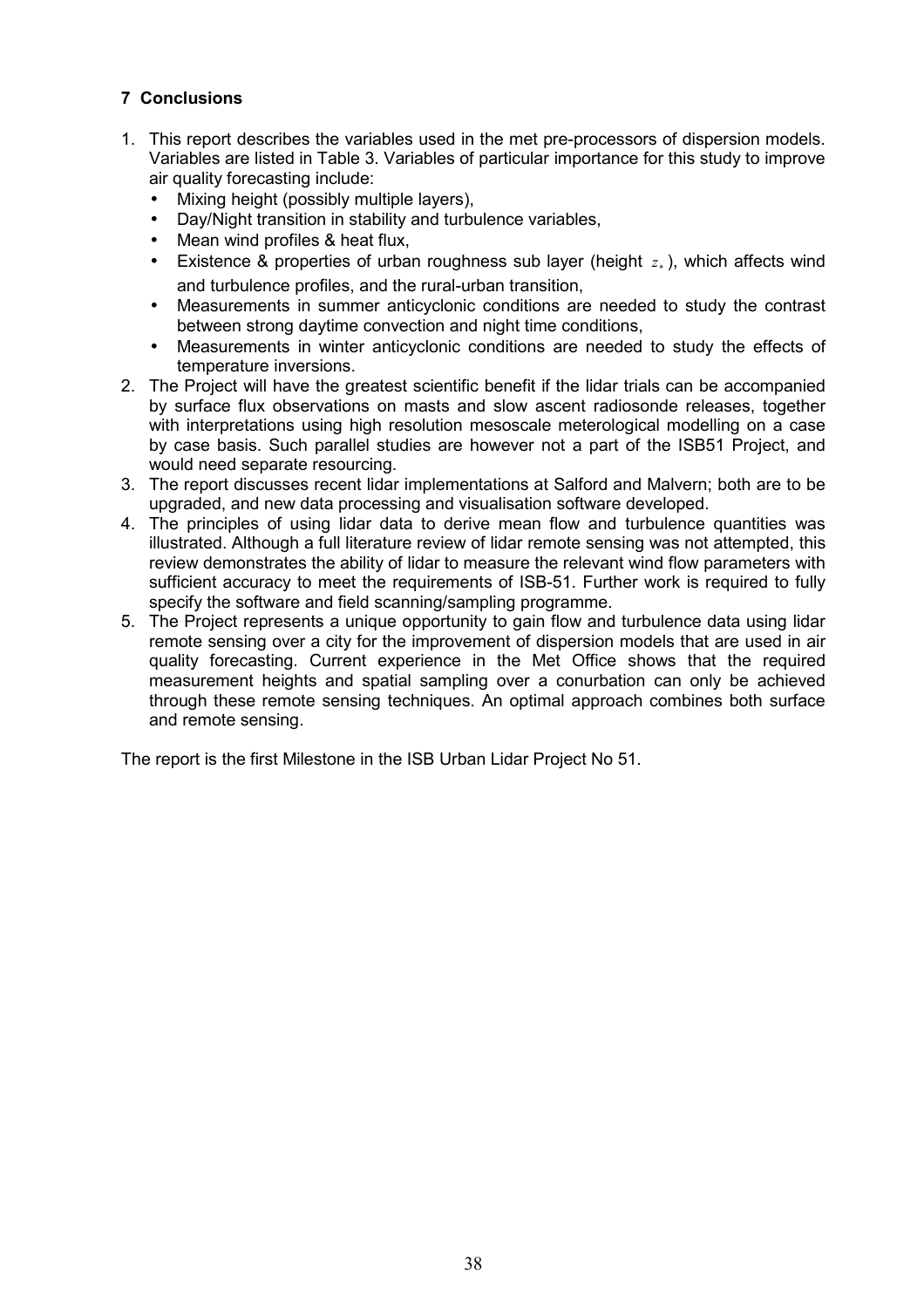### **8 Acknowledgements**

This work was funded by HM Treasury under the Invest to Save Scheme. Department of Environment (DEFRA) acted on behalf of HM Treasury. Met Office work described herein was supported by DEFRA Sub-Contract Number CU016-0000014440 between QinetiQ Malvern and the Office. This support is acknowledged. The author also acknowledges assistance from members of the Urban Lidar Project (QinetiQ, University of Essex, University of Salford) and colleagues in the Met Office. Related work on dispersion modelling, urban meteorology and boundary layer measurements is supported by the Government Meteorological Research and the Met Office CORE Research Programmes.

### **9 Disclaimer**

The authors of this report are employed by The Met Office. The work reported herein was carried out under a sub-Contract CU016-0000014440 Version 1.0 placed on 26 October 2001 by QinetiQ Malvern as part of a larger Contract between QinetiQ and the Secretary of State for the Environment, Food and Rural Affairs Transport and the Regions. Any views expressed are not necessarily those of the Secretary of State for the Environment, Food and Rural Affairs.

Copyright 2002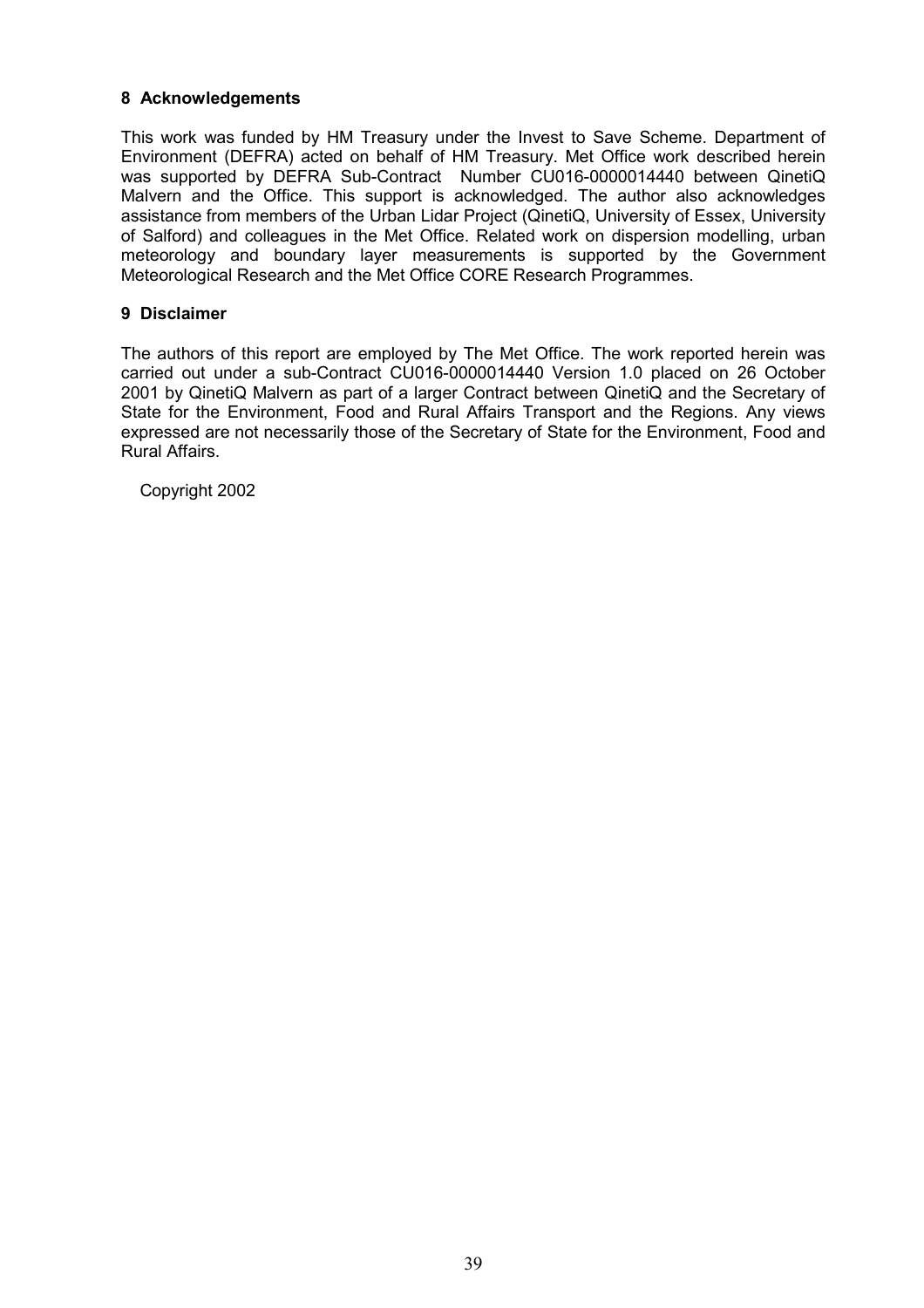#### **10 References**

Bozier K E, Collier C G and Davies F (2001) On the measurement of turbulence in the urban boundary layer using scanning doppler lidar Paper submitted to Boundary Layer Meteorology.

Buttler W T, Soriano C, Baldasano J M and Nickel G M (2001) Remote sensing of three-dimensional winds with elastic lidar: explanation of maximum crosscorrelation method. Boundary Layer Meteorology Vol. 101 (3) pp. 305-328.

Constant G D J, Foord R, Forrester P A Vaughan J M and Hignett P (1989) The intercomparison of a laser Doppler wind measuring equipment with a series of balloon cable mounted anemometers.

Digest of the Fifth Conference on Coherent Laser Radar: Technology and Application, Munich June 5-9, 1989.

French A P (1971) Vibrations and Waves. Pages. 274-280. MIT Introductory Physics Series, published by Thomas Nelson & sons, London.

Lewis R P W Editor (1991) Meteorological Glossary. Sixth Edition. HMSO London

Haugen D A (Ed.) (1973) Workshop on Micrometeorology American Meteorological Society Boston MA 392 pp. See article by N E Busch especially.

Kaimal J C and Finnigan J J (1994) Atmospheric Boundary Layer Flows. Their structure and measurement. Oxford University Press

Maryon R H, Ryall D B and Malcolm A L (1999) The NAME 4 Dispersion Model: Science Documentation Met Office Turbulence and Diffusion Note No. 262

Nemoto M and Nishimura K (2001) Direct measurement of shear stress during snow saltation. Boundary Layer Meteorology 100: 149-170.

Panofsky H A and Deland R J (1959) One-dimensional spectra of atmospheric turbulence in the lowest 100 metres. Ed F N Frenkiel and P A Sheppard. Advances in Geophysics Volume 6 pp. 41-64. Academic Press, London

Pearson G N and Collier C G (1999) A pulsed coherent CO2 lidar for boundary-layer meteorology Quarterly Journal Royal Meterological Society Vol. 125, pp. 2703-2721.

Raupach M R (1981) Conditional statistics of Reynolds stress in rough-wall and smooth-wall turbulent boundary layers.

Journal of Fluid Mechanics Vol. 108 pp. 363-382.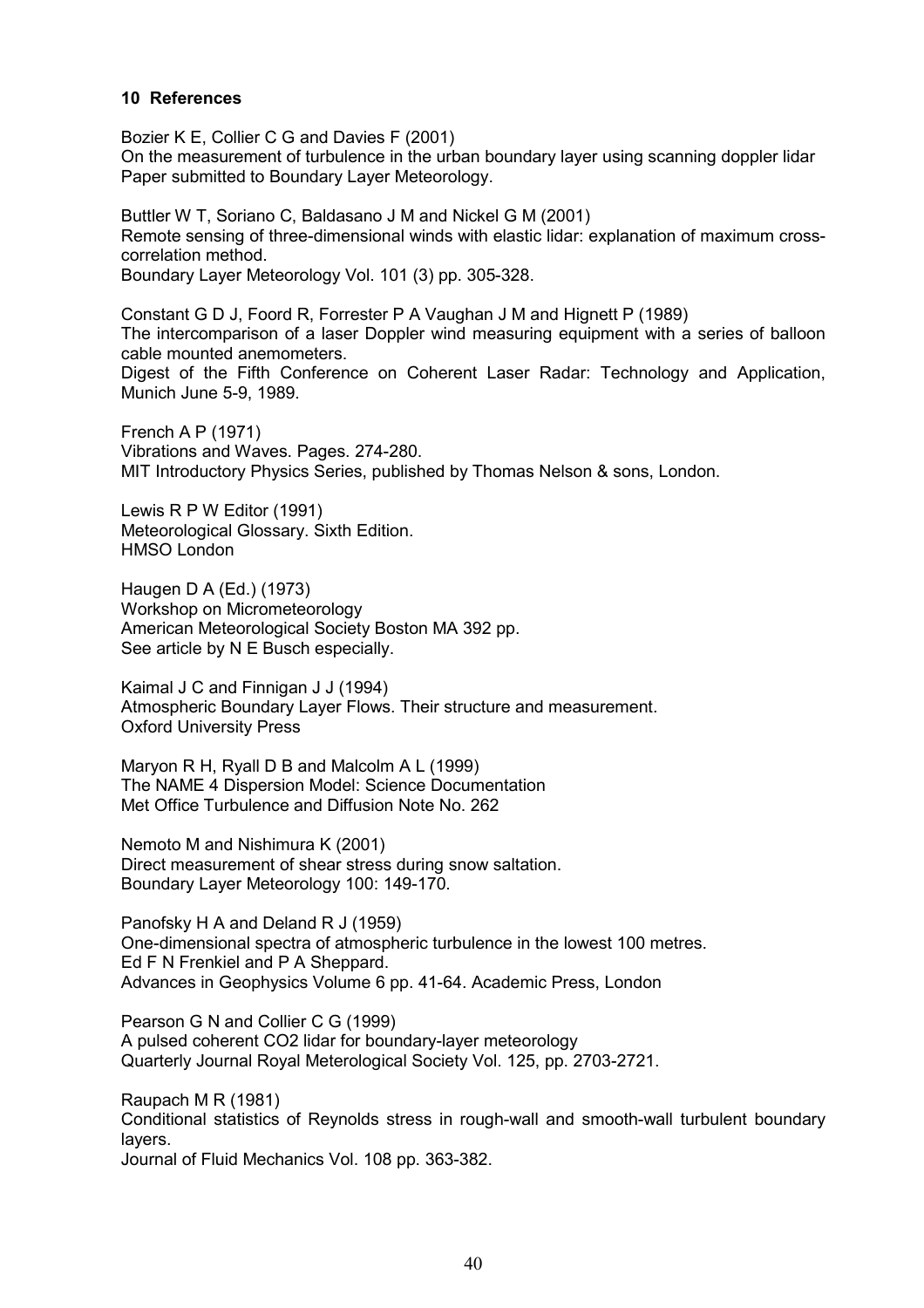Rotach M W, Batchvarova E, Berkowicz R, Brechler J, Janour Z, Kastner-Klein P, Middleton D, Prior V, Sacré C, Soriano C (2001)

Wind input data for urban dispersion modelling. Presented to COST 715 WG4 Workshop, Prague, Czech Republic, 15-16 June 2000. Published by European Commission under COST 715 as Report EUR 19446, pp 77-86. Preparation of meteorological input data for urban site studies, ed. by M Schatzmann, J Brechler, B E A Fisher.

Rotach M W (1999) On the influence of the urban roughness sublayer on turbulence and dispersion. Atmospheric Environment Vol. 33 pp. 4001-4008

Rotach M W (1993a) Turbulence close to a rough urban surface Part I Reynolds stress. Boundary Layer Meteorology Vol. 65 pp. 1-28

Rotach M W (1993b) Turbulence close to a rough urban surface Part II Variances and gradients. Boundary Layer Meteorology Vol. 66 pp. 75-92

Roth M (2000) Review of atmospheric turbulence over cities Quarterly Journal Royal Meteorological Society Vol 126, pp. 941-990.

Ryall D B and Maryon R H (1996) The NAME 2 Dispersion Model: A Scientific Overview Met Office Turbulence and Diffusion Note No. 217b

Sakai R K, Fitzjarrald D R and Moore K E (2001) Importance of low-frequency contributions to eddy fluxes observed over rough surfaces. Journal of Applied Meteorology Vol 40 pp. 2178-2192

Vaughan J M and Forrester P A (1989) Laser Doppler velocimetry applied to the measurement of local and global wind. Wind Engineering Vol. 13 (1) pp. 1-15.

Webster H N and Thomson D J (2001). In search of a new plume rise scheme for NAME Met Office Turbulence and Diffusion Note No. 272